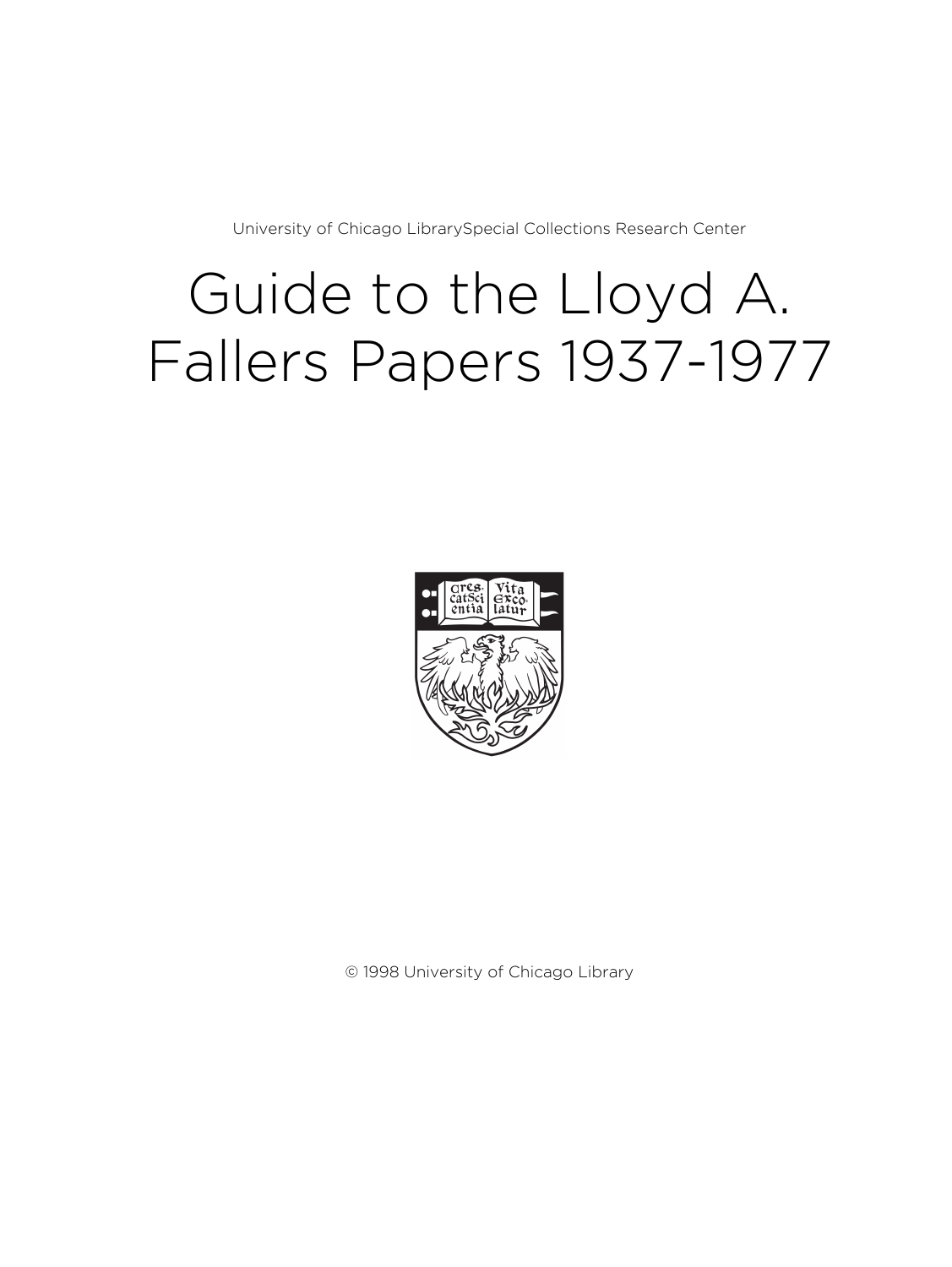## **Table of Contents**

| Acknowledgments                                                | $\mathfrak{Z}$            |
|----------------------------------------------------------------|---------------------------|
| Descriptive Summary                                            | $\overline{\mathfrak{Z}}$ |
| Information on Use                                             | $\overline{\mathfrak{Z}}$ |
| Access                                                         | $\overline{\mathfrak{Z}}$ |
| Citation                                                       | $\overline{3}$            |
| <b>Biographical Note</b>                                       | $\overline{\mathfrak{Z}}$ |
| Scope Note                                                     | 6                         |
| <b>Related Resources</b>                                       | 6                         |
| Subject Headings                                               | 6                         |
| <b>INVENTORY</b>                                               | $\overline{7}$            |
| Series I: Biographical Materials                               | $\overline{7}$            |
| Series II: Correspondence                                      | $\overline{7}$            |
| Series III: Course Materials                                   | 28                        |
| Subseries 1: Student Notes                                     | 29                        |
| Subseries 2: Princeton University                              | 29                        |
| Subseries 3: University of California, Berkeley                | 29                        |
| Subseries 4: University of Chicago                             | 30                        |
| Series IV: Manuscripts by Fallers                              | 32                        |
| Series V. Manuscripts by Others                                | 36                        |
| Series VI: Africa Research Materials                           | 41                        |
| Subseries 1: General                                           | 42                        |
| Subseries 2: Basutoland                                        | 42                        |
| Subseries 3: Buganda--General Files                            | 43                        |
| Subseries 4: Buganda--Leadership Study Files                   | 46                        |
| Subseries 5: Buganda--Note Cards                               | 49                        |
| Subseries 6: Buganda--Maps                                     | 50                        |
| Subseries 7: Busoga                                            | 50                        |
| Series VII: Turkey Research Materials                          | 52                        |
| Series VIII: International Encyclopedia of the Social Sciences | 56                        |
| Series IX: Margaret Chave Fallers Papers                       | 61                        |
| Subseries 1: Marshall Islands                                  | 62                        |
| Sub-subseries 1: General Files                                 | 62                        |
| Sub-subseries 2: Field notes, Majuro Atoll, 1947               | 63                        |
| Subseries 2: Miscellaneous                                     | 65                        |
| Series X: Microfilms                                           | 65                        |
| Series XI: Letters of Reference                                | 66                        |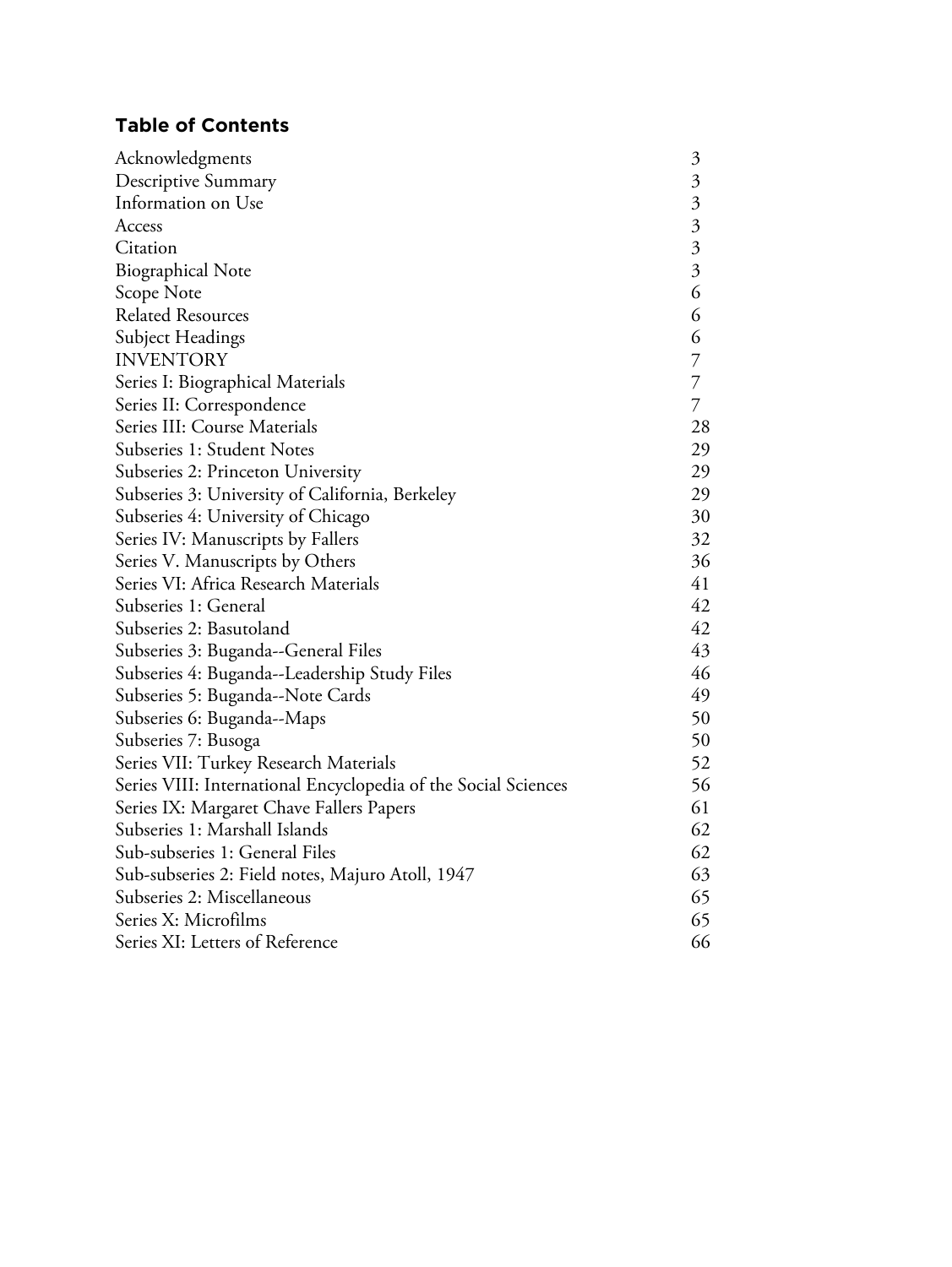## **Descriptive Summary**

| <b>Identifier</b> | <b>ICU.SPCL.FALLERS</b>                                                                                                                                                                                                                                                                                                                                                                                                                                                                                                                                                                               |
|-------------------|-------------------------------------------------------------------------------------------------------------------------------------------------------------------------------------------------------------------------------------------------------------------------------------------------------------------------------------------------------------------------------------------------------------------------------------------------------------------------------------------------------------------------------------------------------------------------------------------------------|
| <b>Title</b>      | Fallers, Lloyd A. Papers                                                                                                                                                                                                                                                                                                                                                                                                                                                                                                                                                                              |
| Date              | 1937-1977(inclusive)                                                                                                                                                                                                                                                                                                                                                                                                                                                                                                                                                                                  |
| <b>Size</b>       | 28 linear feet (56 boxes)                                                                                                                                                                                                                                                                                                                                                                                                                                                                                                                                                                             |
| <b>Repository</b> | 1100 East 57th Street<br>Chicago, Illinois 60637                                                                                                                                                                                                                                                                                                                                                                                                                                                                                                                                                      |
| <b>Abstract</b>   | The Fallers, Lloyd A. Papers comprise 28 linear feet of materials including<br>personal and professional correspondence, field notes and research<br>materials, course materials, and manuscripts concerning other professional<br>associations and projects in which he was engaged. The papers contain<br>materials generated by Fallers while pursuing research into colonialism and<br>independence in East Africa, modernization in Turkey, and more general<br>topics of social stratification and status. The collection also includes field<br>materials collected by Margaret Chave Fallers. |

## **Acknowledgments**

The Fallers, Lloyd A. Papers were processed as part of the HEA Title II-C project, "Preserving and Improving Access to Social Science Manuscript Collections at the University of Chicago Library."

## **Information on Use**

## **Access**

Series X, Microfilms, is currently restricted due to the need for special equipment. Series XI, Letters of Reference, is restricted and not open for research until 2024.

## **Citation**

When quoting material from this collection the preferred citation is:

Fallers, Lloyd A. Papers, [Box #, Folder #], Special Collections Research Center, University of Chicago Library

## **Biographical Note**

Lloyd Ashton Fallers, Jr., generally called Tom, was born in Nebraska City, Nebraska, on August 29, 1925, the son of Lloyd A. Fallers and Fannie Lincoln. He graduated from East High School, Salt Lake City, Utah, in 1943. After spending a year at the University of Utah (1943-1944) and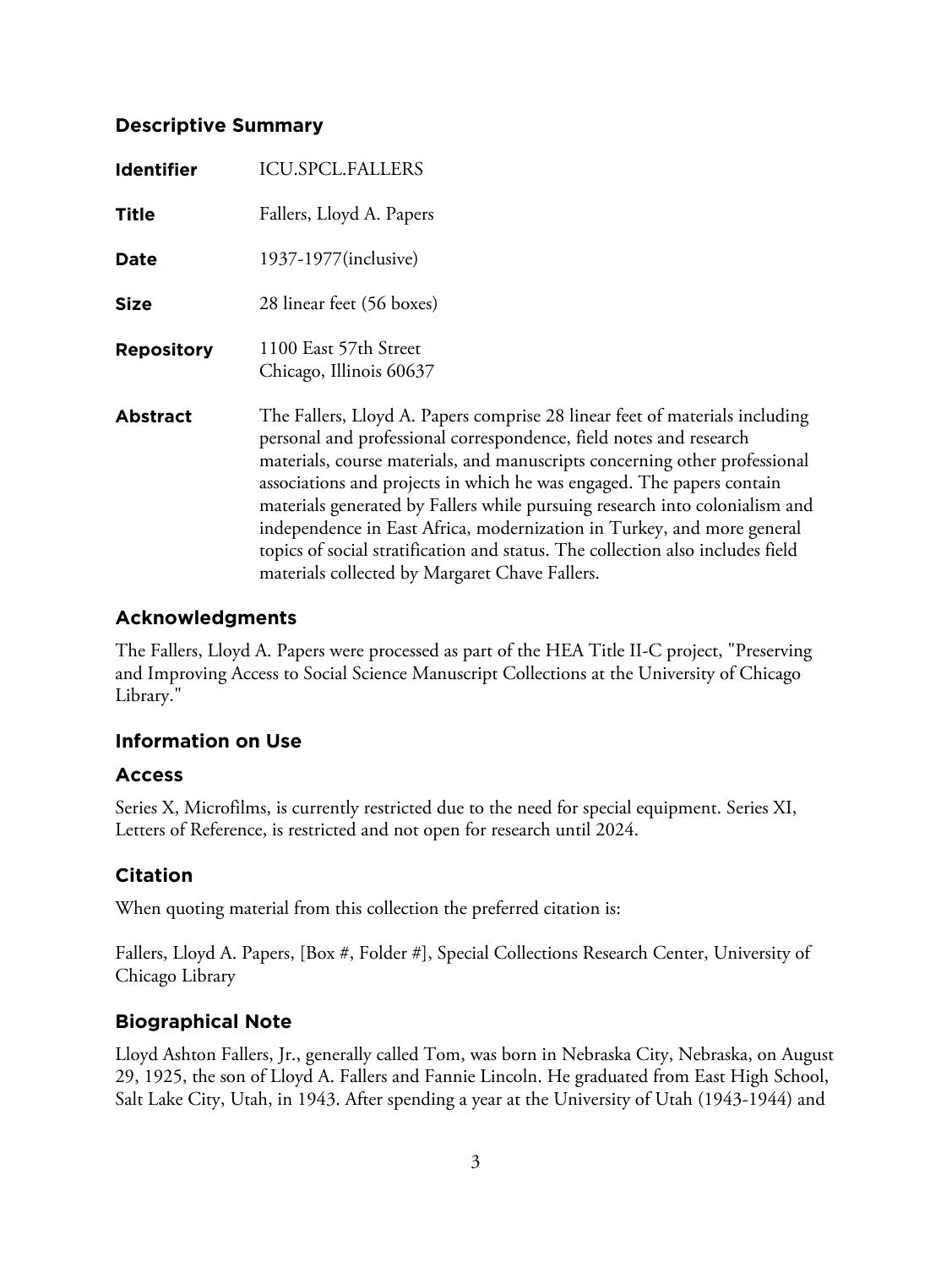a year at Deep Springs College (1944-1945) Fallers came to the University of Chicago in the fall of 1945 and completed his Ph.B. degree in 1946.

Arriving at the University of Chicago, Fallers had intended to study medicine but found that his interests gravitated towards the study of society. Pursuing these growing interests he began to study anthropology. Fallers conducted anthropological field work under the direction of Sol Tax for four months in Iowa during 1948, and this research formed the basis of his master's thesis on "The Role of Factionalism in Fox Acculturation." He was awarded an A.M. degree in anthropology in 1949.

In 1949 Fallers married Margaret Chave who was also a graduate student teaching in the College. In autumn 1949 Fallers attended the London School of Economics on a Fulbright Scholarship to study with Audrey Richards, Raymond Firth, Daryll Forde, and Edmund Leach. Richards had recruited Fallers for study in Africa on a visit to the University of Chicago. On Richards' recommendation as director of the East African Institute of Social Research, Fallers was awarded a Colonial Social Science Research Council fellowship to help her establish the Institute in Kampala, British Protectorate of Uganda. In 1950 Fallers left for East Africa and, as a fellow of the East African Institute, conducted a study of the Busoga. He returned to the University of Chicago in 1952. During the course of the following year, Fallers, acting as an instructor in the Department of Anthropology, worked on his dissertation with Robert Redfield, Fred Eggan, and Lloyd Warner. Fallers was awarded a Ph.D. degree in 1953.

In his dissertation, entitled "Bantu Bureaucracy: A Study of Role Conflict and Institutional Change in the Soga Political System," Fallers investigated the role of the headman in village life and the ways in which change in the wider colonial political system had influenced this role. In doing so, he addressed how the indigenous Busoga political institutions and the British administrative structure had come to form a single institutional complex.

Later Fallers expanded his thesis, and published it in revised form under the title Bantu Bureaucracy: A Study of Integration and Conflict in the Political System of an East African People (1956). The material which Fallers collected, somewhat incidentally while he was doing research, about Busoga law and

courts was presented much later in his Law without Precedent: Legal Ideas in Action in Courts of Colonial Busoga (1969).

In 1953 Fallers went to Princeton for one year as a lecturer in anthropology. The following year he returned to Uganda. As Uganda was preparing for self rule, Fallers acted as the Senior Research Officer at the East African Institute before being appointed Richards' successor as Director of the Institute at the beginning of 1956. There Fallers worked with, among others, J. La Fontaine, Priscilla Reining, Aidan Southall, Martin Southwold, Derrick Stenning, and J. W. Tyler. It was during this period that Fallers conducted research into the leadership and political institutions of Buganda (1954-1957). Fallers' work formed the core of his edited volume entitled The King's Men: Leadership and Status in Buganda on the Eve of Independence (1964), which was part of a larger project on the study of leadership financed by the Carnegie Corporation.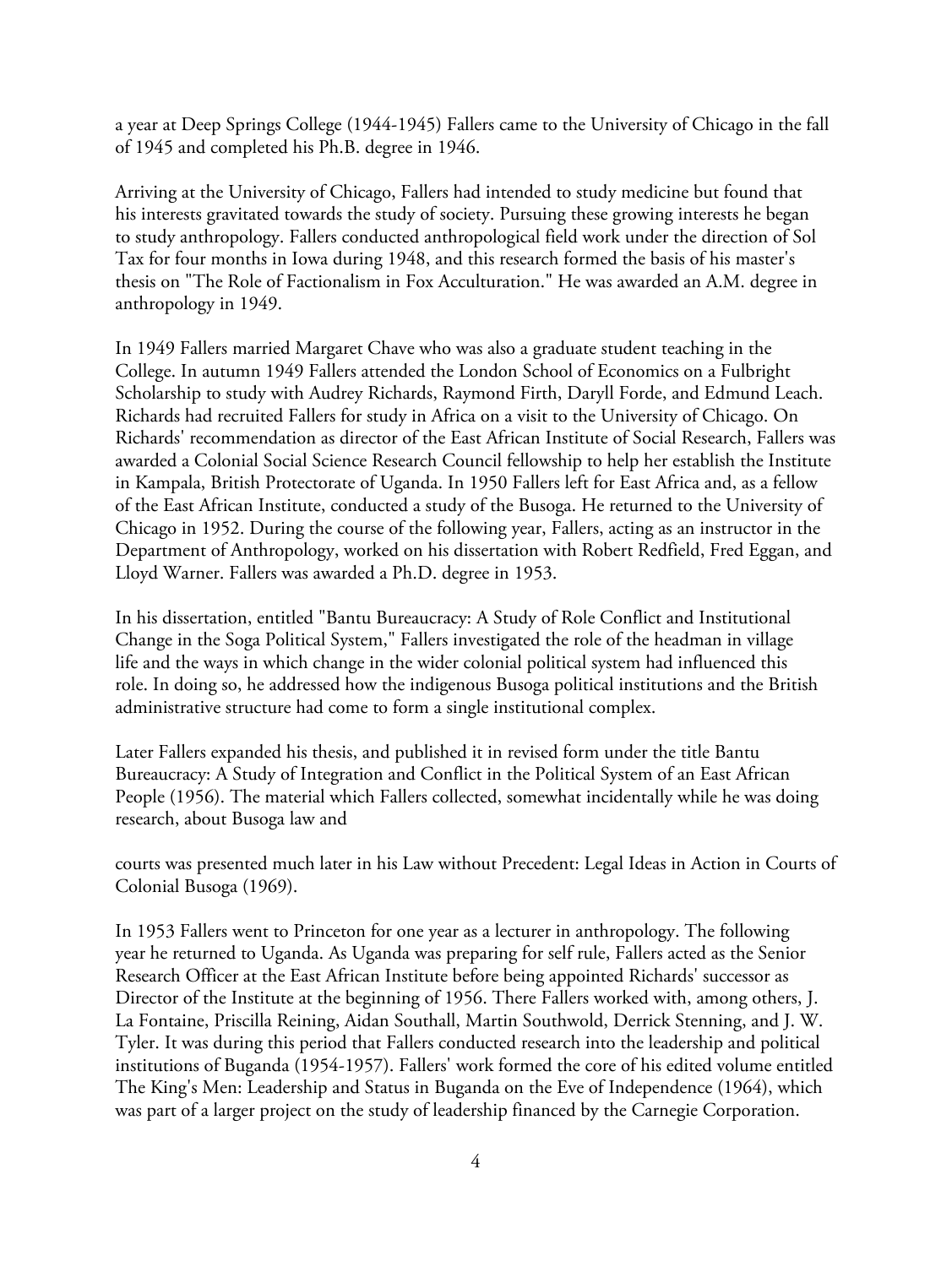Fallers, returning to the United States in 1957, was appointed Assistant Professor and subsequently Associate Professor at the University of California, Berkeley. He spent 1958-1959 at the Center for Advanced Study in the Behavioral Sciences in Palo Alto in the company of Clifford Geertz, Fred Eggan, David Apter, Meyer Fortes, Raymond Firth, and Morris Janowitz. In 1960 Fallers returned to the University of Chicago as an Associate Professor of Anthropology. Fallers was appointed Professor at the beginning of 1964 and for the year 1967-1968 was the first recipient of the Henry Schultz Rotating Research Professorship in the Social Sciences. In 1970 Fallers was given a joint appointment to the departments of anthropology and sociology, and in 1972 he was named the A. A. Michelson Distinguished Service Professor.

On his arrival at the University in 1960 Fallers played a central role in founding the Committee for the Comparative Study of New Nations, which was established to encourage the comparative analysis of the social, political, administrative, cultural, and economic changes associated with the development of new states in Africa and Asia. On July 1, 1970, Fallers succeeded Clifford Geertz as the chairman of the committee. Fallers was also active in the Committee on African Studies and in the Center for Middle Eastern Studies. The various interests Fallers developed while participating in the academic life of the University were used, by him, to thematically draw together a collection of previously published essays in Inequality: Social Stratification Reconsidered (1973). These interests also formed the basis of his edited volume Immigrants and Associations (1967).

Throughout his career Fallers was actively engaged in a large number of projects which extended beyond the immediate University community. In 1958 Fallers participated in the Ford Foundation's Review of African Studies Programs in the United States. Then in 1961 Fallers was appointed Associate Editor for Anthropology for the International Encyclopedia of the Social Sciences, a project in which he was actively engaged throughout the decade. During 1962-1963 Fallers, Kwamena Bentsi-Enchill, Denis Cowen, and Allison Dunham formed the commission on land tenure for the government of Basutoland which was funded by the Ford Foundation. This was a team of University of Chicago professors who were invited to make recommendations to the government regarding land tenure and land law. In recognition of his wide scholarly contributions Fallers was elected to the American Academy of the Arts and Sciences in 1972.

While developing his interests in the problems of modernization Fallers began, in the early 1960s, to conduct preparatory research on Turkey and in 1964 conducted field research in Konya, Turkey. In 1968 Fallers, accompanied by his wife, went to Edremit, Turkey, for one year to analyze the function of a small community in the operation of the larger national society. He returned to Edremit in 1971, but this stint of research was cut short when he had to return to Chicago after fracturing his elbow. Earlier Fallers had been successfully treated for a brain tumor. Now medical examinations revealed his cancer had reappeared. Fallers' condition deteriorated, and he died on July 4, 1974.

Fallers' last book, The Social Anthropology of the Modern Nation-State (1974), was based on the Lewis Henry Morgan Lectures which he gave at the University of Rochester in April 1971. In these lectures he compared the situations of East Africa and Turkey, crystallizing much of what he had learned about modernization and social change. This book was published posthumously.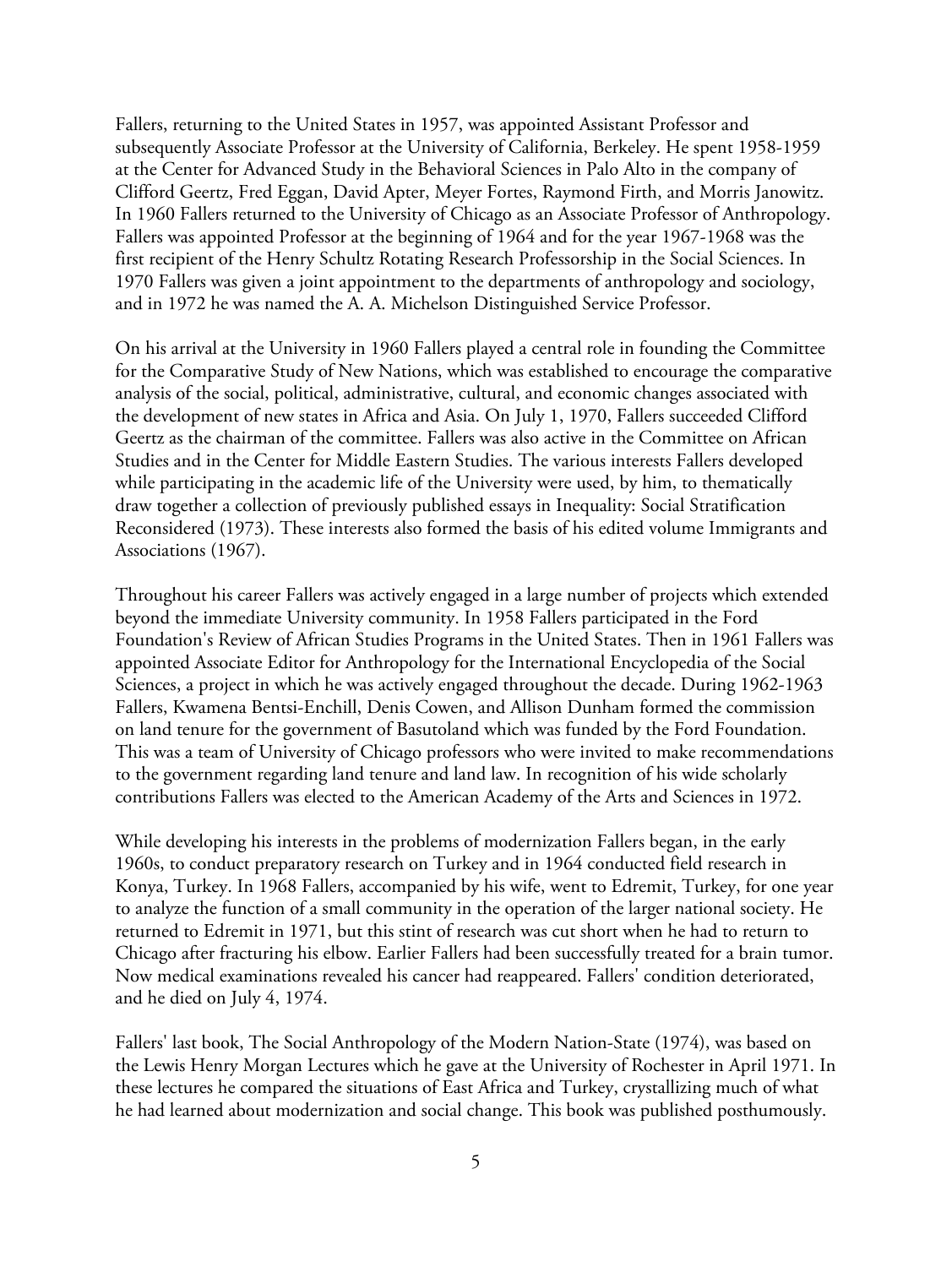### **Scope Note**

The Fallers, Lloyd A. Papers cover the years 1937 to 1977 and are arranged into eleven series. They include: Series I, Biographical Materials, Series II, Correspondence, Series III, Course Materials, Series IV, Manuscripts by Fallers, Series V, Manuscripts by Others, Series VI, Africa Research Materials, Series VII, Turkey Research Materials, Series VIII, International Encyclopedia of the Social Sciences, Series IX, Margaret Chave Fallers Papers, Series X, Microfilms and Series XI, Letters of Reference.

The collection includes personal and professional correspondence, field notes and research materials, course materials, and manuscripts concerning other professional associations and projects in which he was engaged. Some of the correspondence includes Peter Benedict, Clifford Geertz, Marion Levy, Morris Janowitz, Michael Meeker, Audrey Richards and Aidan Southall as well as administrative correspondence concerning the Department of Anthropology, the Committee for the Comparative Study of New Nations, and the Committee for African Studies with which Fallers was involved.

The collection also contains materials generated by Fallers while pursuing research into colonialism and independence in East Africa, modernization in Turkey, and more general topics of social stratification and status. A substantial amount of information on Fallers' research for the East Africa Institute of Social Research can be found in Series VI. The collection includes editorial correspondence and manuscripts from when Fallers served as Associate Editor for Anthropology for the Institute Encyclopedia of the Social Sciences. It also contains field materials collected by Margaret Chave Fallers.

## **Related Resources**

Additional materials concerning Lloyd A. Fallers can be found in:

Committee for the Comparative Study for New Nations Records

Eggan, Fred. Papers

Arthur Mann Papers

Robert Redfield Papers

Sol Tax Papers

Archival Biographical File

## **Subject Headings**

- Fallers, Lloyd A.
- Benedict, Peter, 1938-
- Chave, Margaret E.
- Geertz, Clifford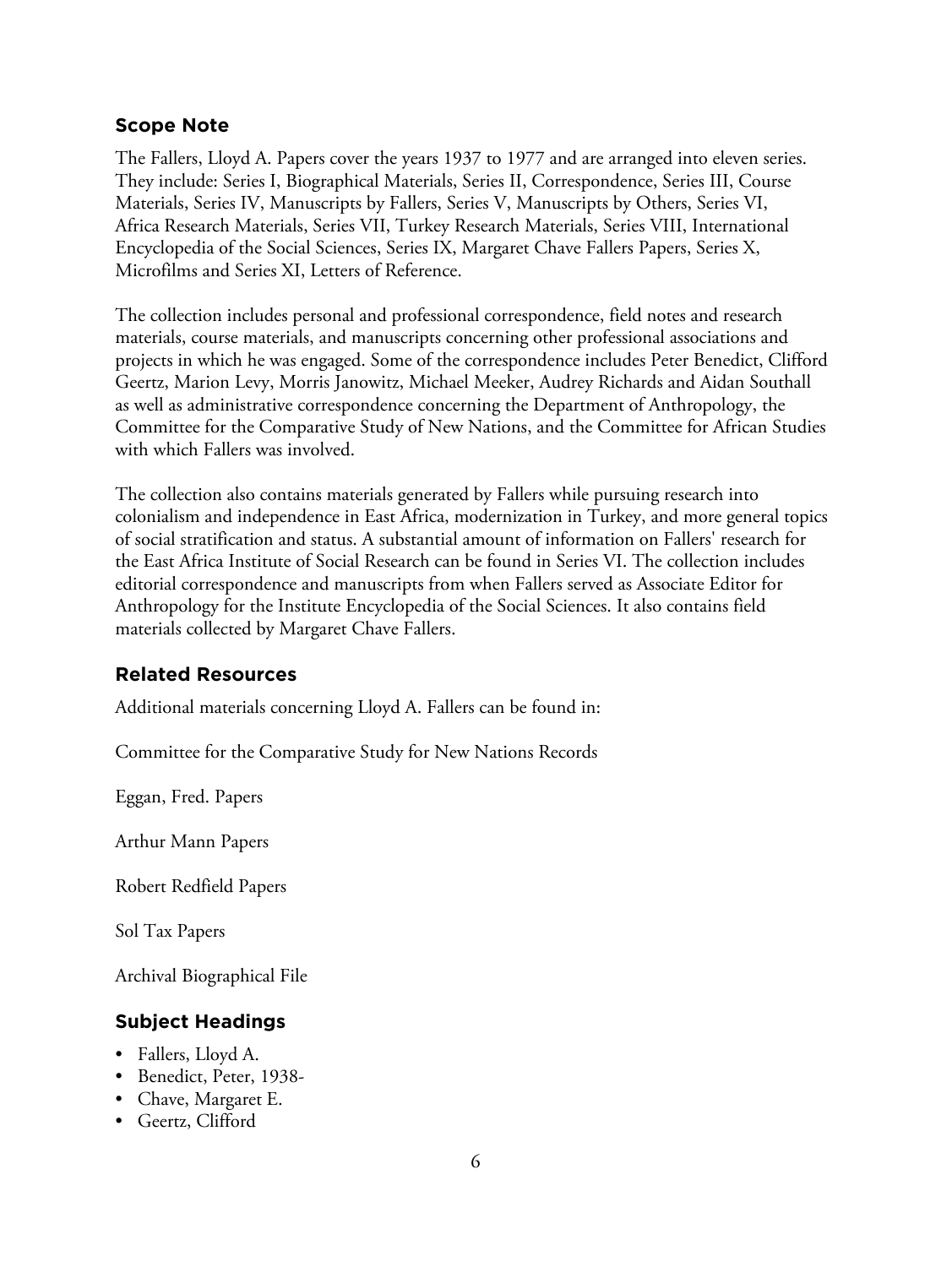- Levy, Marion J. (Marion Joseph), 1918-
- Janowitz, Morris
- Richards, Audrey Isabel, 1899-
- Southall, Aidan William
- International Encyclopedia of the Social Sciences
- University of Chicago.Dept. of Anthropology
- University of Chicago.Committee for the Comparative Study of New Nations
- Baustoland
- Lesotho
- Buganda
- Bugosa (Uganda)
- Marshall Islands
- Turkey
- Leadership
- Developing countries
- Anthropologists

### **INVENTORY**

## **Series I: Biographical Materials**

Series 1, Biographical Materials (Box 1), contains Lloyd A. Fallers' curriculum vitae, a diary, awards he received, an appointment calendar, a number of his reprints, and administrative materials concerning his appointments at the University of California, Berkeley, from 1957 to 1960.

```
Box 1
Folder 1
  Curriculum vitae, 1970-1971
Box 1
Folder 2
  Diary, 1966-1972
Box 1
Folder 3
  Engagement calendar, 1963
Box 1
Folder 4
  Reprints, 1952-1974
Box 1
Folder 5
  University of California, Berkeley, appointments, salary, 1957-1960
Box 1
Folder 6
  Awards, 1948-1972
```
#### **Series II: Correspondence**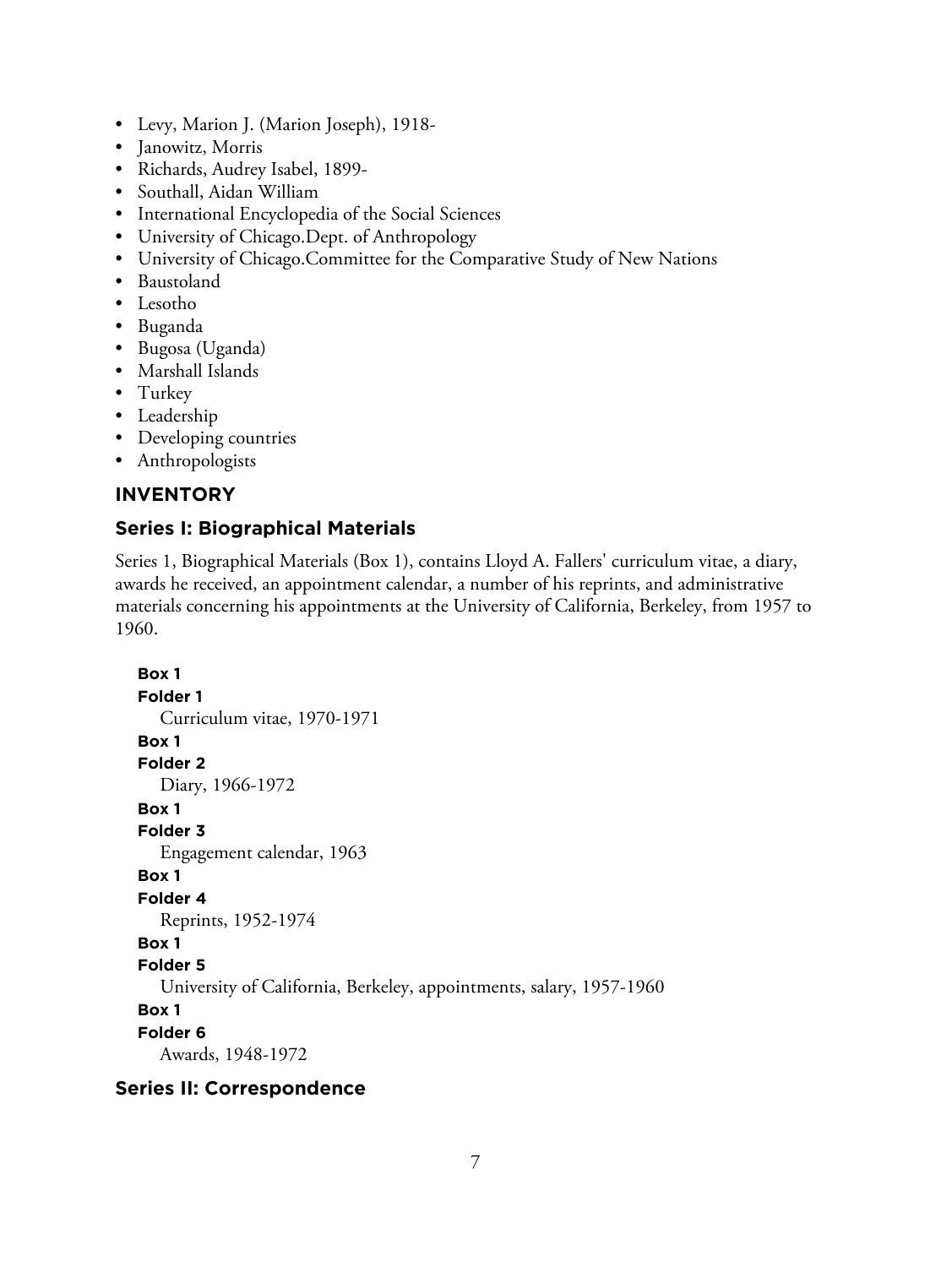Series II, Correspondence (Boxes 1 to 17), has been arranged alphabetically and consists of Fallers' professional and personal correspondence between the years 1955 and 1974. Included in this series is substantial correspondence with Peter Benedict, Clifford Geertz, Marion Levy, Morris and Gayle Janowitz, Michael Meeker, Audrey Richards, and Aidan Southall, Fallers' successor as Director of the East African Institute of Social Research. The Fallers Papers do not include correspondence covering the years when Fallers was in Africa except where some pieces of correspondence are included in Series VI, African Research Materials. Series II also contains Fallers' administrative correspondence and papers concerning the Department of Anthropology, Committee for the Comparative Study of New Nations, and Committee for African Studies at the University of Chicago.

**Box 1 Folder 7** A, general, 1958-1973 **Box 1 Folder 8** Adams, Robert M., 1964-1973 **Box 1 Folder 9** African Studies Association, 1958-1970 **Box 1 Folder 10** Ainsworth, Mary, 1958-1961 **Box 1 Folder 11** Airforce Space Digest, 1961 **Box 1 Folder 12** Albert, Ethel M., 1959-1963 **Box 1 Folder 13** Aldine Publishing Company, 1965-1974 **Box 1 Folder 14** Alele, Grace, n.d. **Box 1 Folder 15** Allen, Raymond B., 1958 **Box 1 Folder 16** American Academy of the Political and Social Science, 1963-1969 **Box 1 Folder 17** American Anthropological Association, 1960-1972 **Box 2 Folder 1**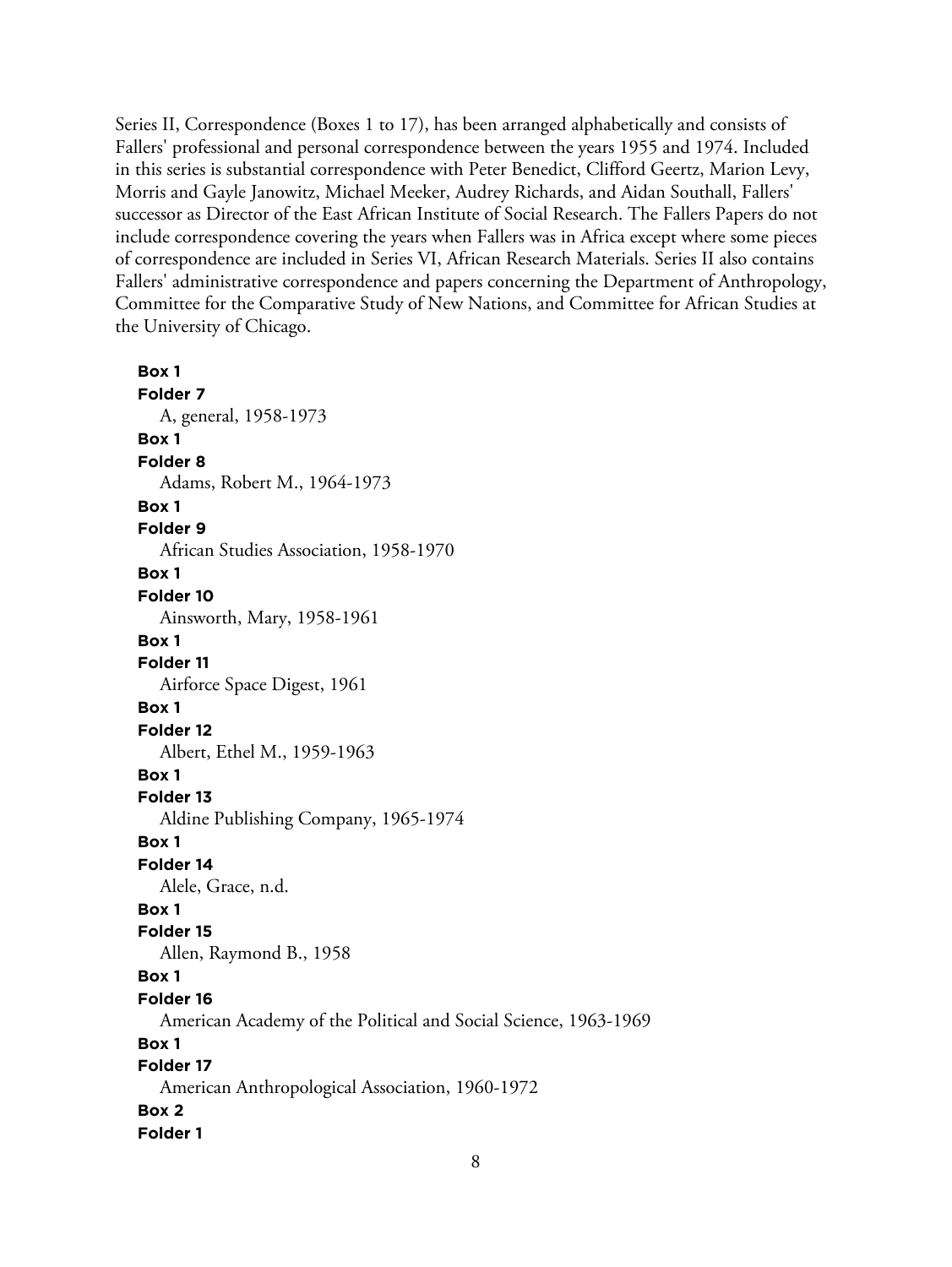American Anthropological Association, "Models for the Study of Kinship Structure, "1957 **Box 2 Folder 2** American Political Science Review, 1971-1972 **Box 2 Folder 3** American Sociological Review, 1966 **Box 2 Folder 4** American Sociologist, 1969-1970 **Box 2 Folder 5** Anastaplo, George, 1971 **Box 2 Folder 6** Antoun, Richard T., 1964-1966 **Box 2 Folder 7** Apter, David E., 1958-1965 **Box 2 Folder 8** Apthorpe, Raymond, 1966-1968 **Box 2 Folder 9** Arbuz, George, 1964-1965 **Box 2 Folder 10** Archives Europeennes de Sociologie, 1962-1969 **Box 2 Folder 11** Association of Social Anthropologists, correspondence, newsletters, 1957-1962 **Box 2 Folder 12** Aswad, Barbara C., 1964 **Box 2 Folder 13** Australian National University, 1962-1965 **Box 2 Folder 14-15** B, general, 1958-1973 **Box 2 Folder 16** Balikci, A., 1971 **Box 2 Folder 17** Barber, Bernard, 1961-1971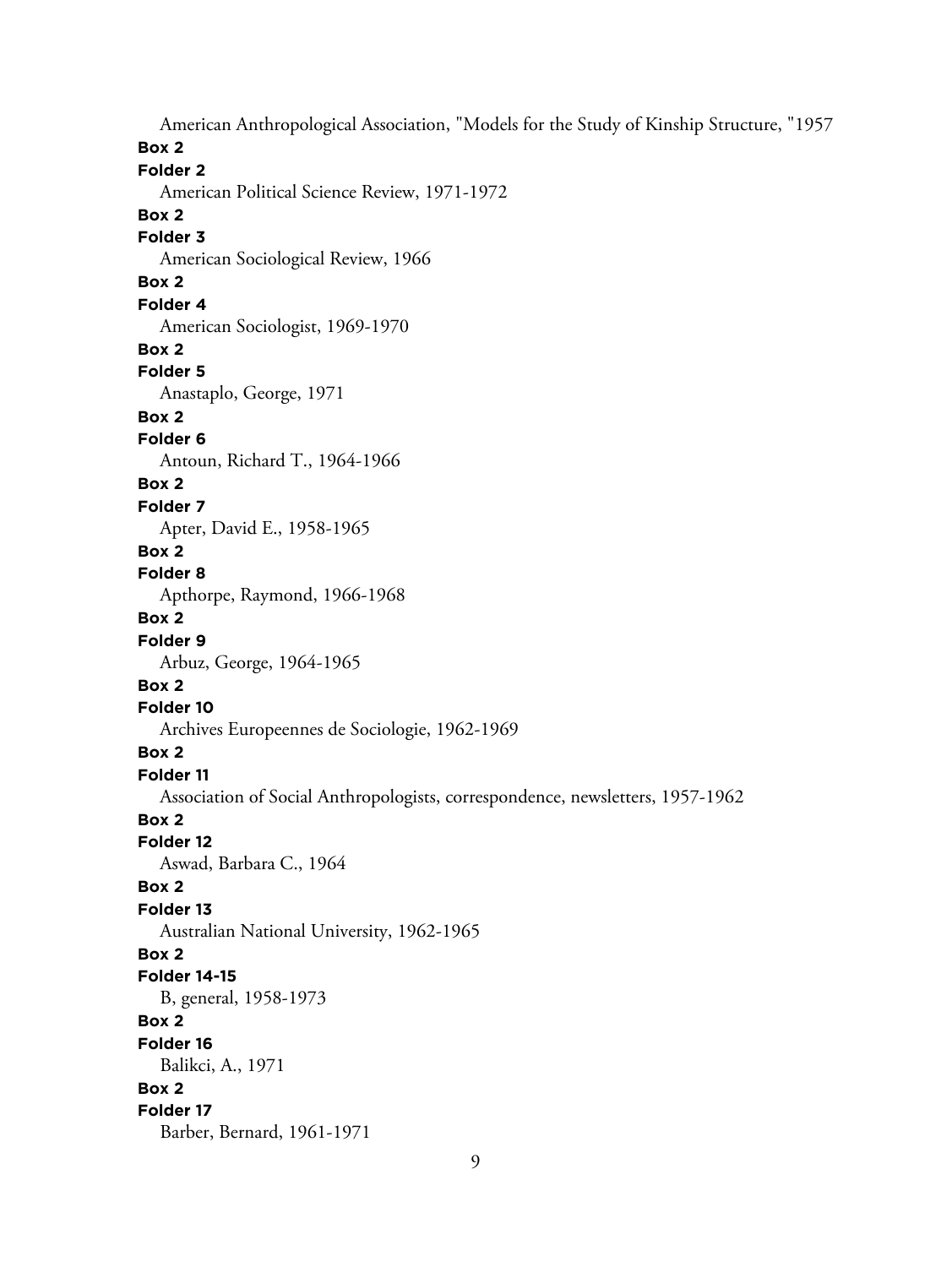**Box 2 Folder 18** Barnes, John A., 1960-1969 **Box 2 Folder 19** Barth, Fredrick, 1961-1971 **Box 2 Folder 20** Bar-Yosef, R., 1968 **Box 2 Folder 21** Basehart, Harry W., 1957-1962 **Box 2 Folder 22** Baum, Robert D., 1959-1967 **Box 2 Folder 23** Beadle, George W., 1961-1963 **Box 2 Folder 24** Beals, Ralph L., 1958-1966 **Box 2 Folder 25** Beattie, John H. M., 1958-1971 **Box 2 Folder 26** Bendix, Reinhard, 1958-1974 **Box 3 Folder 1-2** Benedict, Peter, 1965-1973 **Box 3 Folder 3** Bennigsen, Alexandre, 1972-1973 **Box 3 Folder 4** Bialor, Perry, 1962-1965 **Box 3 Folder 5** Bianchi, Robert R., 1971-1973 **Box 3 Folder 6** Binder, Leonard, 1964-1972 **Box 3 Folder 7** Black, Cyril E., 1965-1966 **Box 3**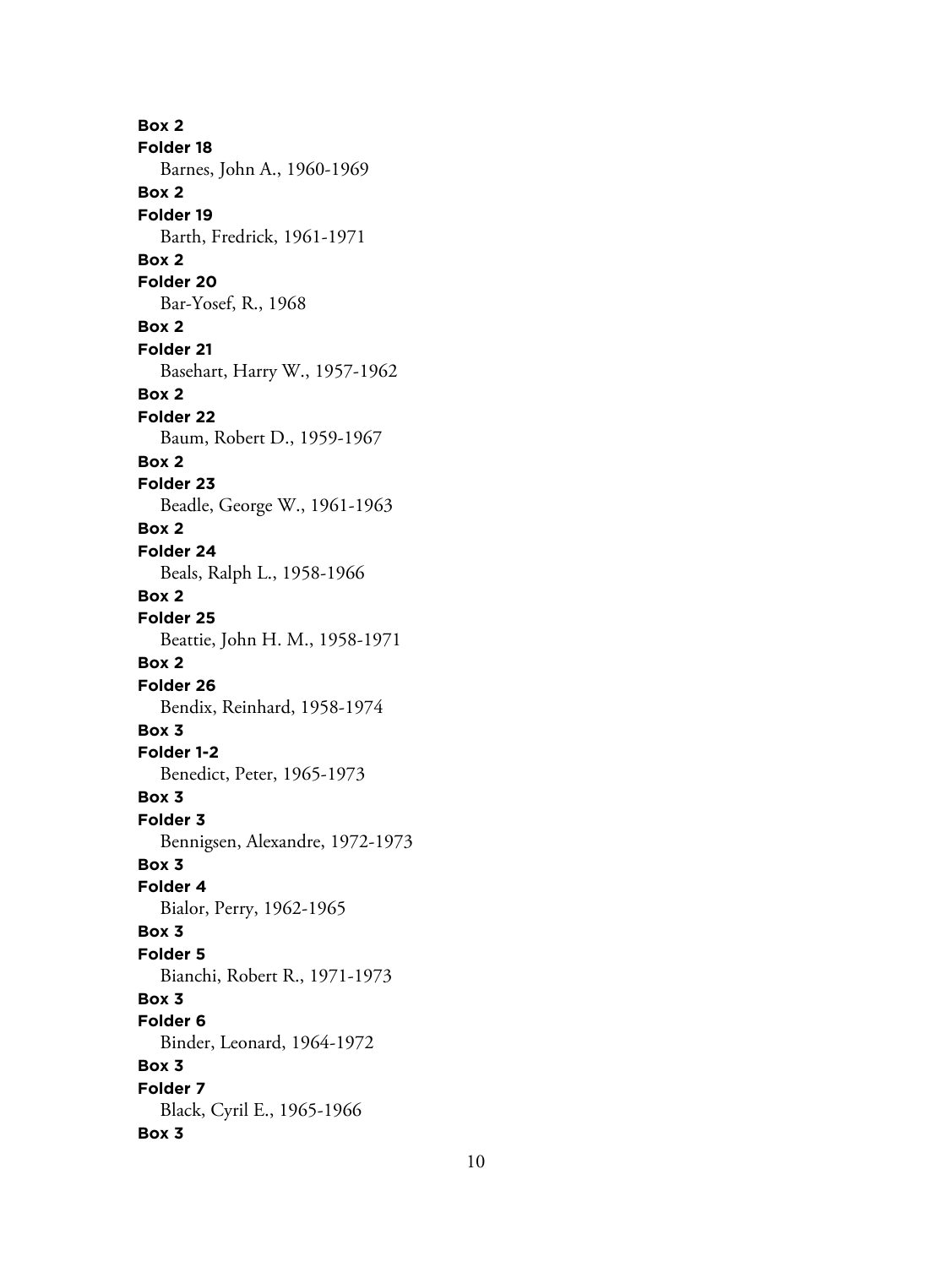**Folder 8** Bobbs-Merrill Company, 1962-1970 **Box 3 Folder 9** Bohannan, Paul J., 1958-1967 **Box 3 Folder 10** Book orders, 1958-1966 **Box 3 Folder 11** Braidwood, Robert J., 1964 **Box 3 Folder 12** Brauer, Jerald C., 1974 **Box 3 Folder 13** British Journal of Sociology, 1970 **Box 3 Folder 14** Brown, Bernard O., 1966-1973 **Box 3 Folder 15** Bruckner, D. J. R., 1973 **Box 3 Folder 16** Bryant, William P., 1959-1967 **Box 3 Folder 17** Buchanan, Roland L., 1971 **Box 3 Folder 18** Buckman, Miriam E., 1967-1970 **Box 3 Folder 19** Bulletin of the Atomic Scientists, 1961-1965 **Box 3 Folder 20** Bulliet, Richard W., 1971 **Box 3 Folder 21** Burhoe, Ralph W., 1973 **Box 3 Folder 22** Butler, Jeffery, 1959-1962 **Box 3 Folder 23**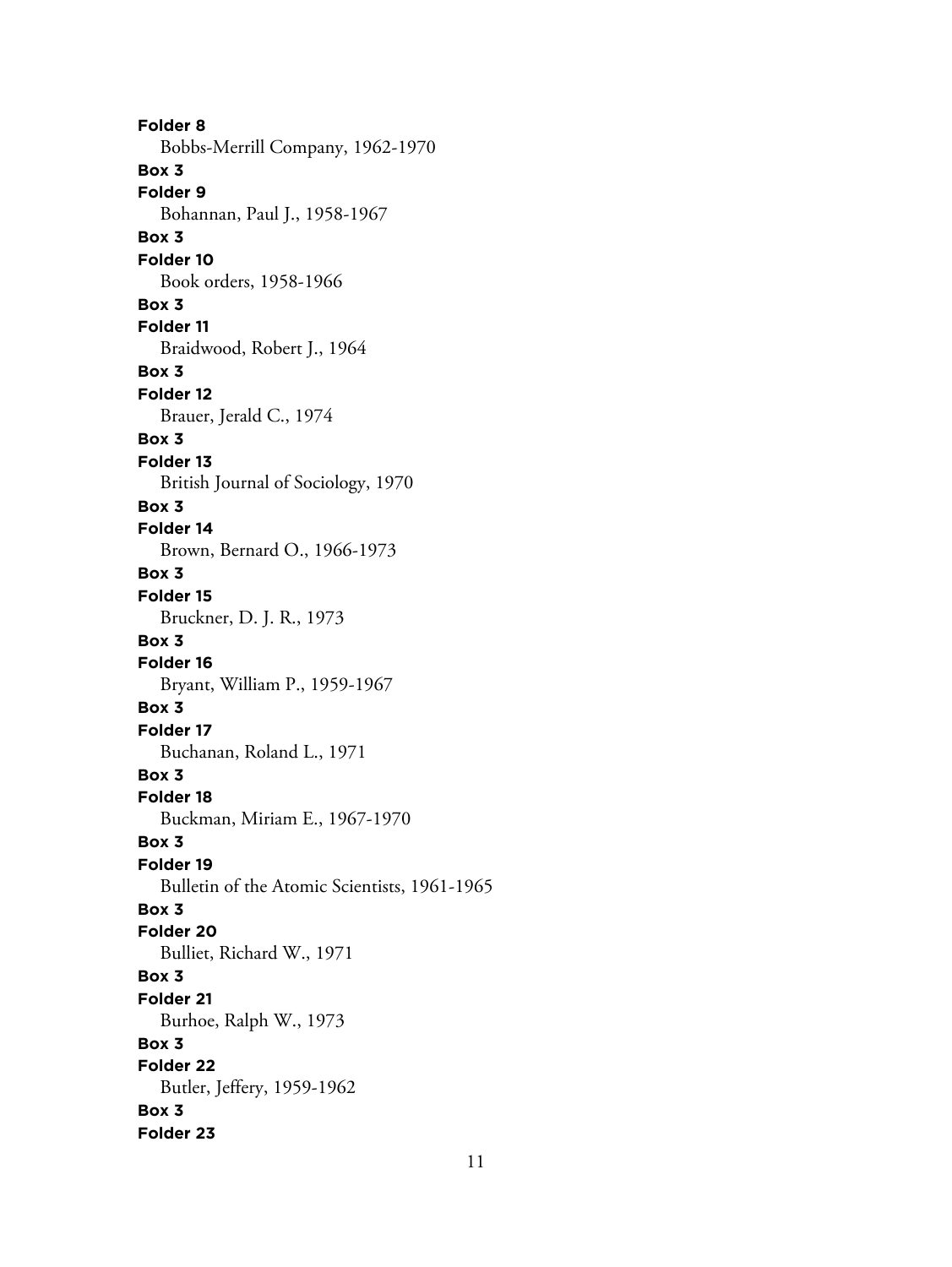Byewaso, George W., 1973

#### **Box 4**

**Folder 1**

C, general, 1958-1974

### **Box 4**

**Folder 2**

Cambridge University Press, 1969-1973

## **Box 4**

**Folder 3**

Caplow, Theodore, 1972

#### **Box 4**

#### **Folder 4**

Cartland, G. B., 1958

### **Box 4**

### **Folder 5**

Center for Advanced Study in the Behavioral Sciences, 1957-1961

## **Box 4**

### **Folder 6**

Chicago Council on Foreign Relations, 1963

#### **Box 4**

## **Folder 7**

Chodak, Szymon, 1963-1973

## **Box 4**

### **Folder 8**

Christensen, James, 1966

## **Box 4**

#### **Folder 9**

Church Society for College Work, Faculty Summer School in Theology and Religion, Episcopal Theological School, 1962-1963

## **Box 4**

**Folder 10**

Cohen, Andrew, 1958-1960

#### **Box 4**

**Folder 11**

Cohn, Bernard S., 1963-1971

## **Box 4**

#### **Folder 12** Coleman, James S., 1956-1957

**Box 4**

## **Folder 13**

Collier, Jane F., 1973

## **Box 4**

## **Folder 14**

Conta, Erika von, 1971

## **Box 4**

**Folder 15**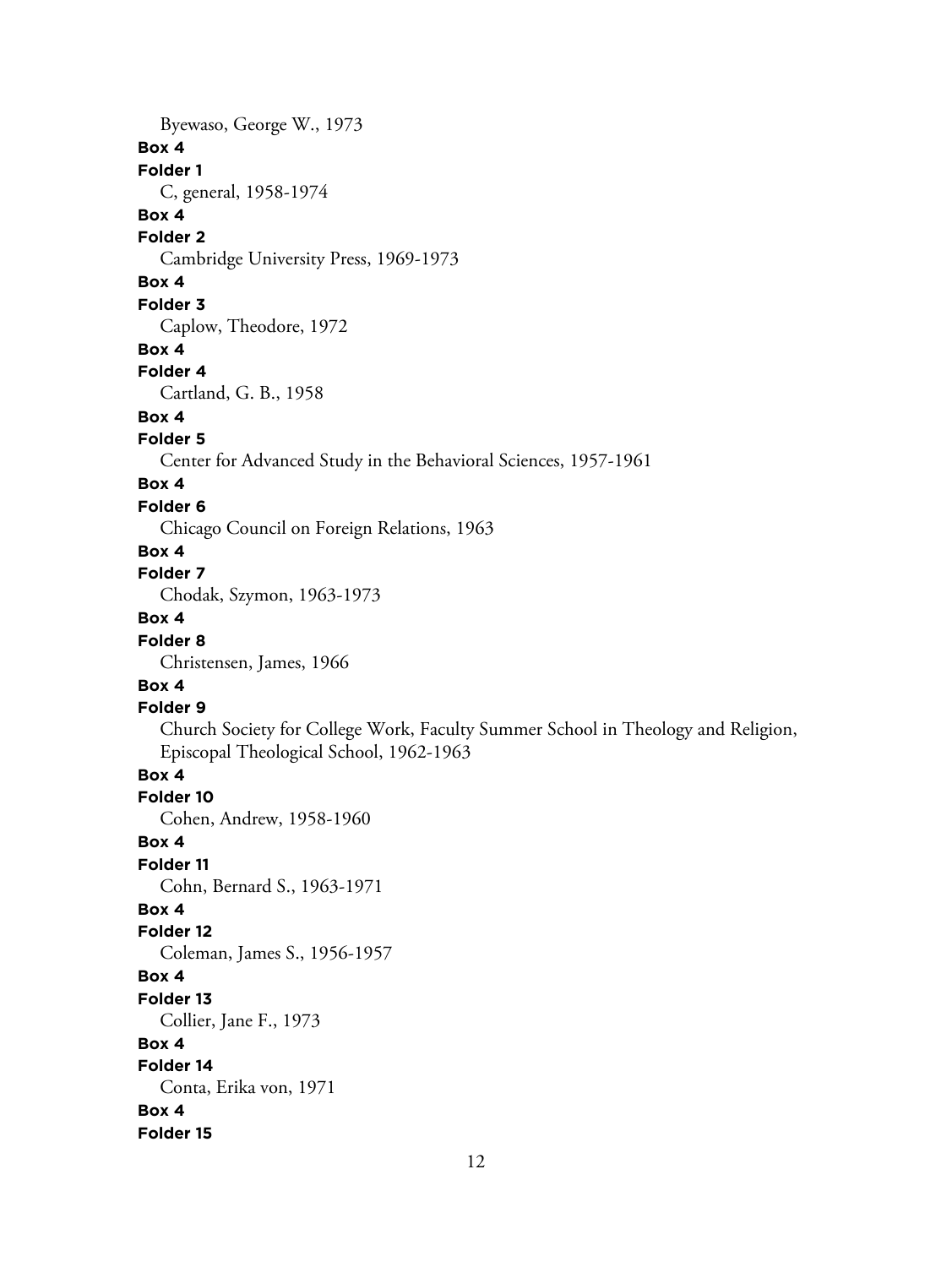Cosgrove, Tom, 1961 **Box 4 Folder 16** Crabb, David, 1966 **Box 4 Folder 17** Cronin, Constance, 1959-1973 **Box 4 Folder 18** Crocker, J. Christopher, 1971-1973 **Box 4 Folder 19** D, general, 1957-1973 **Box 4 Folder 20** Danforth, Sandra, 1972-1974 **Box 4 Folder 21** de Bunsen, Bernard, 1957-1961 **Box 5 Folder 1** Dictionnaire d'Anthropologie Juridique, 1966 **Box 5 Folder 2** Dirks, Edward J., 1969 **Box 5 Folder 3** Dolci, Danilo, n.d. **Box 5 Folder 4** Doob, Leonard W., 1957-1963 **Box 5 Folder 5** Douglas, H. Toni, 1965 **Box 5 Folder 6** Dubisch, Jill, 1972 **Box 5 Folder 7** E, general, 1957-1972 **Box 5 Folder 8** Eggan, Fred, 1958-1968 **Box 5 Folder 9** Eisenstadt, Shmuel N., 1962-1970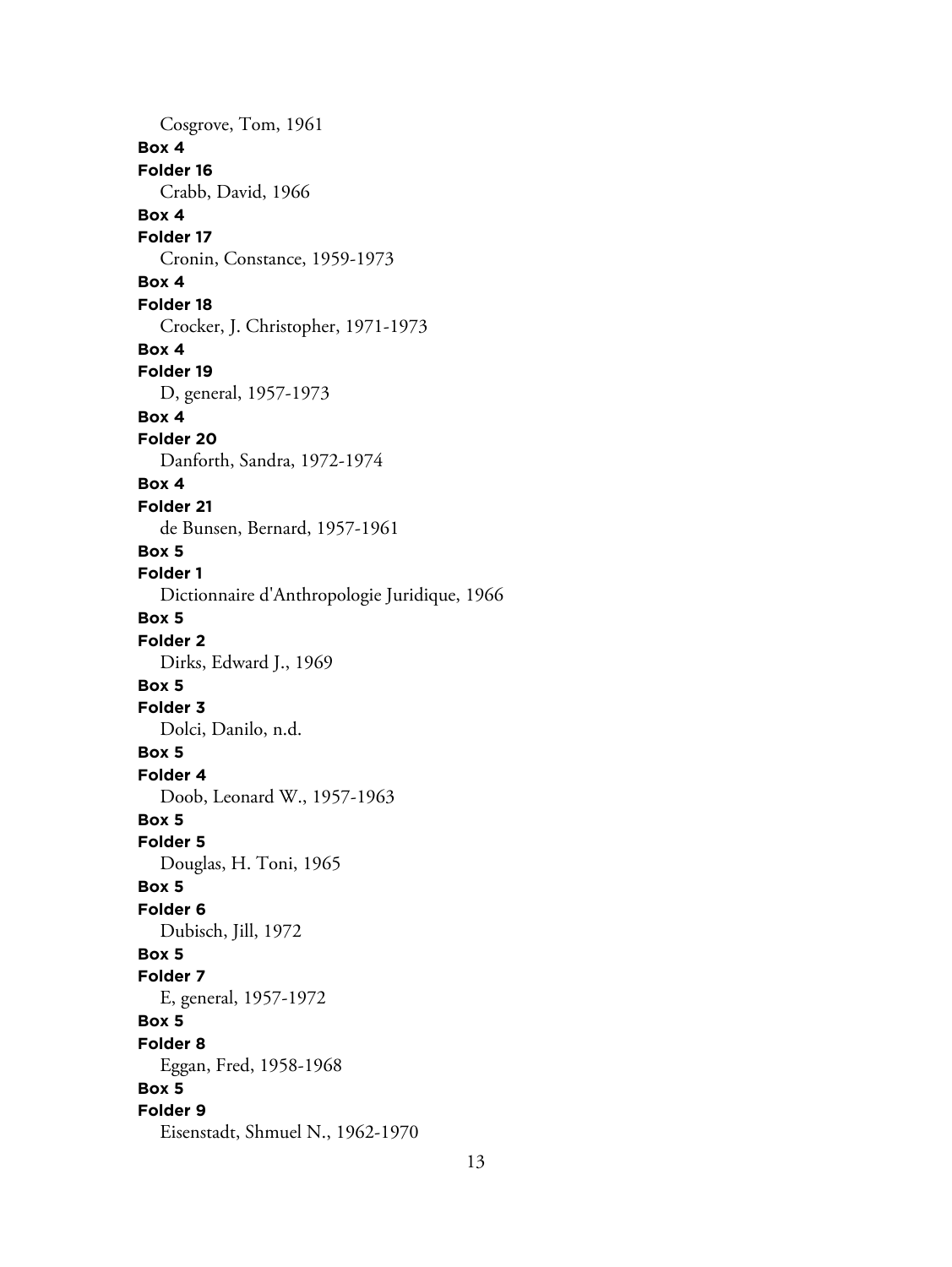**Box 5 Folder 10** Elkan, Walter, 1958-1964 **Box 5 Folder 11** el-Zein, Abdul Hamid, 1968-1973 **Box 5 Folder 12** Encyclopaedia Britannica, 1959-1965 **Box 5 Folder 13** Erzioni, Amitai, 1959 **Box 5 Folder 14** F, general, 1958-1973 **Box 5 Folder 15** Fabian, Johannes, 1965-1970 **Box 5 Folder 16** Fearn, Hugh, 1958-1959 **Box 5 Folder 17** Firth, Raymond, 1959-1970 **Box 5 Folder 18** Ford Foundation, 1959-1965 **Box 5 Folder 19** Forde, Daryll, 1958-1961 **Box 5 Folder 20** Foreign Area Fellowship Program, 1963-1966 **Box 6 Folder 1** Foreign Service Institute, 1967 **Box 6 Folder 2** Foster, Philip J., 1958-1959 **Box 6 Folder 3** Friedl, Erika, 1964 **Box 6 Folder 4** Friedland, William H., 1961 **Box 6**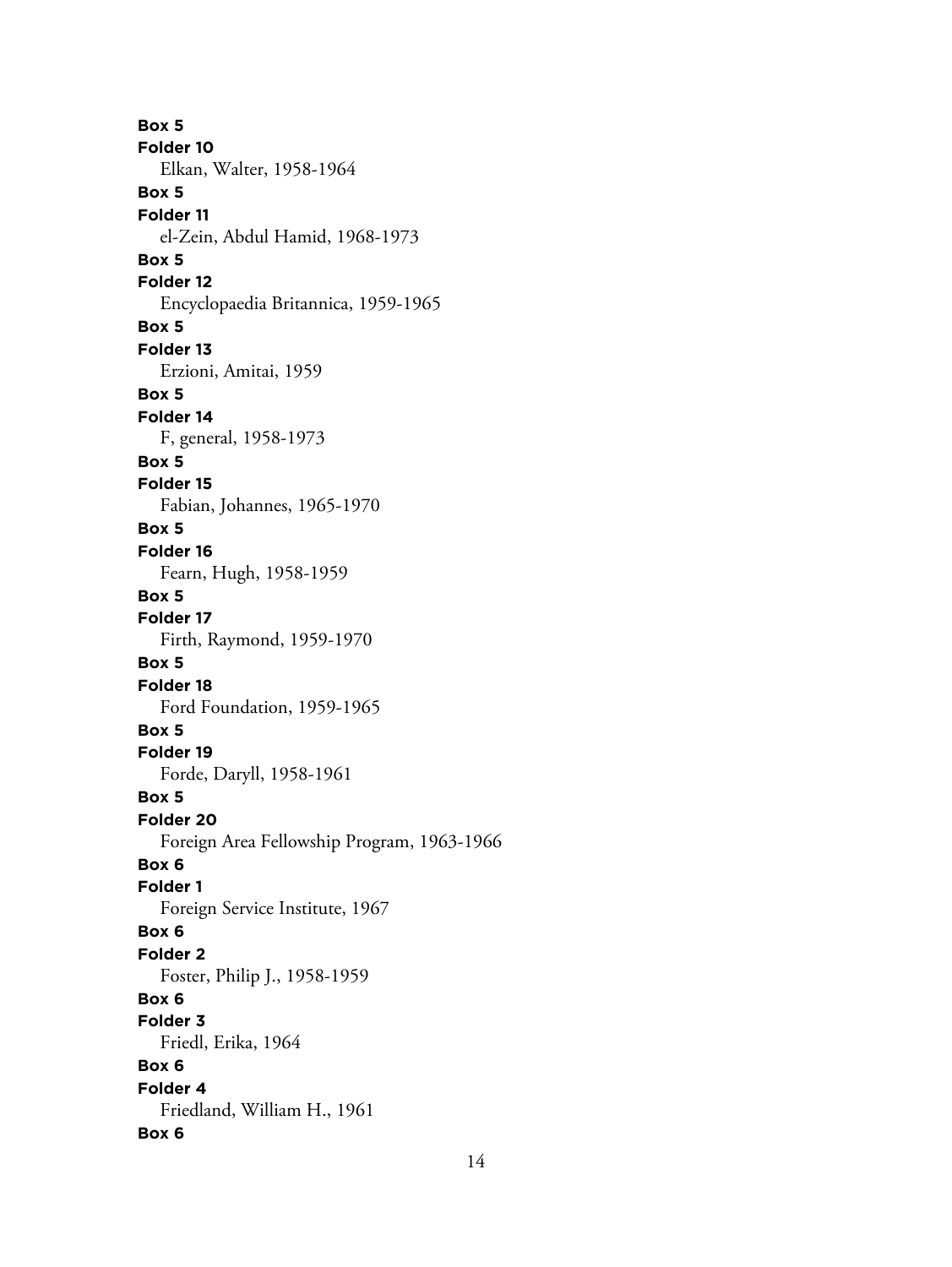**Folder 5** G, general, 1958-1974 **Box 6 Folder 6-7** Geertz, Clifford, 1965-1974 **Box 6 Folder 8** Gluckman, Max, 1957-1972 **Box 6 Folder 9** Goldman Construction Company, 1959-1960 **Box 6 Folder 10** Goldschmidt, Walter, 1957-1968 **Box 6 Folder 11** Goldthorpe, John E., 1957-1958 **Box 6 Folder 12** Good, Charles M., 1965 **Box 6 Folder 13** Goodenough, Ward H., 1969-1970 **Box 6 Folder 14** Goody, Jack, 1960-1971 **Box 6 Folder 15** Greeley, Andrew M., 1970-1972 **Box 6 Folder 16** Gulliver, Philip, 1958-1964 **Box 6 Folder 17** Gutkind, Peter C. W., 1958-1966 **Box 6 Folder 18** H, general, 1957-1973 **Box 6 Folder 19** Hall, Clara S., 1960-1961 **Box 6 Folder 20** Hammond, Peter B., 1963 **Box 7 Folder 1**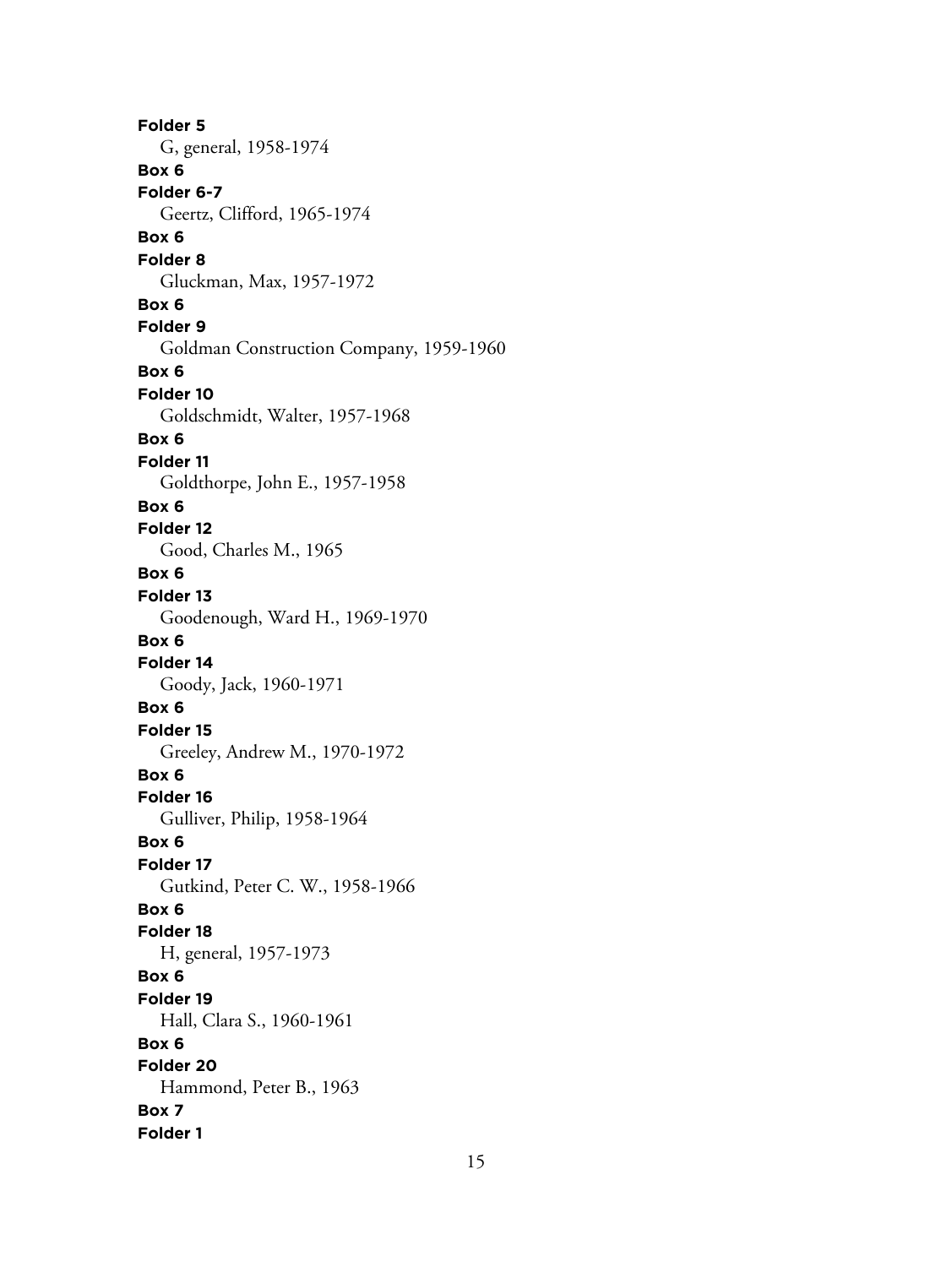Hanson, Allan, 1966-1972 **Box 7 Folder 2** Harper and Row Publishers, 1970 **Box 7 Folder 3** Harris, Alfred, 1966-1973 **Box 7 Folder 4** Hemphill, Marie, 1958-1959 **Box 7 Folder 5** Herskovits, Melville J., 1958-1962 **Box 7 Folder 6** Hilsman, Roger, 1965 **Box 7 Folder 7** Hinnant, John, 1968-1969 **Box 7 Folder 8** Hoben, Allan, 1966-1969 **Box 7 Folder 9** Hodgson, Marshall S., 1966-1968 **Box 7 Folder 10** Hopkins, Nicholas S., 1965-1973 **Box 7 Folder 11** Horvath, T., 1971 **Box 7 Folder 12** Howe, C. H. Walter, 1952-1962 **Box 7 Folder 13** Hunt, Eva, 1961 **Box 7 Folder 14** Hunter, Grace, 1958-1962 **Box 7 Folder 15** I, general, 1958-1974 **Box 7 Folder 16** Institute of International Education, 1959-1961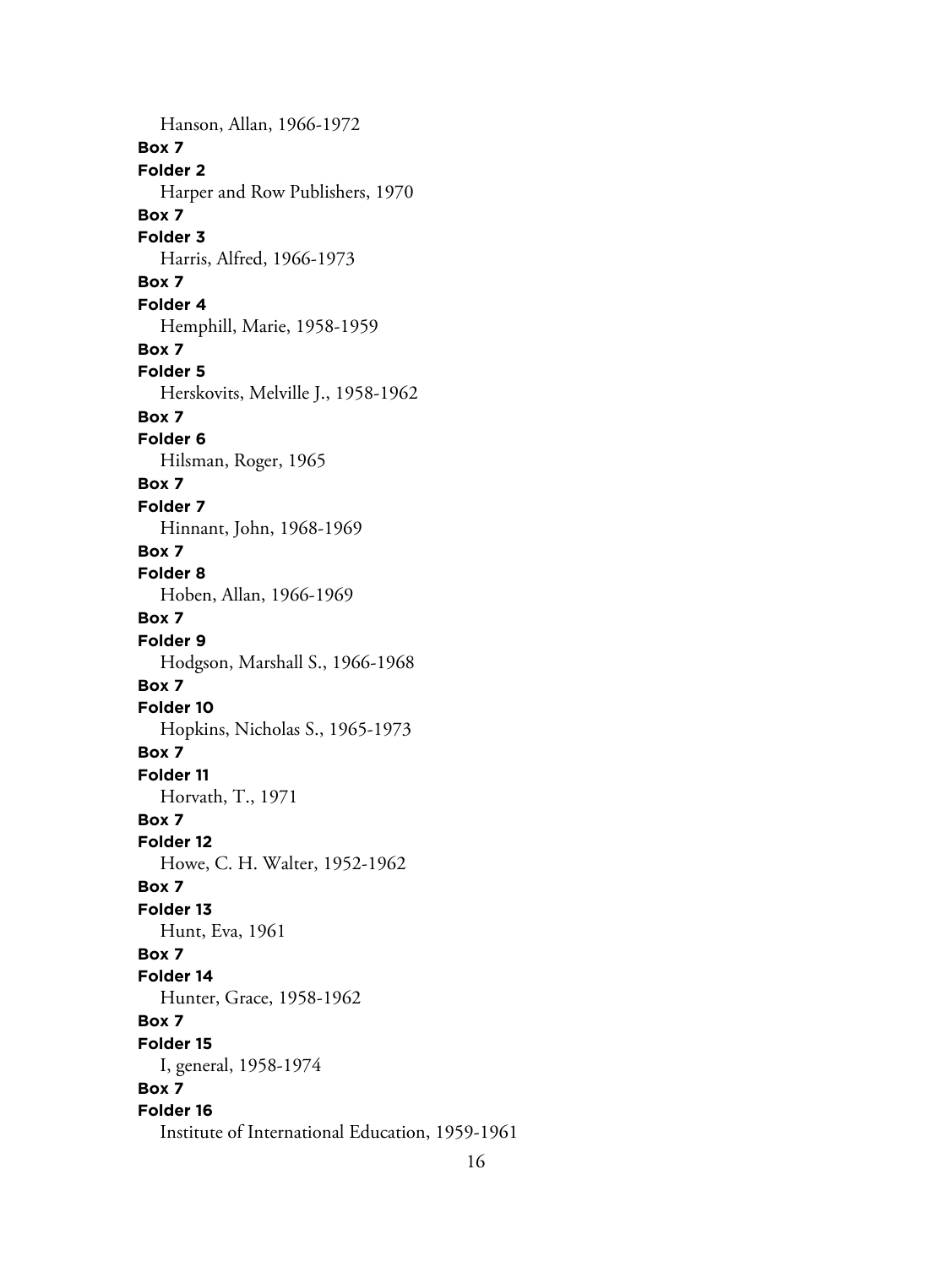**Box 7 Folder 17** International African Institute, 1958-1964 **Box 7 Folder 18** International Catholic Auxiliaries, 1965-1968 **Box 7 Folder 19** J, general, 1958-1972 **Box 7 Folder 20** Janowitz, Morris and Gayle, 1962-1971 **Box 7 Folder 21** Janzen, John M., 1962-1968 **Box 7 Folder 22** Johnson, D. Gale, 1961-1970 **Box 8 Folder 1** Johnston, Bruce F., 1959-1965 **Box 8 Folder 2** Jones, William O., 1959-1966 **Box 8 Folder 3** Journal of the American Academy of Religion, 1973 **Box 8 Folder 4** K, general, 1958-1973 **Box 8 Folder 5** Kahan, Arcadius, 1969-1970 **Box 8 Folder 6** Kamoga, Fred K., 1958-1968 **Box 8 Folder 7** Kaplan, Irving, 1961-1971 **Box 8 Folder 8** Karpat, Kemal H., 1970-1971 **Box 8 Folder 9** Keil, Charles, 1964-1972 **Box 8**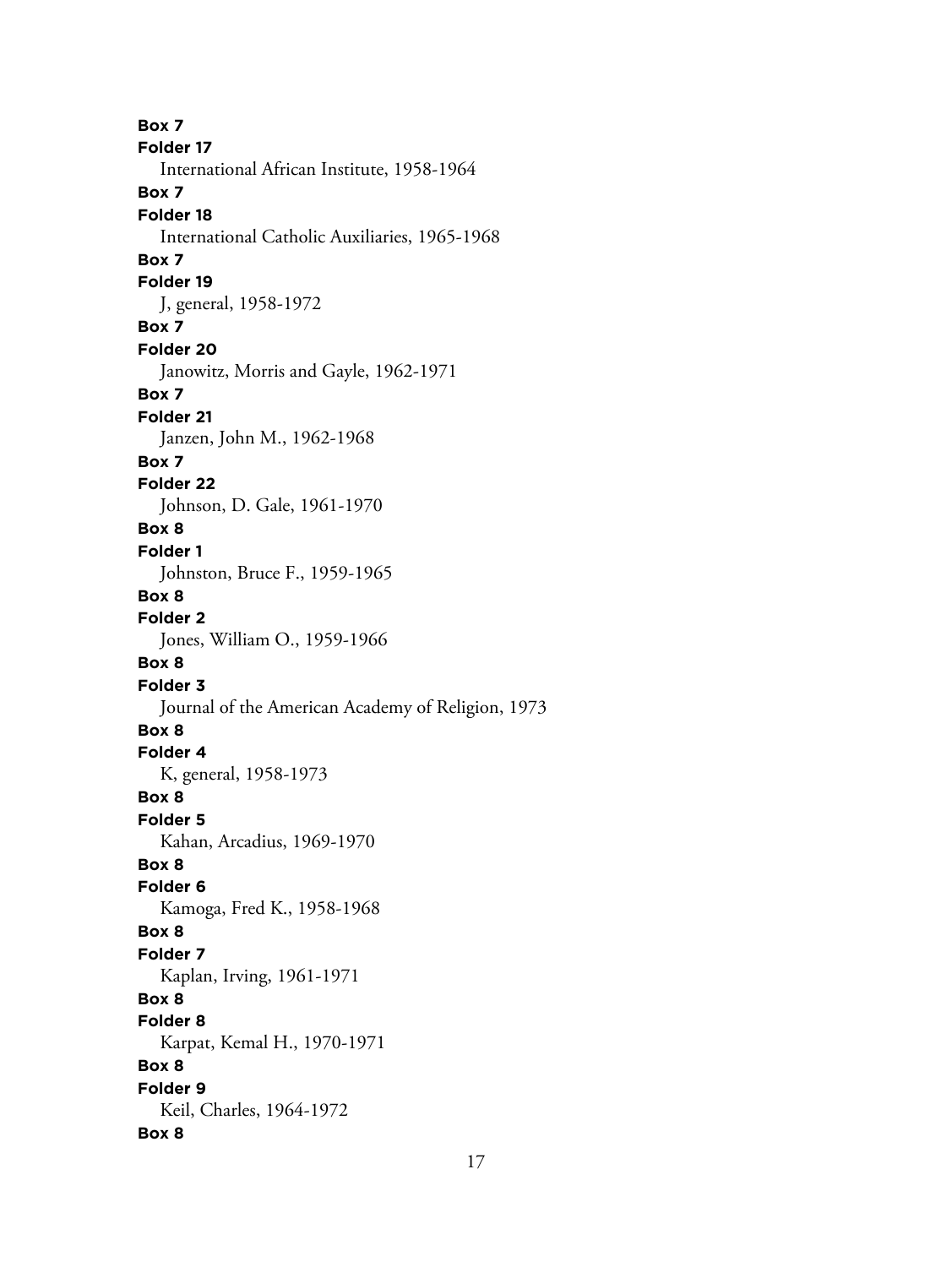**Folder 10** Kennedy, John F., 1962 **Box 8 Folder 11** Kerr, Clark, 1957-1967 **Box 8 Folder 12-13** Khare, Ravindra S., 1964-1973 **Box 8 Folder 14** Khuri, Fuad, 1971-1973 **Box 8 Folder 15** Kiray, Mübeccel, 1965-1971 **Box 8 Folder 16** Klein, Martin A., 1967 **Box 8 Folder 17** Kolars, John F., 1963-1966 **Box 8 Folder 18** Kroeber, Alfred L., 1960 **Box 8 Folder 19** L, general, 1958-1974 **Box 8 Folder 20** Levine, Donald N., 1961-1970 **Box 8 Folder 21** LeVine, Robert A., 1959-1961 **Box 9 Folder 1** Levi, Edward H., 1964-1973 **Box 9 Folder 2-3** Levy, Marion J., Jr., 1958-1972 **Box 9 Folder 4** Lilienthal, Philip E., 1960-1973 **Box 9 Folder 5** Lipset, Seymour M., 1958-1967 **Box 9 Folder 6**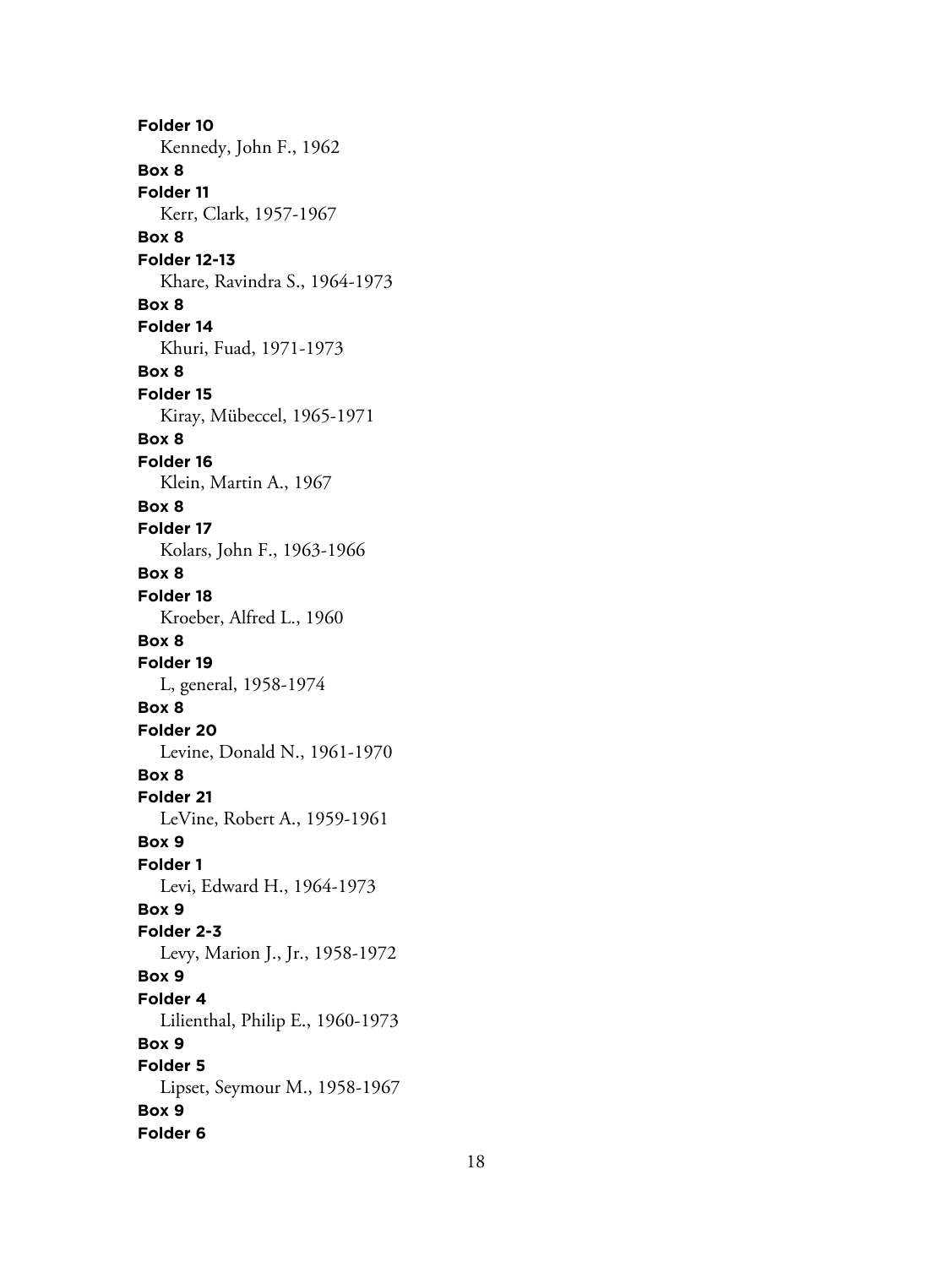Lofchie, Michael F., 1960 **Box 9 Folder 7** Löffler, Reinhold, 1965-1971 **Box 9 Folder 8** Low, D. Anthony, 1958-1971 **Box 9 Folder 9** Lystad, Robert A., 1961 **Box 9 Folder 10-11** M, general, 1958-1973 **Box 9 Folder 12** Mair, Lucy, 1957-1961 **Box 9 Folder 13** Makerere University College, 1959-1970 **Box 9 Folder 14** Mansur-Cosar, Fatma, 1969-1970 **Box 9 Folder 15** Maquet, Jacques, 1958-1964 **Box 9 Folder 16** Mardin, Serif, 1967-1973 **Box 9 Folder 17** Mathur, Prad B., 1972 **Box 10 Folder 1** McCoy, Joseph A., 1968 **Box 10 Folder 2** McQuown, Norman, 1958-1960 **Box 10 Folder 3** Mediterranean Social Anthropological and Sociological Conference, Nicosia, September 7-12, 1970 **Box 10 Folder 4-5** Meeker, Michael E., 1964-1972 **Box 10 Folder 6**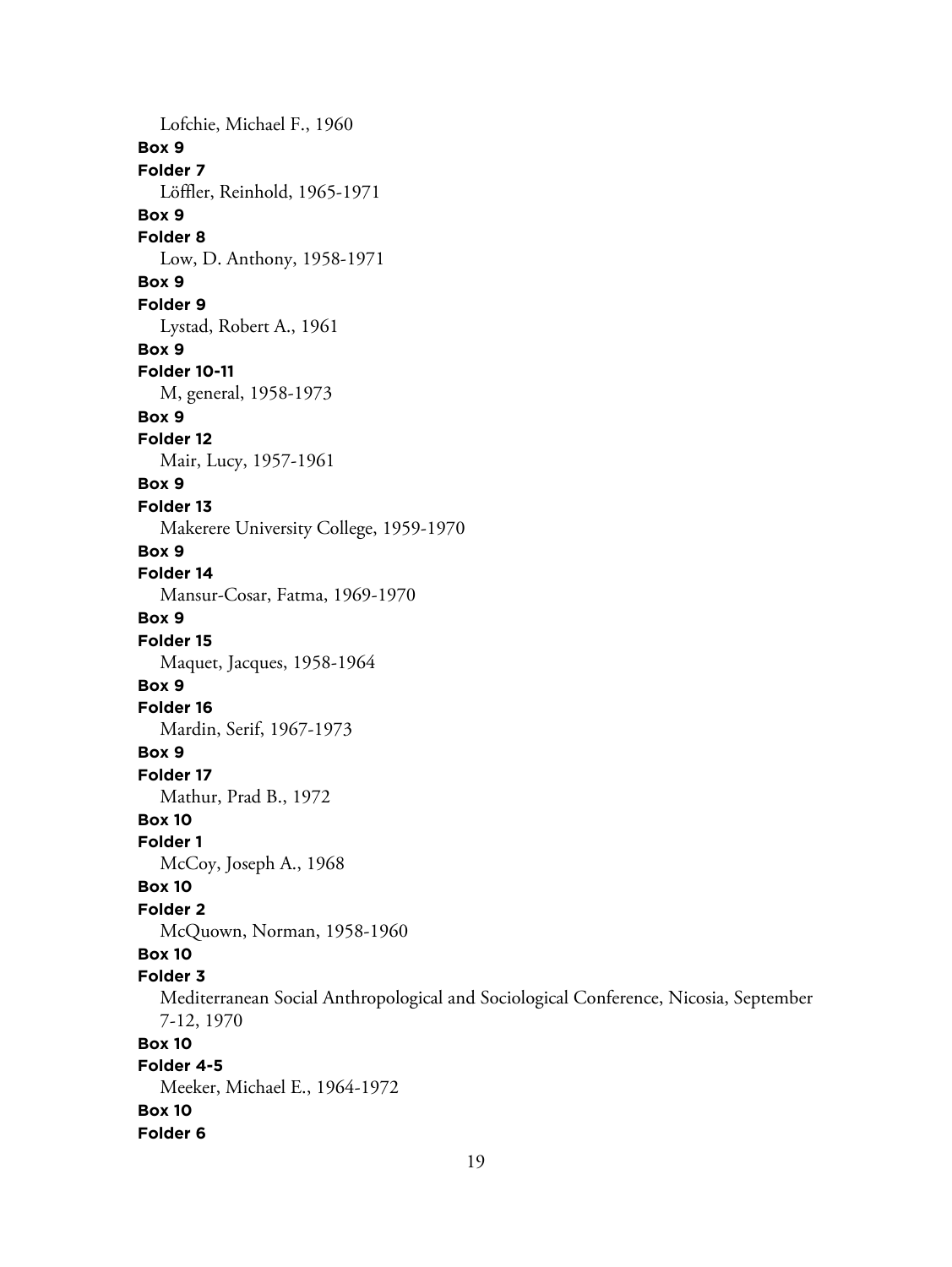Middleton, John, 1958-1969 **Box 10 Folder 7** Mikva, Abner, 1968-1971 **Box 10 Folder 8** Miner, Horace, 1964 **Box 10 Folder 9** Molnos, Angela, 1971 **Box 10 Folder 10** Montgomery, John D., 1962 **Box 10 Folder 11** Moore, Wilbert E., 1958-1963 **Box 10 Folder 12** Morin, Alexander, 1965-1973 **Box 10 Folder 13** Morrill, Warren T., 1960 **Box 10 Folder 14** Morrison, Charles, 1966-1971 **Box 10 Folder 15** Murphy, Robert, 1959-1963 **Box 10 Folder 16** Musoke, Simon B. K., 1958-1967 **Box 10 Folder 17** Mutual of New York, 1958-1961 **Box 10 Folder 18** N, general, 1958-1973 **Box 10 Folder 19** Nader, Laura, 1970 **Box 10 Folder 20** National Association for the Advancement of Colored People, Legal Defense Fund, 1968-1970 **Box 11 Folder 1-2**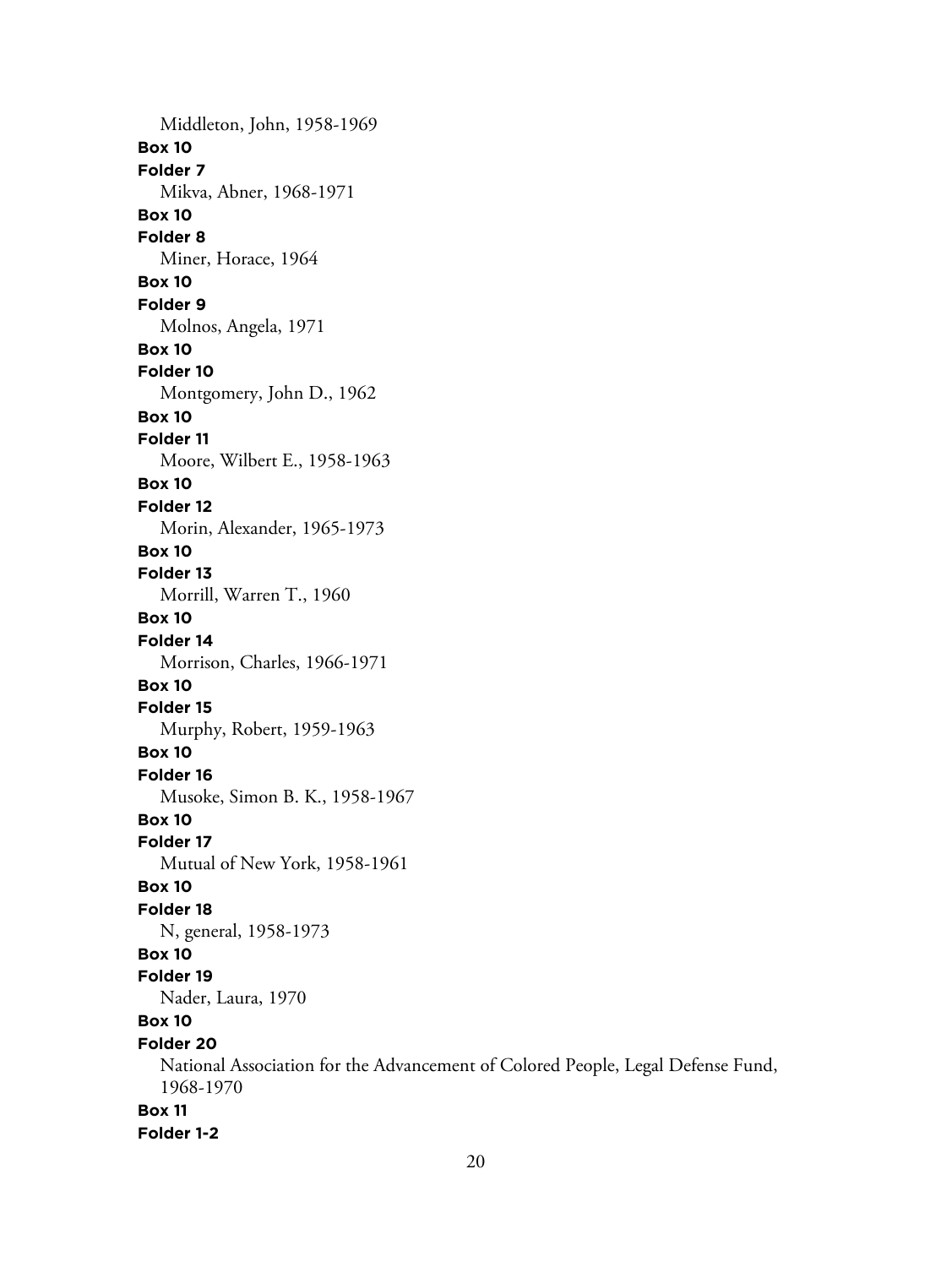National Science Foundation, 1961-1973 **Box 11 Folder 3** Nekam, Alexander, 1965 **Box 11 Folder 4** New York Times, 1961-1970 **Box 11 Folder 5** Nolte, Richard H., 1961 **Box 11 Folder 6** O, general, 1958-1972 **Box 11 Folder 7** Okpala, Charles E. N., n.d. **Box 11 Folder 8** Olakanpo, O., 1970 **Box 11 Folder 9** Ottenberg, Simon and Phoebe, 1959 **Box 11 Folder 10** Owusu, Maxwell K., 1966-1971 **Box 11 Folder 11** Oxford University Press, 1960-1970 **Box 11 Folder 12** P, general, 1959-1973 **Box 11 Folder 13** Pandey, Triloki Nath, 1965-1973 **Box 11 Folder 14** Papanek, Hanna, 1970 **Box 11 Folder 15** Parsons, Talcott, 1965-1971 **Box 11 Folder 16** Paynes, Denis, 1960-1963 **Box 11 Folder 17** Peacock, James L., 1966-1972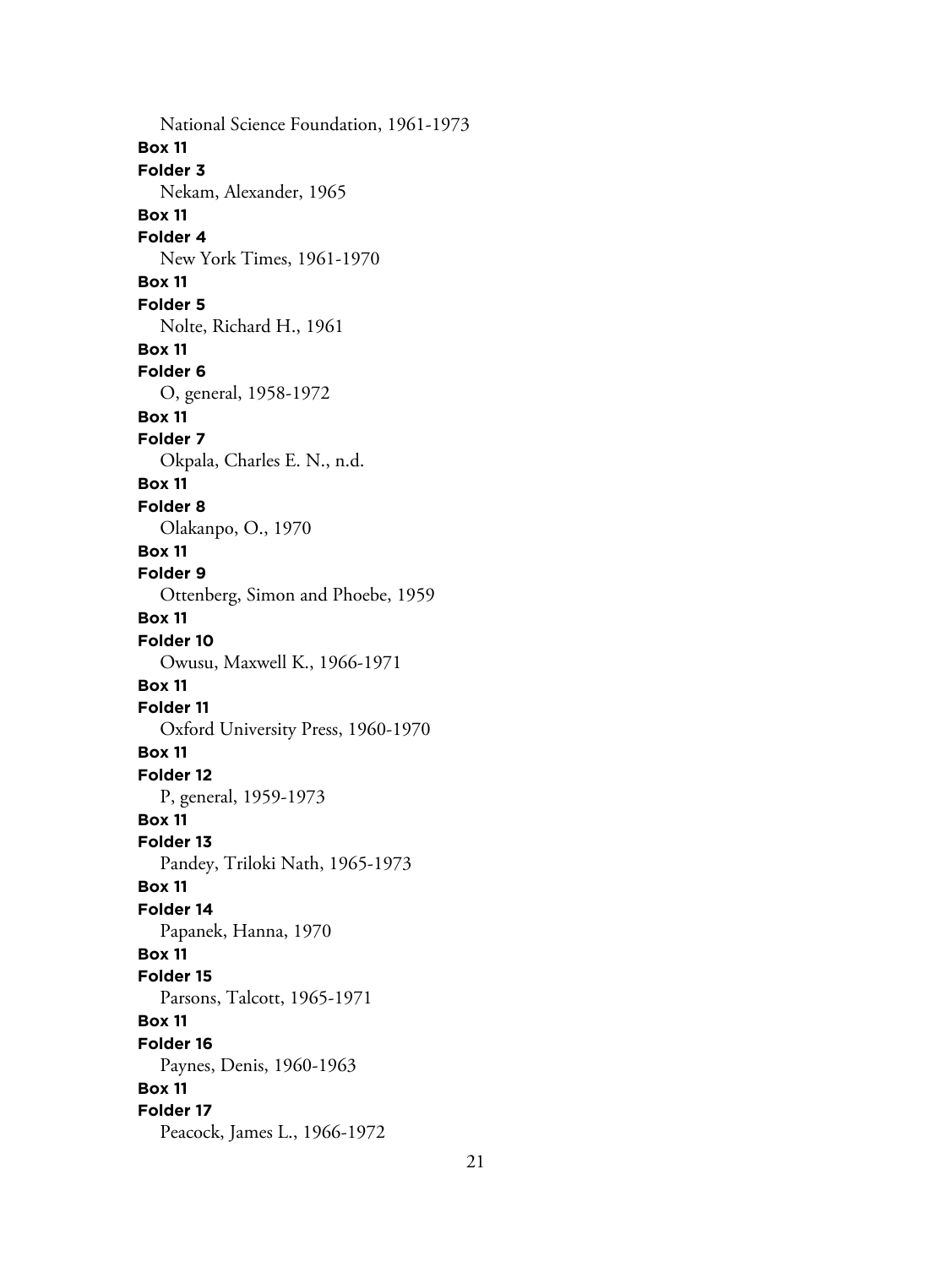**Box 12 Folder 1** Pease, Phyllis, 1964-1965 **Box 12 Folder 2** Peristiany, John, 1969-1974 **Box 12 Folder 3** Peters, Emrys L., 1967-1971 **Box 12 Folder 4** Pifer, Alan, 1958-1967 **Box 12 Folder 5** Pitt-Rivers, Julian, 1961-1972 **Box 12 Folder 6** Plotnicov, Leonard, 1965-1966 **Box 12 Folder 7** Polk, William R., 1965-1970 **Box 12 Folder 8** Powdermaker, Hortense, 1960-1961 **Box 12 Folder 9** Prather, Emelie O., 1970-1973 **Box 12 Folder 10** Pratt, R. Cranford, 1957-1973 **Box 12 Folder 11** Pritchett, C. Herman, 1961-1962 **Box 12 Folder 12** Q, general, 1971 **Box 12 Folder 13** R, general, 1958-1973 **Box 12 Folder 14** Rahman, Fazlur, 1970-1972 **Box 12 Folder 15** Redfield, James M., 1965-1968 **Box 12**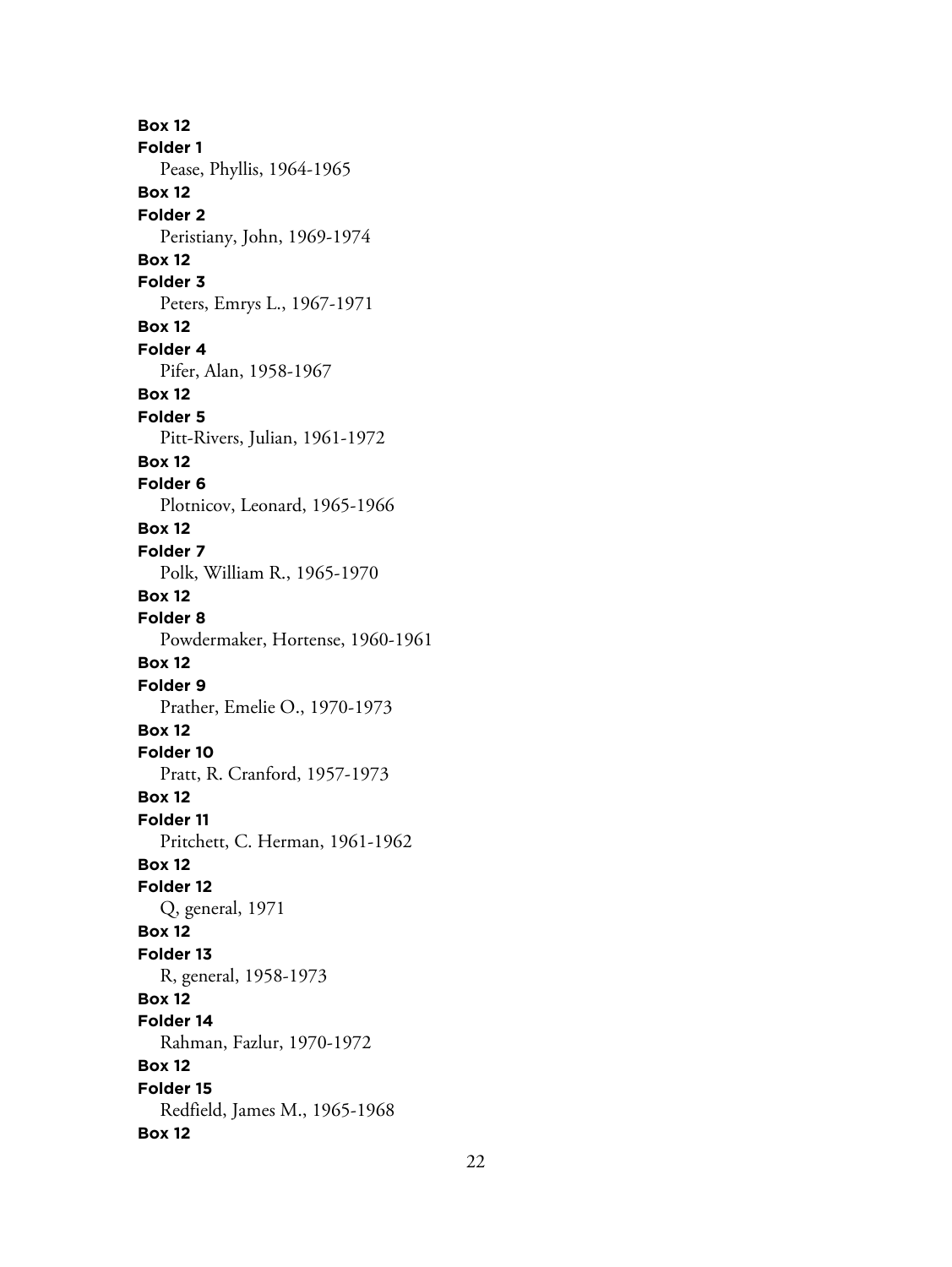**Folder 16** Reining, Conrad C., 1970 **Box 12 Folder 17** Rheinstein, Max, 1961 **Box 12 Folder 18** Richards, Audrey I., 1957-1973 **Box 12 Folder 19** Rockefeller Foundation, 1958-1972 **Box 12 Folder 20** Rodemann, H. William, 1960-1962 **Box 12 Folder 21** Rosberg, Carl G., n.d. **Box 12 Folder 22** Rosen, Charles, 1968-1969 **Box 12 Folder 23** Rosen, Lawrence, 1967-1974 **Box 12 Folder 24** Rowe, J. H., 1957-1959 **Box 12 Folder 25** Royal Anthropological Institute, 1966-1968 **Box 12 Folder 26** Ruel, Malcom, 1959-1971 **Box 13 Folder 1-2** S, general, 1958-1974 **Box 13 Folder 3** Saberwal, Satish C., 1962-1966 **Box 13 Folder 4** Salovesh, Michael, 1965-1973 **Box 13 Folder 5** Salzman, Philip C., 1967-1973 **Box 13 Folder 6**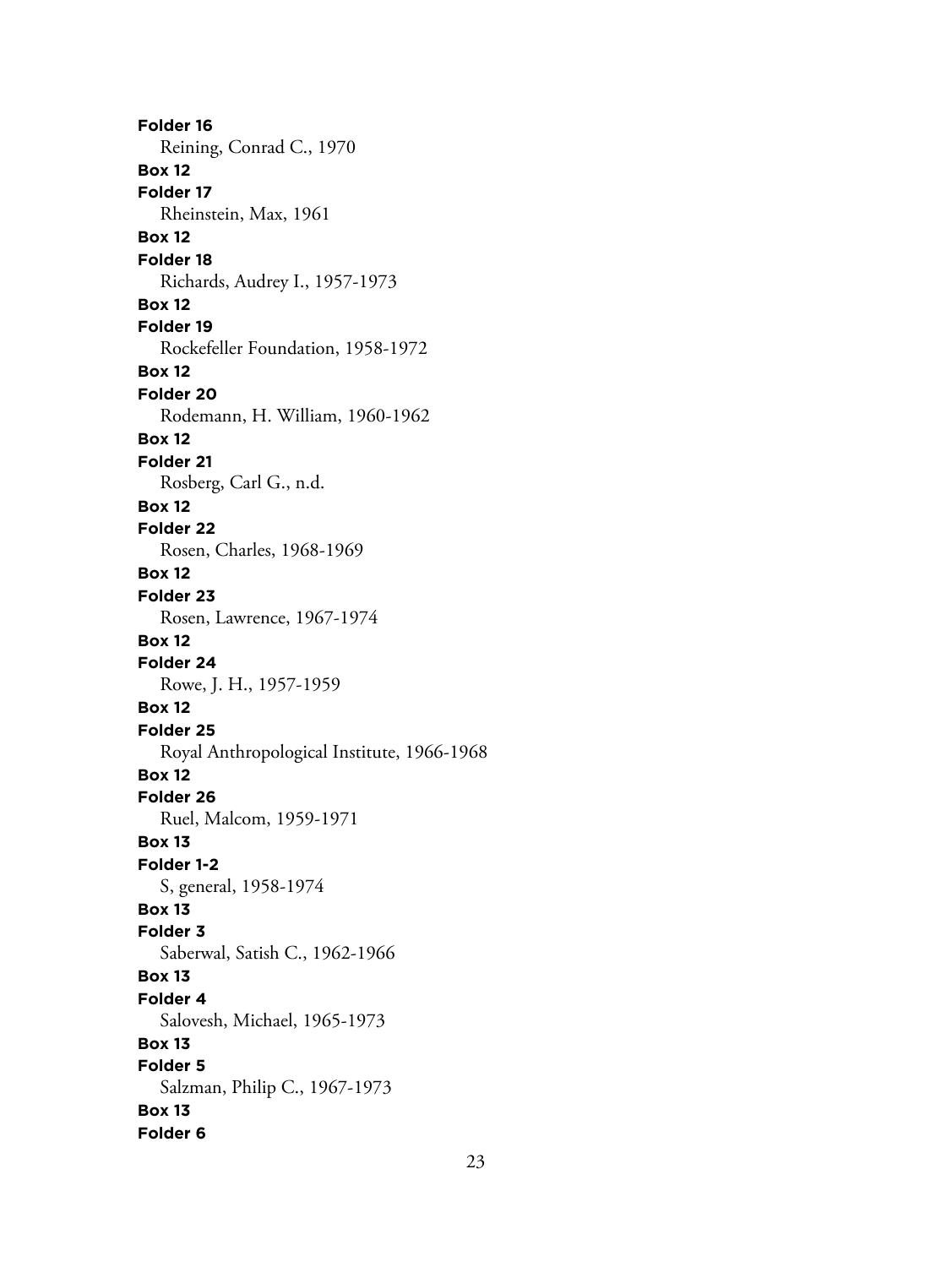Sangree, Walter, 1959-1974 **Box 13 Folder 7** Scheinfeld, Daniel R., 1959-1973 **Box 13 Folder 8** Schlegel, Stuart A., 1965-1973 **Box 13 Folder 9** Schneider, David M., 1959-1969 **Box 13 Folder 10** Schneider, Harold K., 1966-1967 **Box 13 Folder 11** Sertel, Ayse K., 1966-1970 **Box 13 Folder 12** Shepardson, Mary, 1958-1972 **Box 13 Folder 13** Shibli, Khalid, 1971 **Box 13 Folder 14** Shack, William A., 1959-1971 **Box 13 Folder 15** Shils, Edward, 1959-1974 **Box 14 Folder 1** Shorter, Frederic C., 1966-1969 **Box 14 Folder 2** Sider, Gerald, 1964-1967 **Box 14 Folder 3** Sills, David L., 1962-1971 **Box 14 Folder 4** Sluiter, Greet, 1958-1960 **Box 14 Folder 5** Smith, M. G., n.d. **Box 14 Folder 6** Social Anthropology, 1960-1962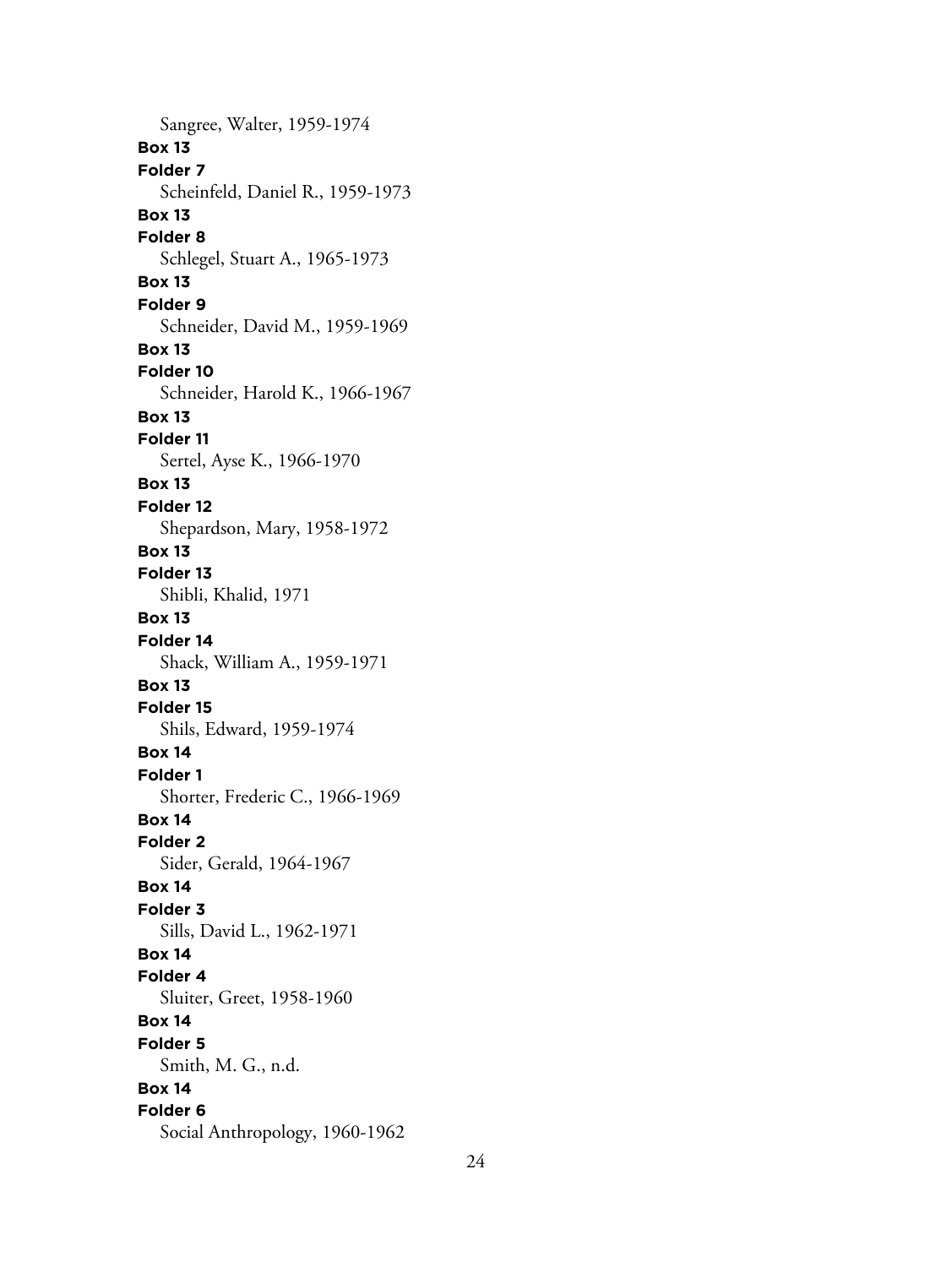**Box 14 Folder 7** Social Science Research Council, 1958-1973 **Box 14 Folder 8** South and Southeast Asia, 1970 **Box 14 Folder 9** Southall, Aidan W., 1957-1973 **Box 14 Folder 10** Southwold, Martin, 1957-1969 **Box 14 Folder 11** Spoehr, Alexander, 1968-1972 **Box 14 Folder 12** Stanford University Press, 1959-1968 **Box 14 Folder 13** Starr, June, 1965-1967 **Box 14 Folder 14** Strodtbeck, Fred L., 1970 **Box 14 Folder 15** Sutton, Francis X., 1959-1973 **Box 14 Folder 16** Suzuki, Peter T., 1969 **Box 14 Folder 17** Sytek, William, 1964-1965 **Box 14 Folder 18** T, general, 1958-1972 **Box 14 Folder 19** Tanner, Nancy, 1968-1973 **Box 15 Folder 1** Tax, Sol, 1957-1974 **Box 15 Folder 2** Thomas, Joseph, 1970-1971 **Box 15**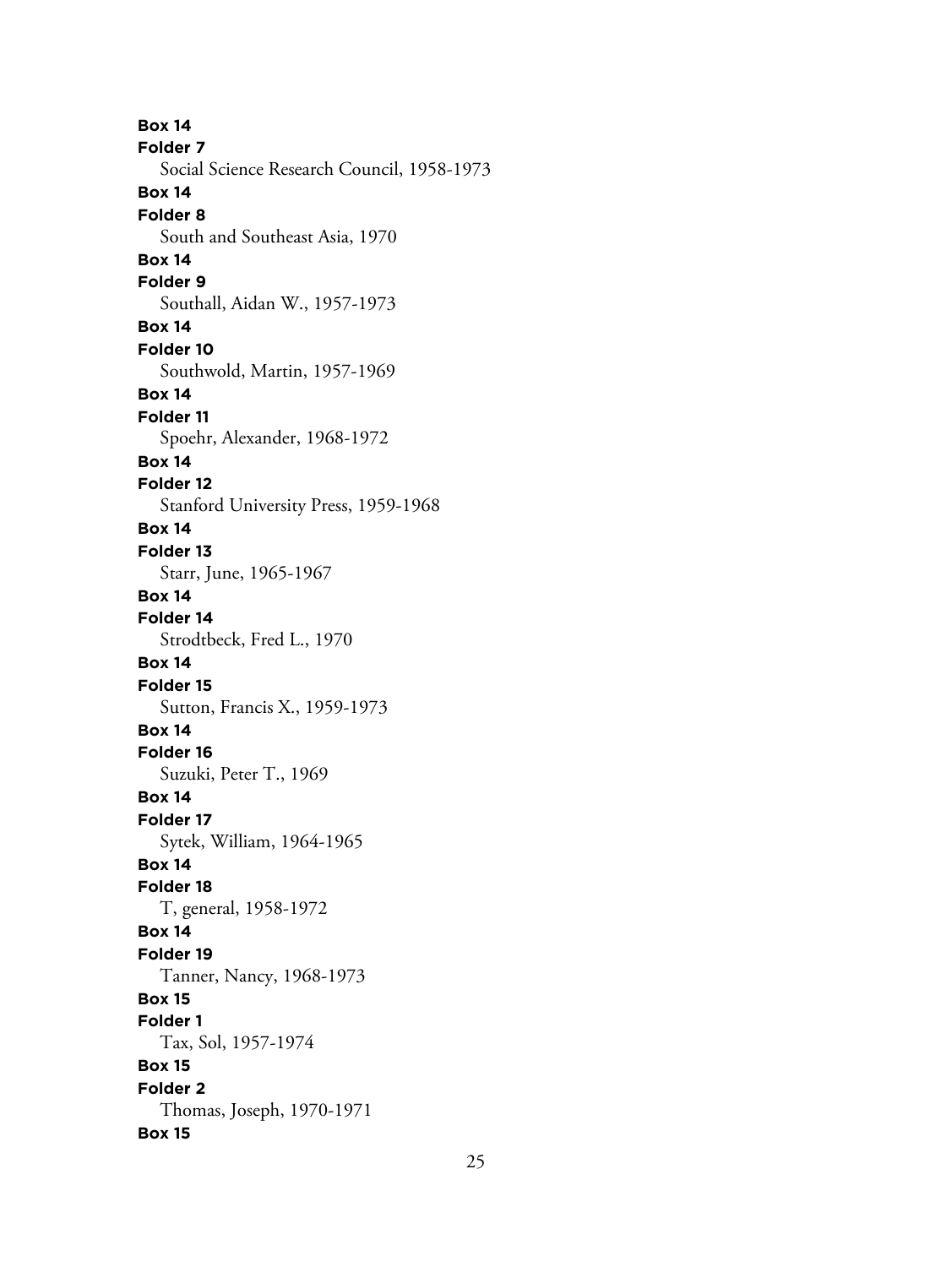#### **Folder 3**

Thrupp, Sylvia, 1958-1967

## **Box 15**

**Folder 4**

Twinning, W. L., 1969

## **Box 15**

#### **Folder 5**

U, general, 1959-1973

#### **Box 15**

#### **Folder 6**

United States, Department of State, 1958-1969

## **Box 15**

#### **Folder 7**

United States, Embassy, Ankara, Turkey, 1969

## **Box 15**

#### **Folder 8**

United States, Senate, 1969-1971

#### **Box 15**

**Folder 9**

University of Chicago, 1959-1973

#### **Box 15**

## **Folder 10**

University of Chicago, Center for the Study of Man in Turkey, correspondence, 1962-1963

#### **Box 15**

#### **Folder 11**

University of Chicago, Chicago Maroon, 1964-1973

## **Box 15**

#### **Folder 12**

University of Chicago, Committee for the Comparative Study of New Nations, memoranda, 1965

#### **Box 15**

#### **Folder 13-15**

University of Chicago, Committee for the Comparative Study of New Nations, memoranda, minutes, manuscripts, 1966-1968

## **Box 15**

#### **Folder 16**

University of Chicago, Committee on African Studies, correspondence, memoranda, minutes, 1965-1969

## **Box 15**

## **Folder 17**

University of Chicago, Deanship Committee, faculty of the Division of the Social Sciences, 1973

### **Box 16**

#### **Folder 1-5**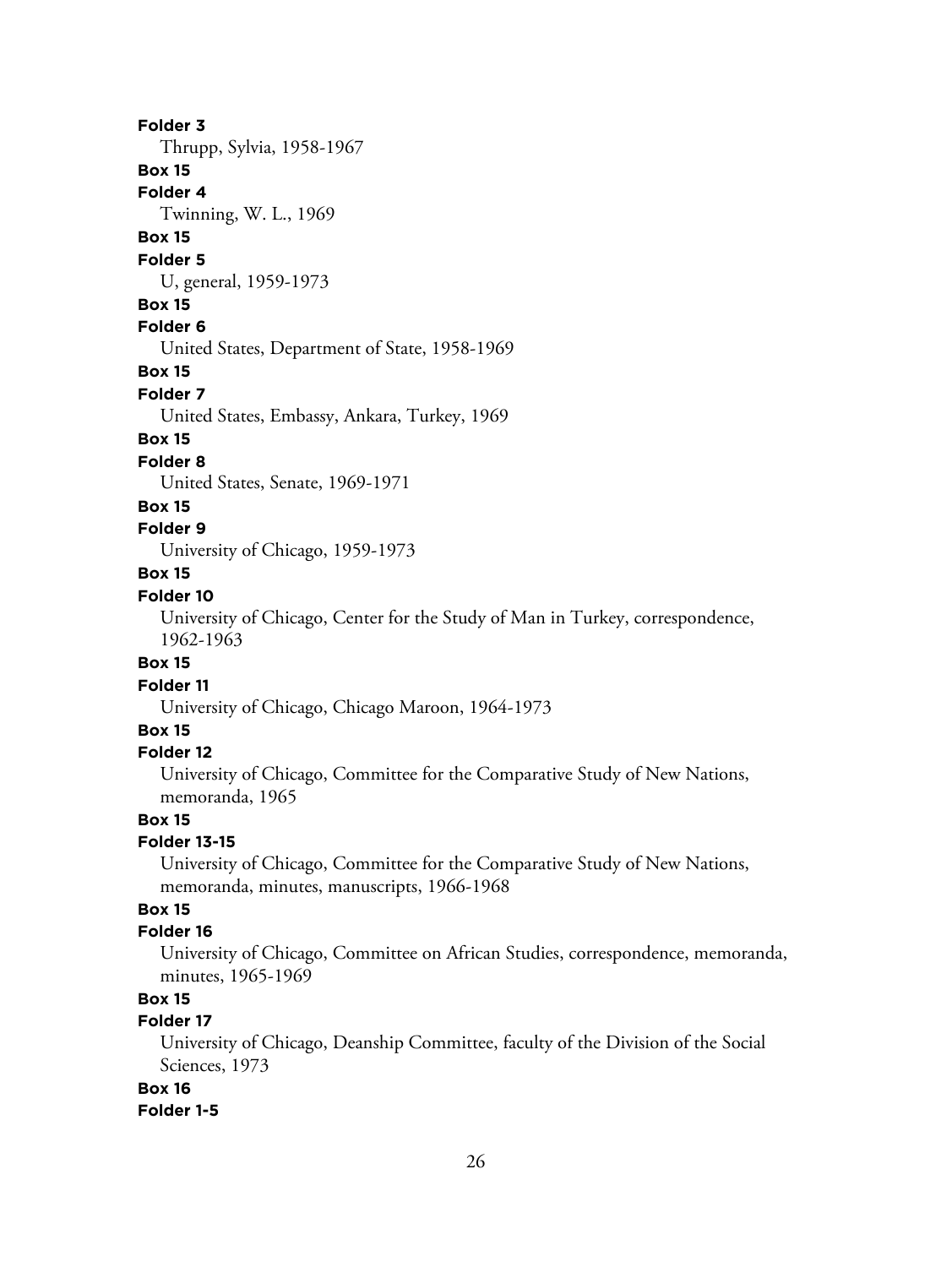University of Chicago, Department of Anthropology, memoranda, correspondence, 1964-1969

## **Box 16**

#### **Folder 6**

University of Chicago, faculty discussion on "The University, " correspondence, memoranda, minutes, reprints, 1964-1965

### **Box 16**

### **Folder 7**

University of Chicago, student protests, manuscripts, memoranda, correspondence, newspapers, 1970

## **Box 16**

## **Folder 8-9**

University of Chicago Press, 1958-1973

### **Box 17**

### **Folder 1**

University of East Africa, 1968

#### **Box 17**

#### **Folder 2**

University of Rochester, 1962-1967

#### **Box 17**

#### **Folder 3**

V, general, 1957-1967

#### **Box 17**

**Folder 4** Vilakazi, Absolom L., 1971

## **Box 17**

#### **Folder 5**

Vinogradov, Amal, 1970

#### **Box 17**

**Folder 6**

Vowles, Paul F., 1958

#### **Box 17**

**Folder 7**

W, general, 1958-1973

#### **Box 17**

#### **Folder 8**

Warner, David R., n.d.

#### **Box 17**

**Folder 9**

## Warner, Mildred, 1971-1974

## **Box 17**

## **Folder 10**

Weissleder, Wolfgang, 1955-1971

#### **Box 17 Folder 11**

Welt, Carol, n.d.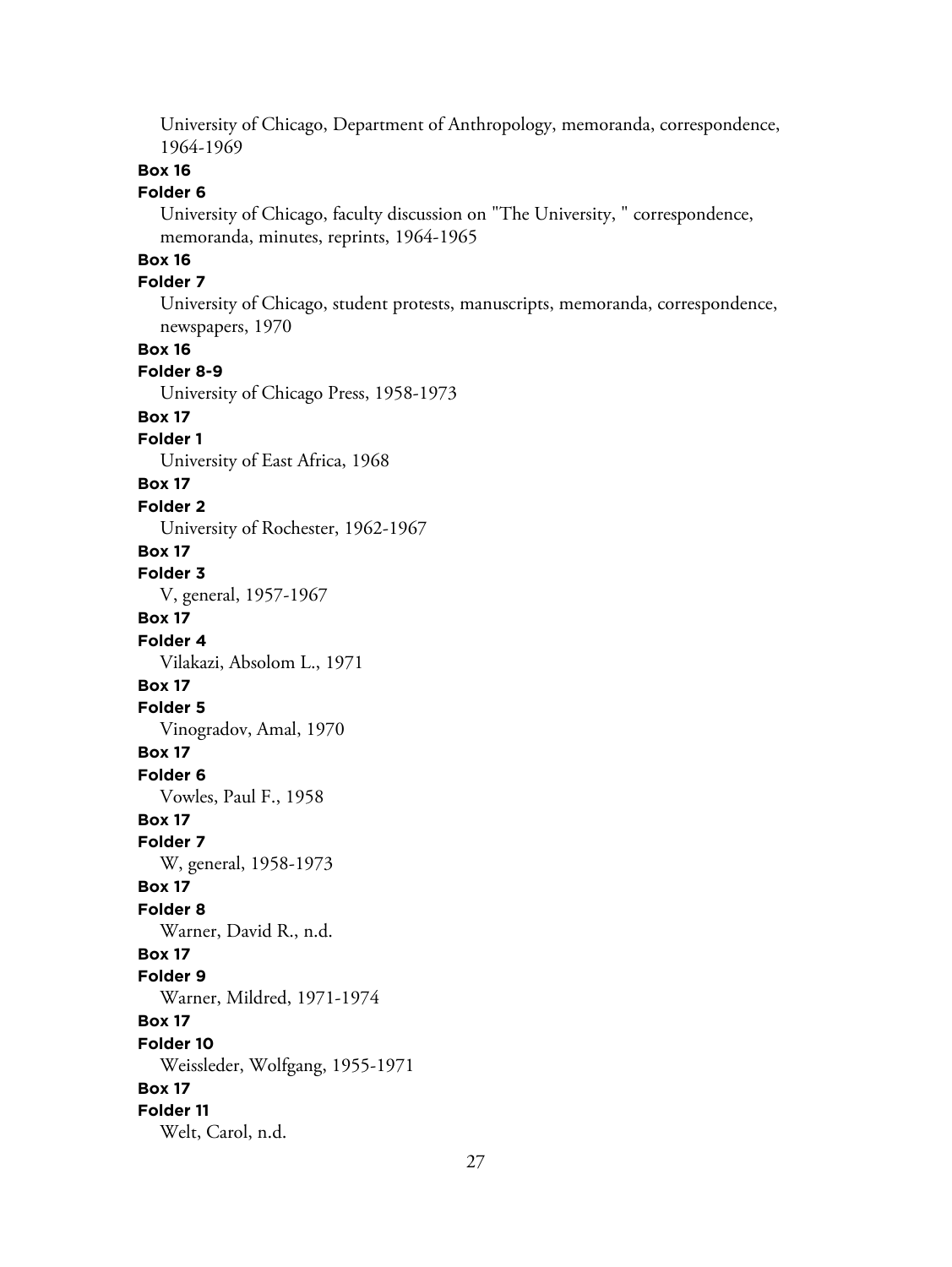**Box 17 Folder 12** Wenner-Gren Foundation, 1971-1974 **Box 17 Folder 13** White, H., 1960 **Box 17 Folder 14** Willis, John, 1964-1972 **Box 17 Folder 15** Willner, Dorothy, 1964-1973 **Box 17 Folder 16** Wilson, John T., 1969-1971 **Box 17 Folder 17** Winans, Edgar, 1959-1960 **Box 17 Folder 18** Winter, Edward H., 1958-1963 **Box 17 Folder 19** Winzeler, Robert L., 1964-1970 **Box 17 Folder 20** World Affairs Council of Northern California, 1959 **Box 17 Folder 21** Y, general, 1965-1972 **Box 17 Folder 22** Yalmon, Nur, 1961-1971 **Box 17 Folder 23** Z, general, 1969-1973 **Box 17 Folder 24** Unidentified, general, 1959-1971

## **Series III: Course Materials**

Series III, Course Materials (Boxes 18 to 22), is organized chronologically into subseries following the sequence of Fallers' institutional affiliations and, within each subseries, alphabetically according to subject and course number. Included are papers and notes which Fallers wrote while a student at the University of Chicago (1945-1949), and his lecture notes and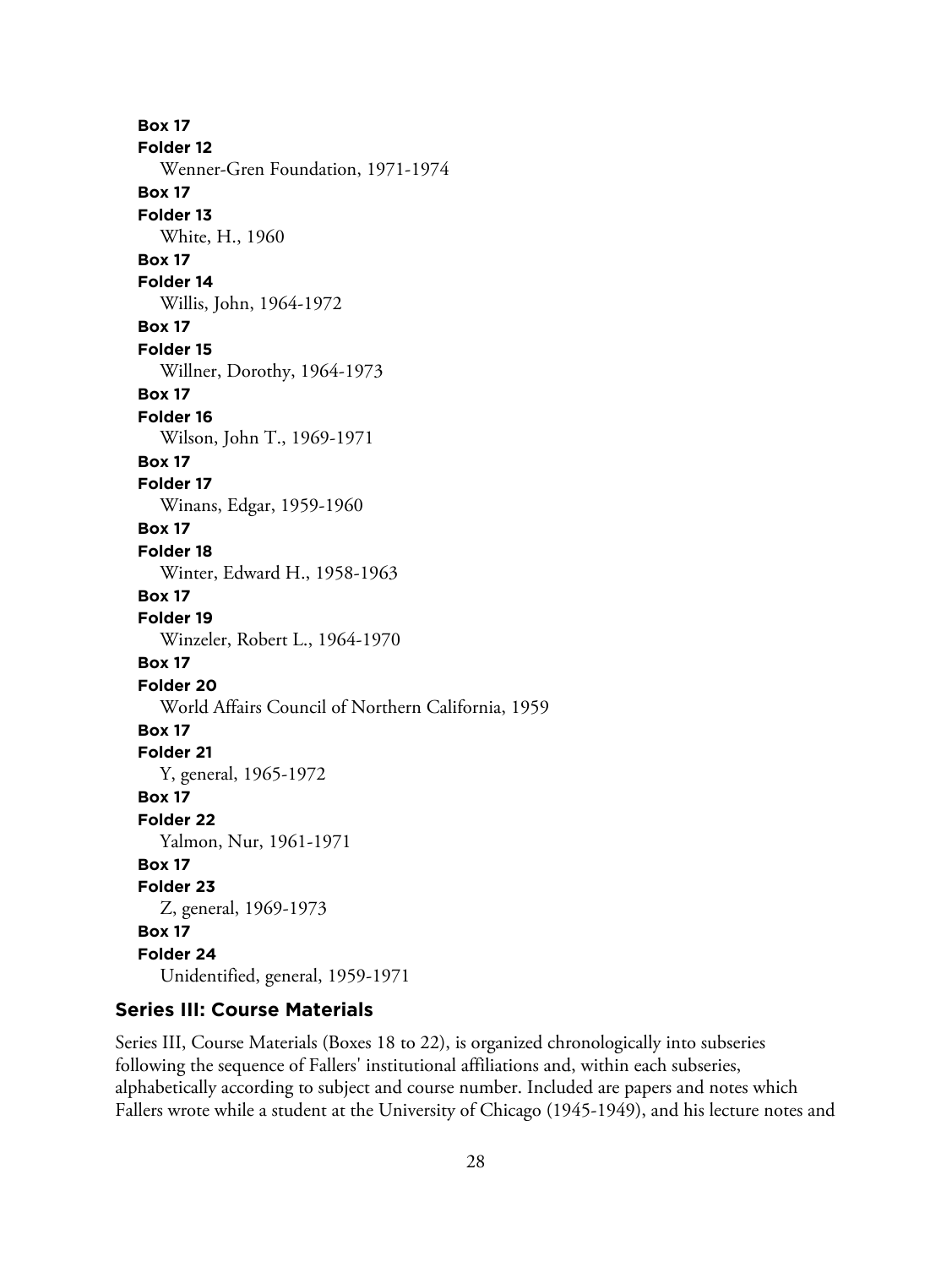syllabi for the courses that he taught at Princeton University (1953-1954), at the University of California, Berkeley (1957-1960), and at the University of Chicago (1960-1974).

### **Subseries 1: Student Notes**

### **Box 18**

### **Folder 1**

Anthropology 230B, "Some Similarities and Differences in Polynesia, " class paper by Fallers, 1948

## **Box 18**

#### **Folder 2**

Anthropology 240 A/B/C, Culture, Society, and the Individual, University of Chicago, syllabi, 1951-1953

### **Box 18**

#### **Folder 3**

Anthropology 359, History of the Study of Social Organization, Fred Eggan, class notes, 1948

#### **Box 18**

### **Folder 4**

"An Analysis of a Case of Long-Term Culture Change, " class paper by Fallers, 1948

#### **Box 18**

### **Folder 5**

Shils, Edward, class notes, 1947

## **Subseries 2: Princeton University**

#### **Box 18**

#### **Folder 6**

Sociology 320, Social Disorganization, syllabus, lectures, 1952-1954

- **Box 18**
- **Folder 7**

Sociology 322, Criminology, syllabus, lectures, 1954

## **Subseries 3: University of California, Berkeley**

## **Box 18**

## **Folder 8**

Anthropology 123, Law and Politics in Non-Industrial Societies, syllabus, lectures, 1960

#### **Box 18**

## **Folder 9**

Anthropology 124, J. Hitchcock, course outline, 1958

## **Box 18**

## **Folder 10**

Anthropology 125, Comparative Society 2, reading list, 1958

### **Box 18**

## **Folder 11**

Anthropology 139, Africa, syllabus, examination, 1957-1958 **Box 18**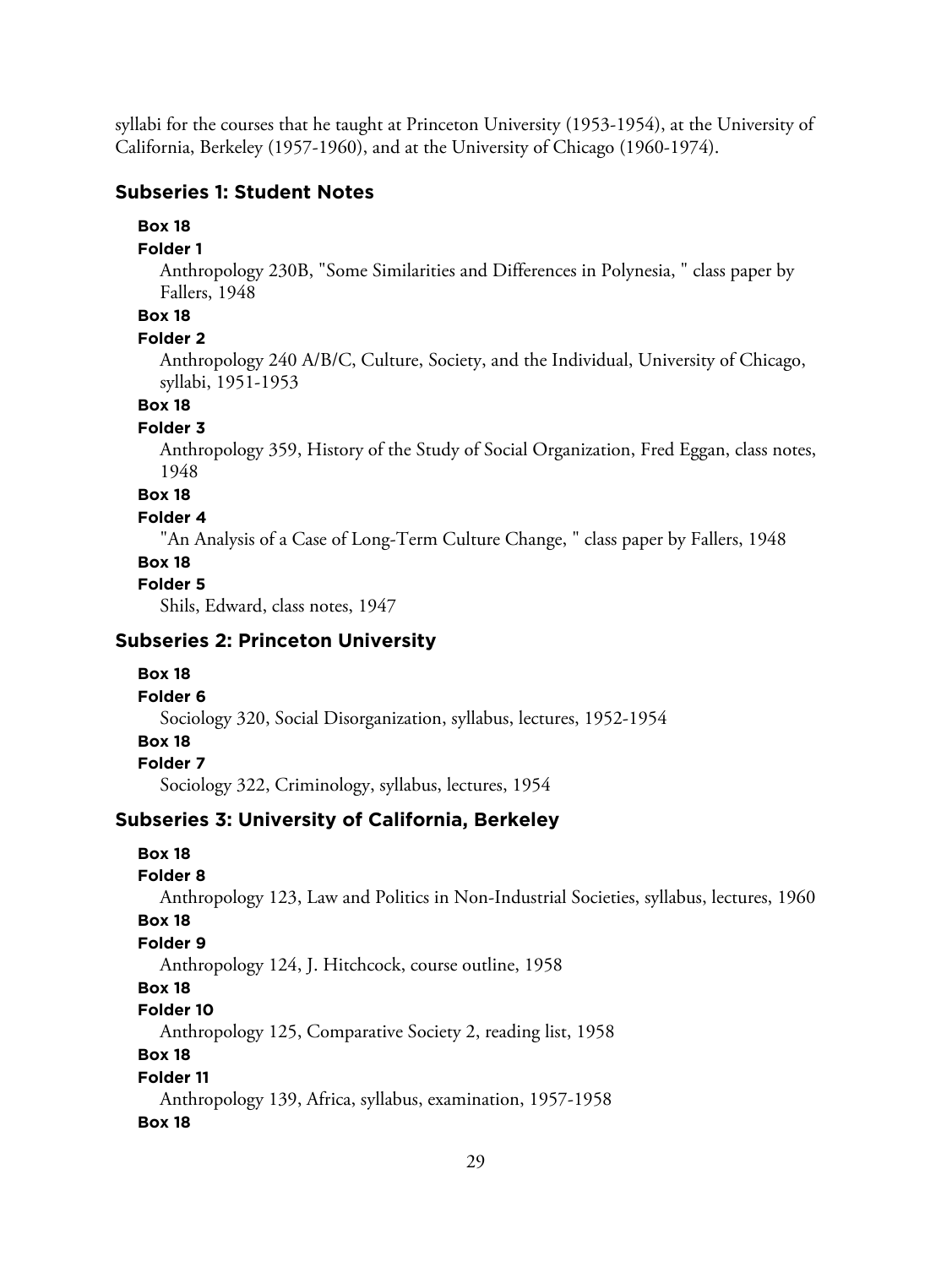#### **Folder 12**

Anthropology 160, Contemporary Civilization, syllabus, lectures, examination, 1957-1958

## **Box 18**

## **Folder 13**

Anthropology 201, K. Davis and D. Schneider, reading list, 1959

#### **Box 18**

### **Folder 14**

Anthropology 210, Patrimonial Political Systems, reading list, lectures, 1958

### **Box 18**

## **Folder 15**

Anthropology 230, East African Ethnology, lectures, n.d.

#### **Box 19**

#### **Folder 1**

Sociology 217, History of Social Thought since the Enlightenment, syllabus, lectures, 1959-1960

#### **Subseries 4: University of Chicago**

#### **Box 19**

**Folder 2**

Anthropology 210, Introduction to Cultural Anthropology, syllabi, lectures, 1963-1965

## **Box 19**

## **Folder 3**

Anthropology 230, Ethnological Theory and Method, handouts, lectures, 1959-1960

#### **Box 19**

## **Folder 4**

Anthropology 235, Peoples of Africa, syllabus, 1961

#### **Box 19**

## **Folder 5**

Anthropology 260, History and Philosophy of the Social Sciences, syllabus, 1970

## **Box 19**

#### **Folder 6**

Anthropology 262, Cities and Civilizations, syllabus, handouts, 1961

#### **Box 19**

#### **Folder 7**

Anthropology 310/Sociology 322, Social and Cultural Systems, syllabus, lectures, examinations, 1970-1974

#### **Box 19**

#### **Folder 8**

Anthropology 311/Law 517/Sociology 308, Law in Society and Culture, syllabus, correspondence, 1974

## **Box 19**

#### **Folder 9-11**

Anthropology 335/History 205, Peoples of Africa, syllabi, lectures, handouts, 1962-1968 **Box 20**

#### **Folder 1-2**

Anthropology 335/History 205, Peoples of Africa, syllabi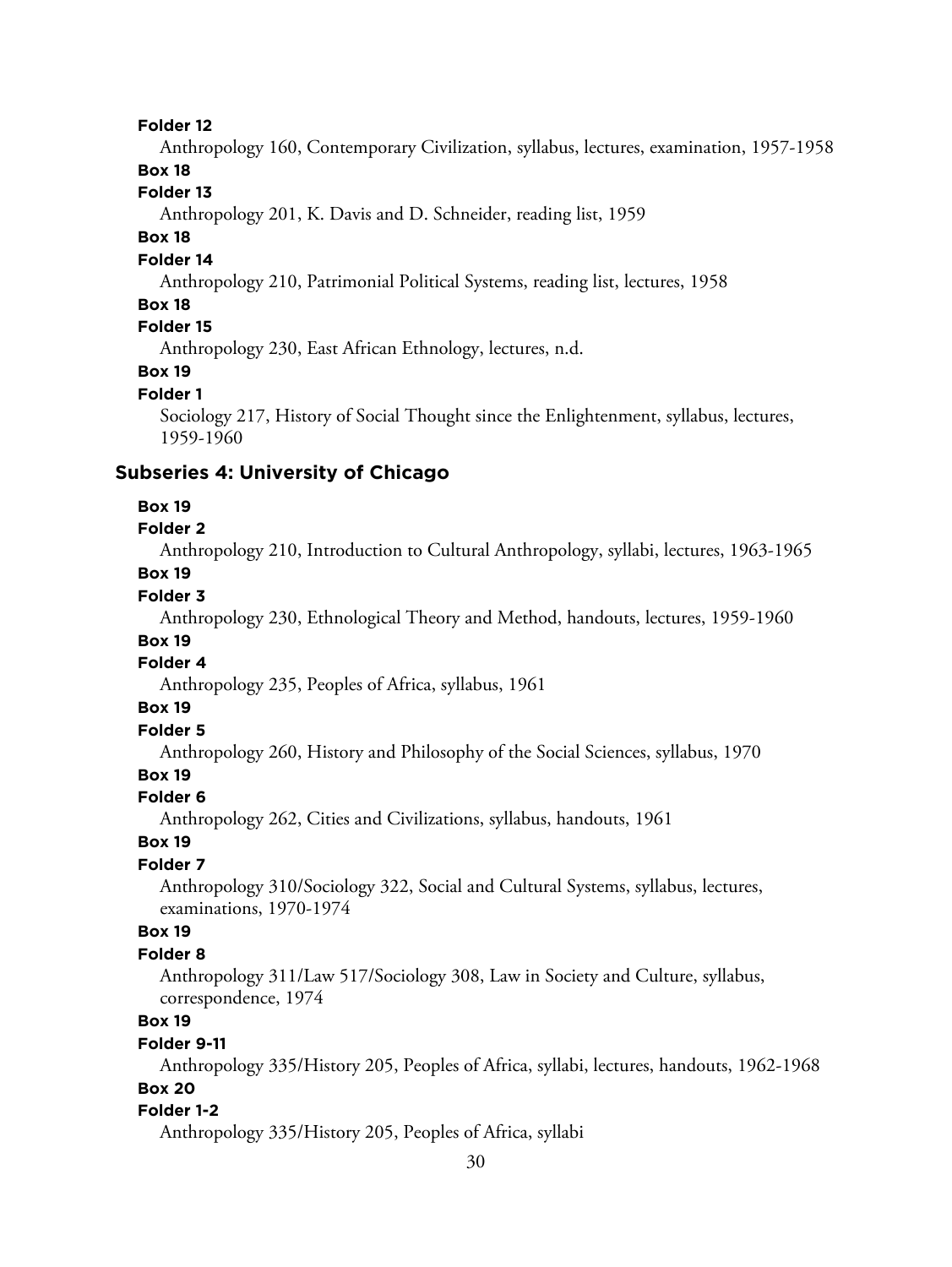### **Box 20**

#### **Folder 3-4**

Anthropology 340/341, Systems, syllabi, lectures, 1963-1964

## **Box 20**

#### **Folder 5**

Theoretical Foundations of Anthropology, syllabus, handouts, 1969-1972

## **Box 20**

## **Folder 6-7**

Anthropology 354/454/Sociology 311, Modern Society and Culture, syllabi, lectures, 1960-1967

#### **Box 20**

#### **Folder 8**

Anthropology 442, Comparison of Cultures, syllabus, handouts, 1961

#### **Box 20**

## **Folder 9**

Anthropology 448, Analysis of Social and Cultural Change, syllabus, 1962

## **Box 20**

## **Folder 10**

Anthropology 453, Introduction to Social Anthropology in the Near East, reading list, 1964

## **Box 21**

## **Folder 1**

Anthropology 542, lectures, n.d.

### **Box 21**

#### **Folder 2**

Law 587, Seminar on Legal Problems in the New Nations in Africa, background papers, photographs, 1962

## **Box 21**

### **Folder 3**

Social Sciences 225, examination, 1969

#### **Box 21**

#### **Folder 4**

Sociology 206, History and Theory of the Social Sciences, syllabus, lectures, 1973

### **Box 21**

#### **Folder 5**

Sociology 332/Anthropology 310, Social and Cultural Systems, syllabus lectures, 1974

### **Box 21**

#### **Folder 6**

General anthropology examinations, 1960-1963

#### **Box 21**

## **Folder 7**

Examination, 1966

## **Box 21**

#### **Folder 8**

Course grade reports, 1972-1973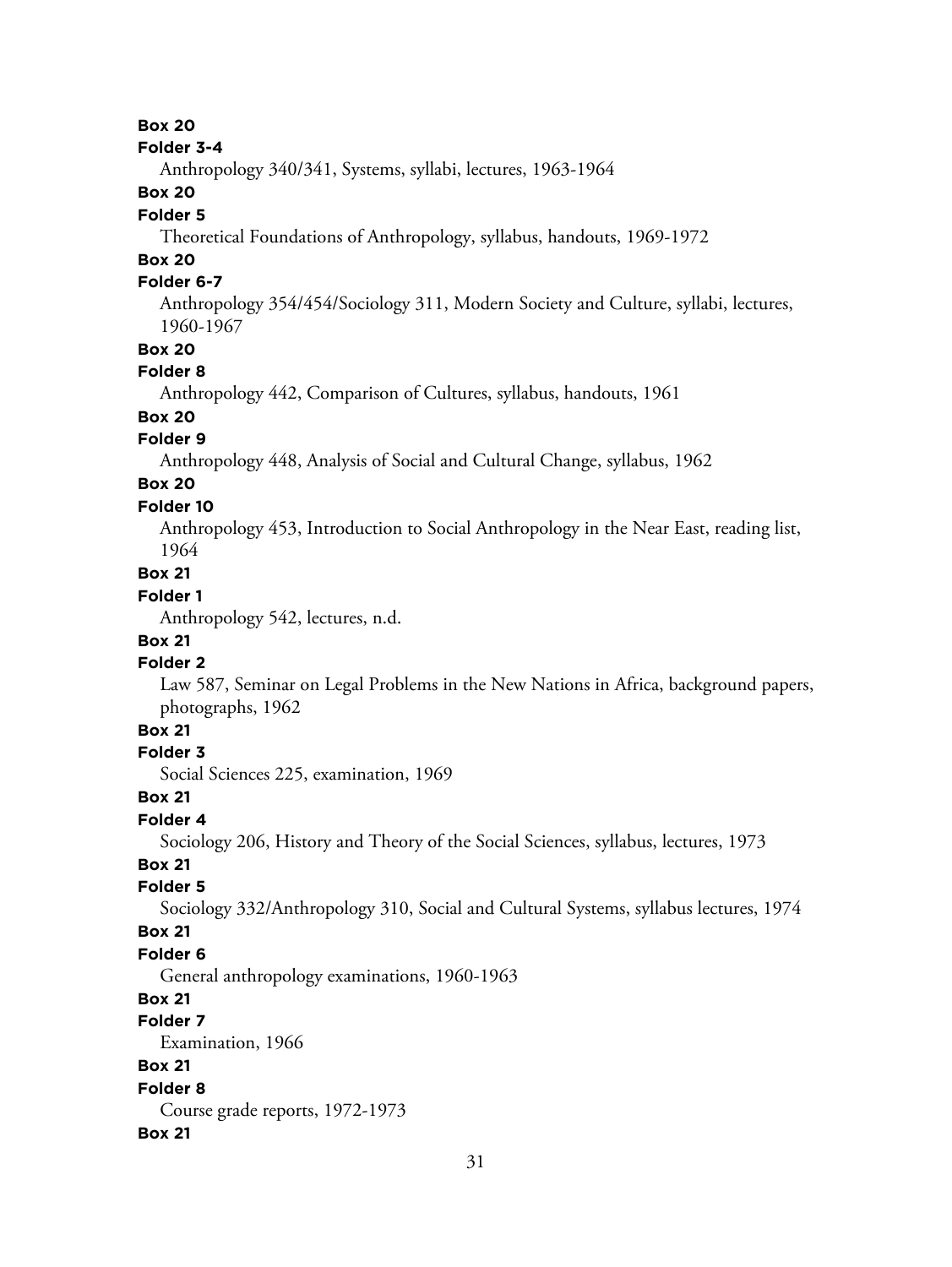**Folder 9** "An Introductory Syllabus on African Anthropology, "n.d. **Box 21 Folder 10** Student paper, independent research, n.d. **Box 21 Folder 11** History of Soc-Cult Thought, tentative syllabus, n.d. **Box 21 Folder 12** Peasant Stratification, lectures, n.d. **Box 21 Folder 13-14** Lectures, anthropology survey course, n.d. **Box 22 Folder 1** Lectures, bureaucracy, n.d **Box 22 Folder 2** Lectures, history, n.d. **Box 22 Folder 3** Lectures, history of anthropology, n.d. **Box 22 Folder 4** Lectures, politics and law, n.d. **Box 22 Folder 5** Lectures, miscellaneous, n.d.

#### **Series IV: Manuscripts by Fallers**

Series IV, (Boxes 22 to 24), contains Fallers' unpublished general manuscripts and lectures arranged alphabetically by title. This series includes his A.M. thesis (1949) and contains a number of lectures in which he examines the relationship of academe to the Christian church.

**Box 22 Folder 6** Tribe and Nations, " notes, n.d. **Box 22 Folder 7** African Christianity, n.d. **Box 22 Folder 8** African politics, n.d. **Box 22 Folder 9**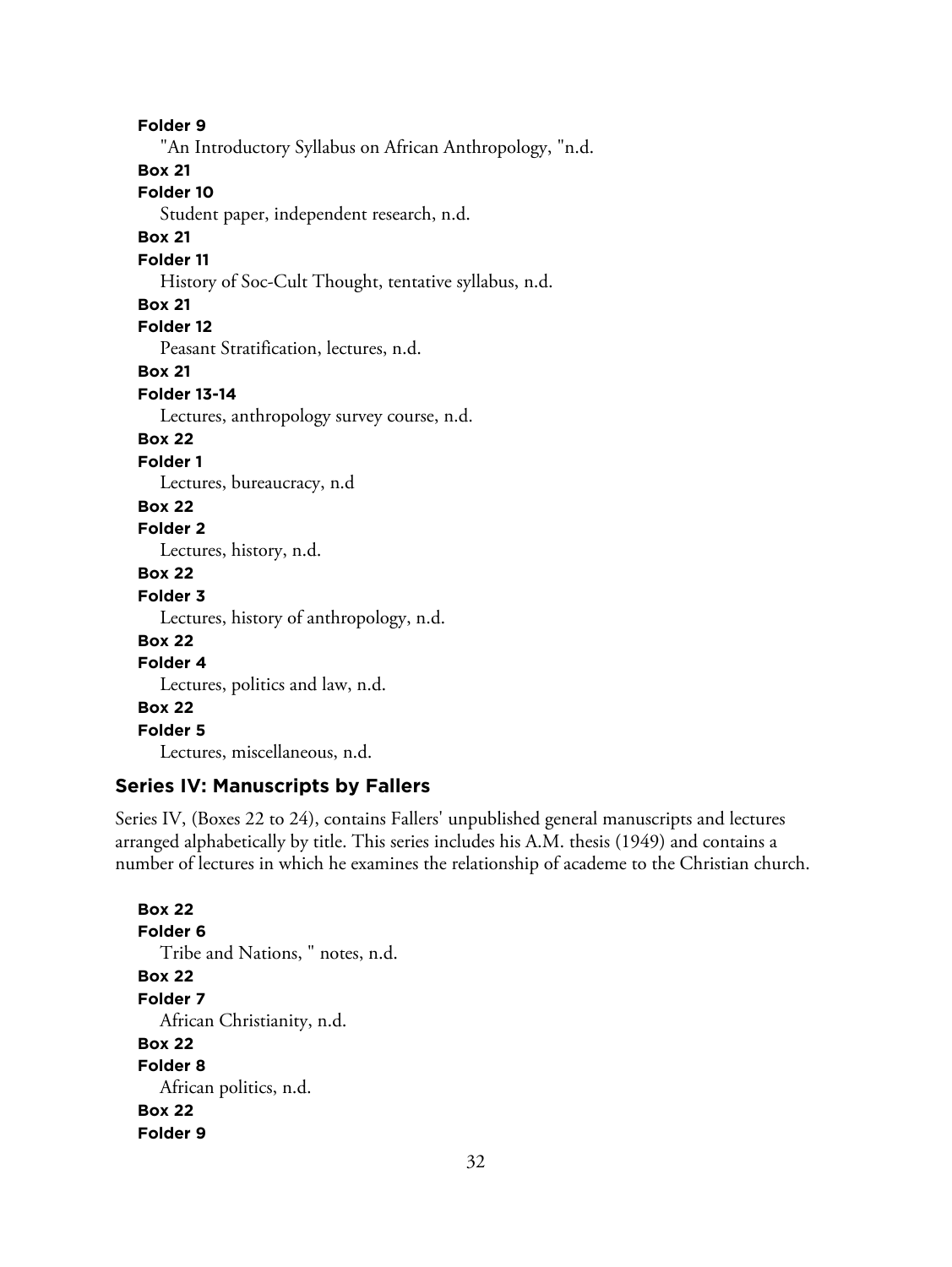"An Anthropologist's Appreciation of Max Weber, "n.d.

#### **Box 22**

## **Folder 10**

Discipline or Social Club?" Kroeber Society Meeting, May 16, 1959

#### **Box 22**

#### **Folder 11**

"Anthropology and Political Science, "n.d.

## **Box 22**

## **Folder 12**

"Anthropology in World History, "n.d.

#### **Box 22**

#### **Folder 13**

Book notes, n.d.

## **Box 22**

## **Folder 14**

"British Social Anthropology and the Study of Culture, "n.d.

### **Box 22**

#### **Folder 15**

"The British vs. the French Impact on Africa, "n.d.

## **Box 22**

## **Folder 16**

Buganda politics and land, lecture, n.d.

## **Box 22**

#### **Folder 17**

"Cultural and Social Differentiation/Integration, " notes, n.d.

## **Box 22**

## **Folder 18**

"Customary Law in Present Day Busoga, " notes, n.d.

#### **Box 22**

#### **Folder 19**

"Development of Democracy in Non-Western Areas, " notes, n.d.

## **Box 22**

#### **Folder 20**

"Education in the United States, "n.d.

### **Box 22**

## **Folder 21**

"Elite Slaves, "n.d.

## **Box 22**

#### **Folder 22**

"Evolution, History and Modernity, "n.d.

## **Box 22**

#### **Folder 23**

"Family, " notes, n.d.

## **Box 22**

### **Folder 24**

"Fieldwork Seminar, " notes, n.d.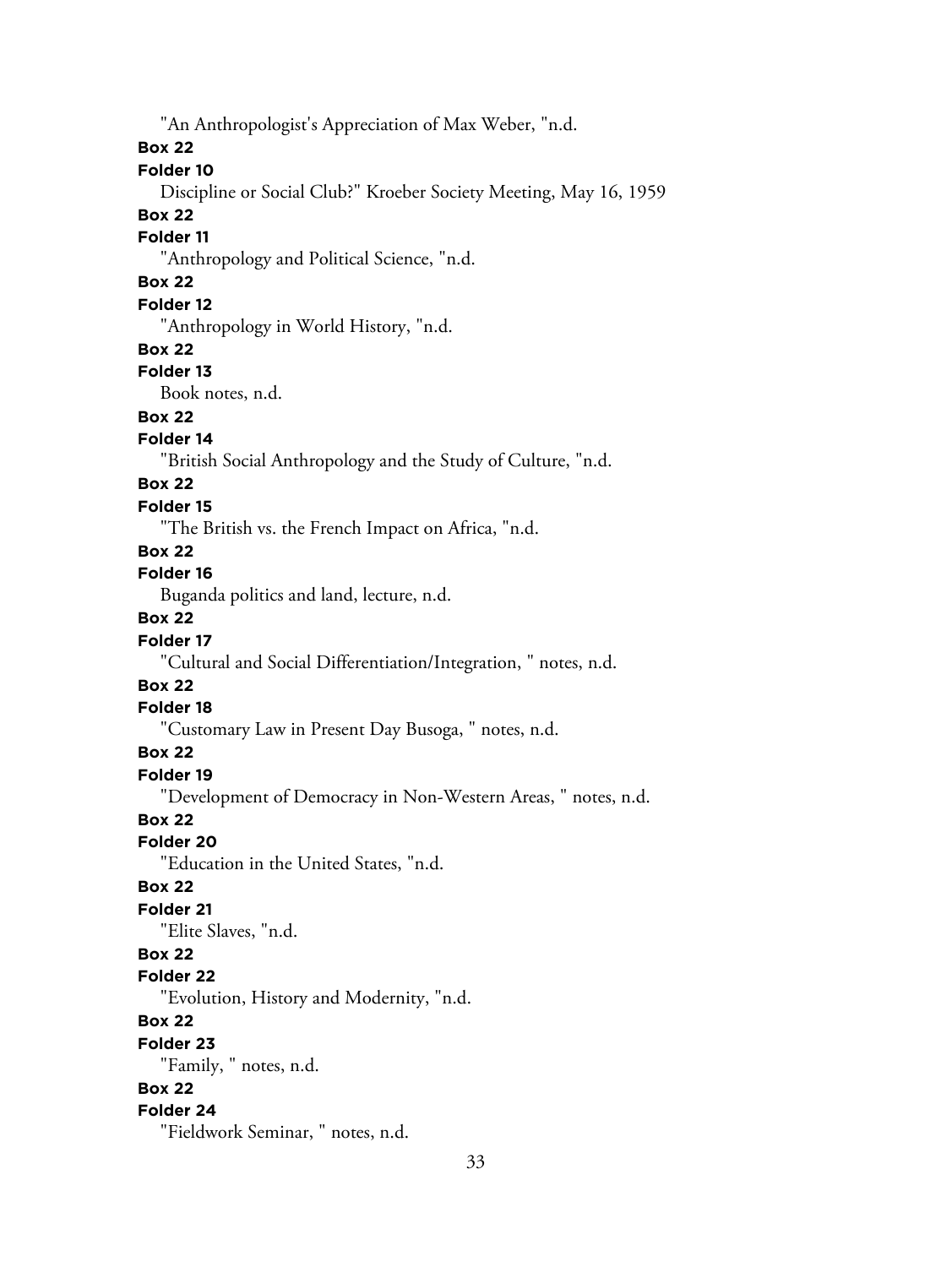## **Box 22**

#### **Folder 25**

"Foreign Policy Under a New Administration, "n.d.

## **Box 22**

#### **Folder 26**

"A Frame of Reference for the Study of Authority in Situations of Westernization, "n.d.

## **Box 22**

## **Folder 27**

"The Impact of Technology upon Traditional Cultures, "n.d.

## **Box 22**

#### **Folder 28**

"Indigenous Peoples and Cultures of Africa, " Foreign Service Institute, Department of State, February 27, 1961, correspondence, 1960-1961

## **Box 22**

## **Folder 29**

Inequality, "Preface, " "Introduction, " correspondence, 1973

## **Box 22**

### **Folder 30**

"Introduction, "n.d.

## **Box 23**

## **Folder 1**

"Introduction to Social Change Seminar, " London School of Economics, 1949-1950

## **Box 23**

### **Folder 2**

"Kinship Structure Seminar, "n.d.

## **Box 23**

## **Folder 3**

"Max Weber's Concept of `Traditional Authority', " Clement H. Moore, "Some Comments on Professors Fallers and Weber, " American Political Science Association, annual meeting, New York, September 6-10, 1966

### **Box 23**

**Folder 4**

"Mission in Africa, "n.d.

#### **Box 23**

## **Folder 5**

"Modernity, " notes, n.d.

#### **Box 23**

#### **Folder 6**

"Modernization of Buganda, " notes, n.d.

### **Box 23**

## **Folder 7**

"The Modernization of Social Stratification, "n.d.

## **Box 23**

#### **Folder 8**

"Notes on Foreign Policy, especially in Asia and Africa, "1966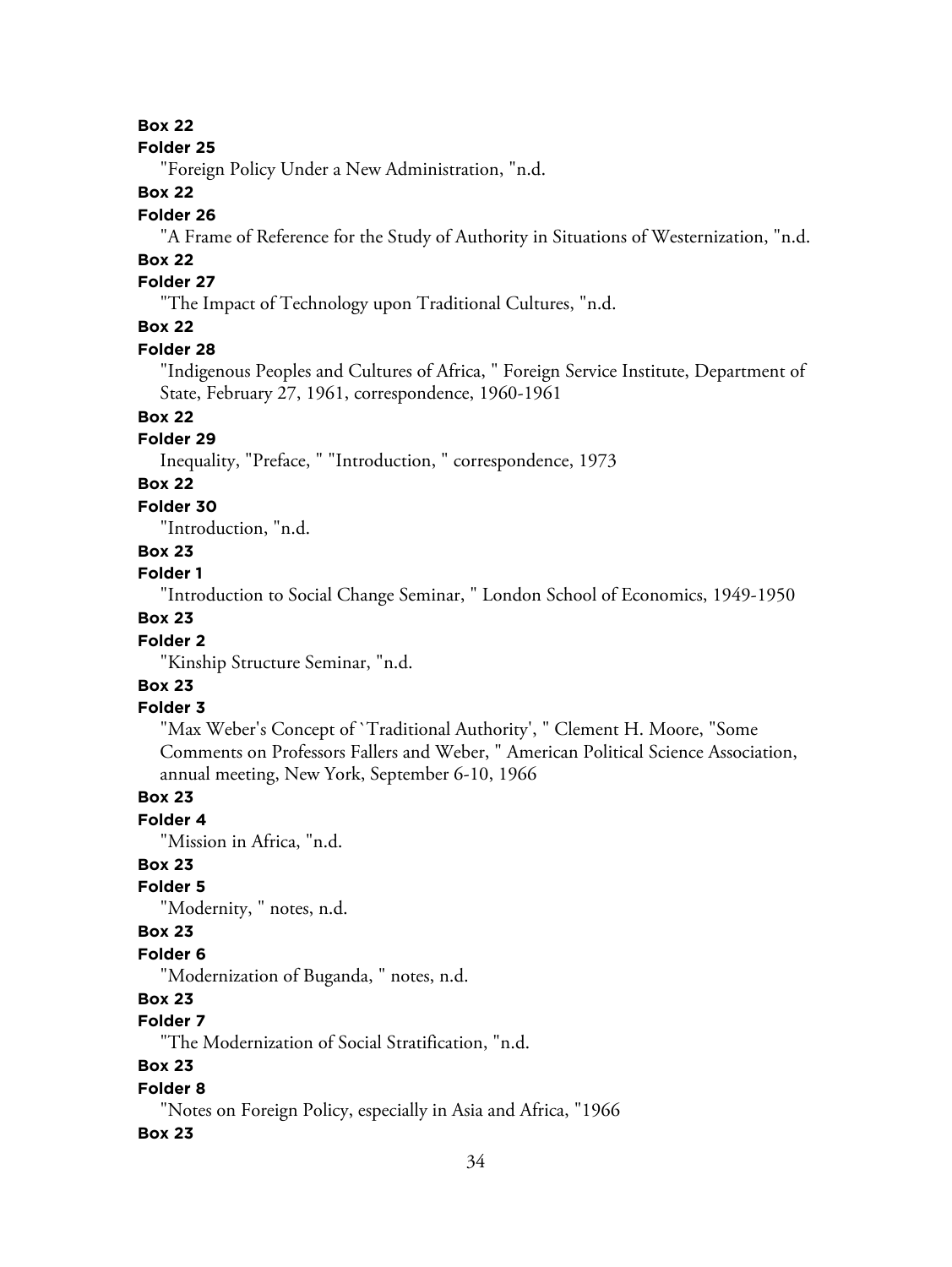#### **Folder 9**

"Outline of Proposed Paper on the Intellectuals and Politics, " notes, n.d.

## **Box 23**

## **Folder 10**

Politics, notes, 1965-1968

## **Box 23**

#### **Folder 11**

"Pre-Colonial East Africa, "n.d.

### **Box 23**

## **Folder 12**

"The Problem of `Tribalism' and African Unity, " Pan-African Students Organization in the Americas, May 11, 1963

## **Box 23**

#### **Folder 13**

"Proposed Outline for Study, "n.d.

#### **Box 23**

#### **Folder 14**

"The Recent Modernization of Asia and Africa in the Context of World History, "n.d.

#### **Box 23**

#### **Folder 15**

"Response to Incentives in Traditional Agricultural Communities, " African Studies Association, Boston, September 9, 1959

## **Box 23**

#### **Folder 16**

"Religion in a University, "n.d.

## **Box 23**

#### **Folder 17**

"Religions of East Africa, "n.d.

#### **Box 23**

## **Folder 18**

"The Role of Factionalism in Fox Acculturation, " correspondence, 1949, 1970

#### **Box 23**

#### **Folder 19**

"Seminar on Processes in Religious Organization, "1959

## **Box 23**

#### **Folder 20**

Shoshonean social organization, genealogies, notes, n.d.

## **Box 23**

### **Folder 21**

"Significance of Max Weber's Work for Socio-Cultural Anthropology, "n.d.

## **Box 23**

#### **Folder 22**

Social Anthropology of the Middle East at the University of Chicago, Department seminar, Department of Anthropology, University of Chicago, January 11, 1969

#### **Box 23**

#### **Folder 23**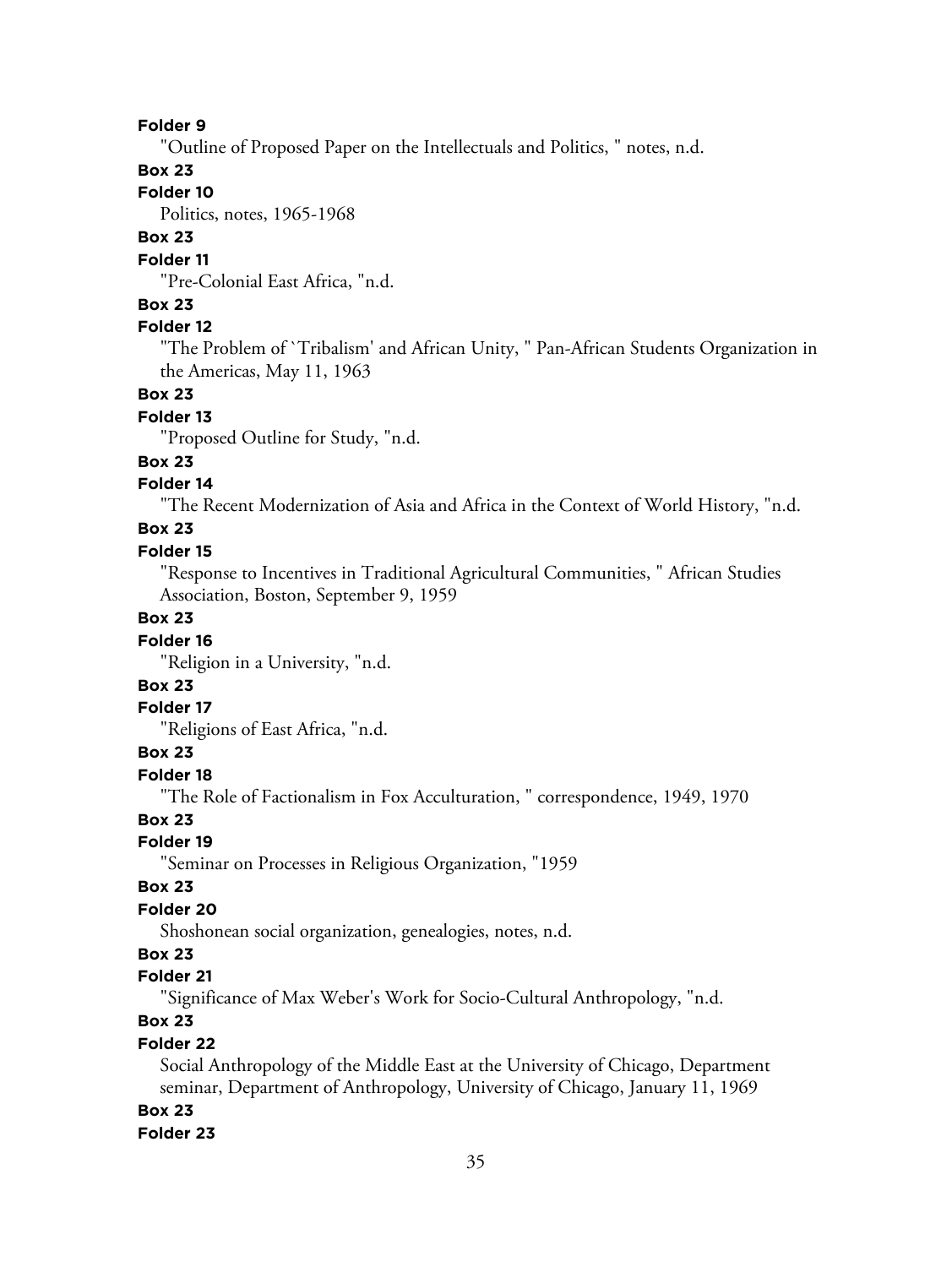"Social Anthropology and Political Science, " Center for Social Organization Studies, University of Chicago, Working Paper No. 96, November 1, 1967

### **Box 23**

#### **Folder 24**

"Social Class and Social Problems, " notes, n.d.

#### **Box 23**

#### **Folder 25**

"Society in Comparative Perspective, " notes, n.d.

#### **Box 23**

## **Folder 26**

"Some Problems in the Analysis of Social Change, " notes, n.d.

### **Box 23**

#### **Folder 27**

"Some Thoughts on a Theology of the University, "n.d.

## **Box 23**

#### **Folder 28**

"The Theory of Signs and the Theory of Social Organization, "1950

#### **Box 23**

## **Folder 29**

"Transferring Technological Innovations, " notes, n.d.

## **Box 23**

## **Folder 30**

"Translating the Faith, "n.d.

#### **Box 23**

#### **Folder 31**

"Tuesday Club, " lecture, n.d.

### **Box 23**

## **Folder 32**

"Turkey, "n.d.

## **Box 24**

#### **Folder 1**

"The United States and the World after Vietnam, " reprint, 1965

## **Box 24**

## **Folder 2**

"Urbanism and Stratification, "n.d.

## **Box 24**

## **Folder 3**

"Why Are East Africans Poor Entrepreneurs, "n.d.

## **Box 24**

### **Folder 4**

Elkan, Walter, and Lloyd Fallers, "Labor Mobility and Competing Status Systems, "n.d.

#### **Box 24**

## **Folder 5**

Miscellaneous, notes, n.d.

## **Series V. Manuscripts by Others**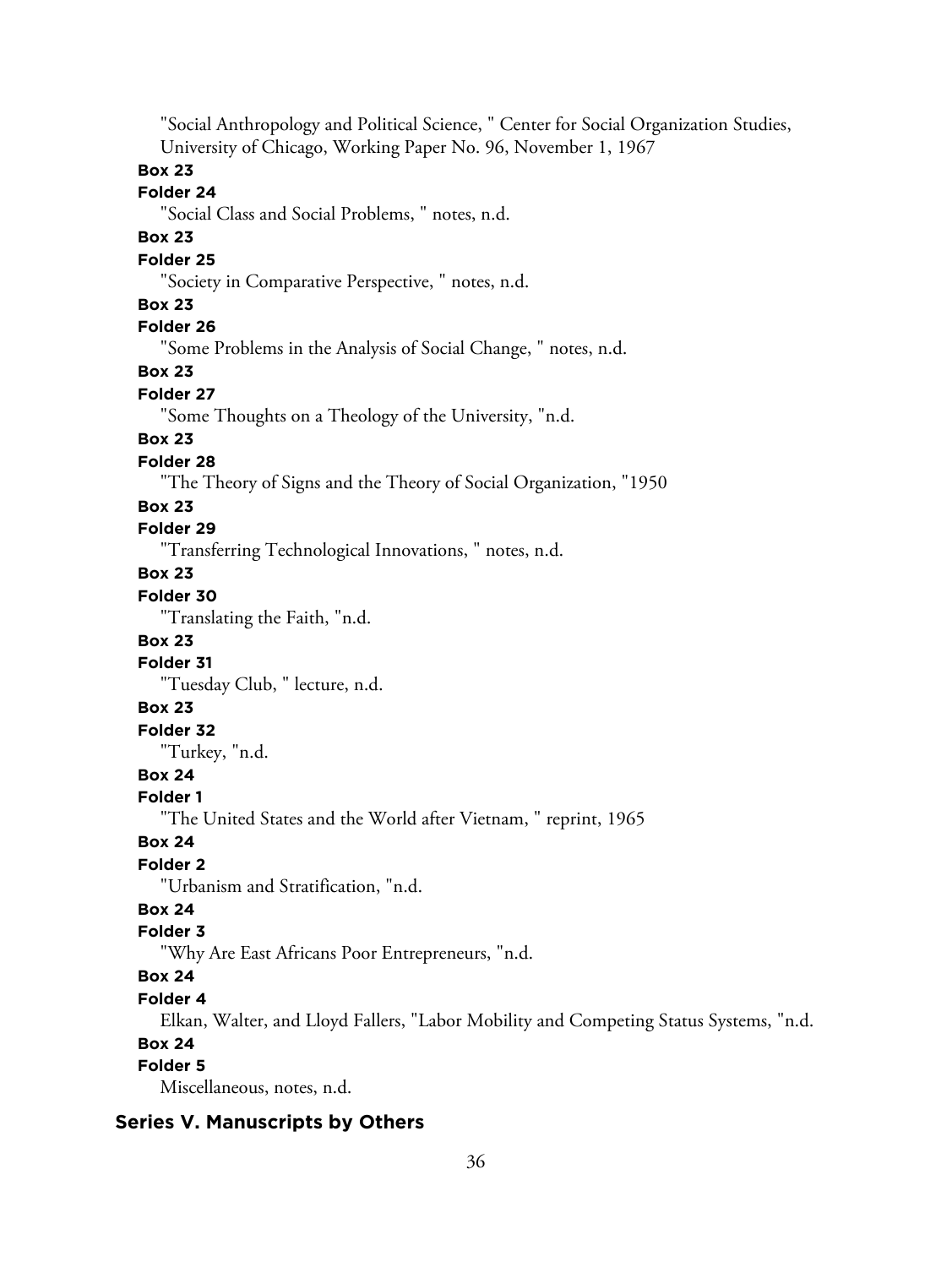Series V, (Boxes 24 to 27), contains Fallers' collection of manuscripts by other scholars. The material is arranged alphabetically or, if part of a seminar or conference, grouped together under the name of the sponsoring institution. A number of manuscripts by Clifford Geertz are particularly worthy of note.

## **Box 24**

#### **Folder 6**

The Anthropology of Law (Syllabus and Bibliography for a Course), " Yale Law School Working Papers in Law and Modernization No. 1, 1971

## **Box 24**

#### **Folder 7**

A Case Study of Kenya (Syllabus for a Seminar), " Yale Law School Working Papers in Law and Modernization No. 2, 1971

**Box 24**

#### **Folder 8**

Abu-Lughod, Janet, "Migration and Politics in Egypt, "n.d.

## **Box 24**

**Folder 9**

Abu-Zahra, Nadia, "The Impact of the Neo-Destour Party on Tunisian Village Politics, "n.d.

#### **Box 24**

### **Folder 10**

A Study in the Accommodation of Tradition, "n.d.

#### **Box 24**

#### **Folder 11**

A Comparative Analysis, "n.d.

## **Box 24**

## **Folder 12**

Bailey, Fredrick. G., "Political Cultures as Cognitive Systems, "n.d.

## **Box 24**

#### **Folder 13**

Barth, Fredrik, "Economic Spheres in Darfur, "n.d.

#### **Box 24**

#### **Folder 14-15**

Binder, Leonard, "The Modernization of Egyptian Political Culture, "n.d.

## **Box 24**

#### **Folder 16**

Perspectives on Middle East Studies, "1973

## **Box 24**

#### **Folder 17**

Political Development in Iran, "n.d.

### **Box 24**

### **Folder 18**

Binder, Leonard, "Transformations in the Middle Eastern Subordinate System after 1967, "1971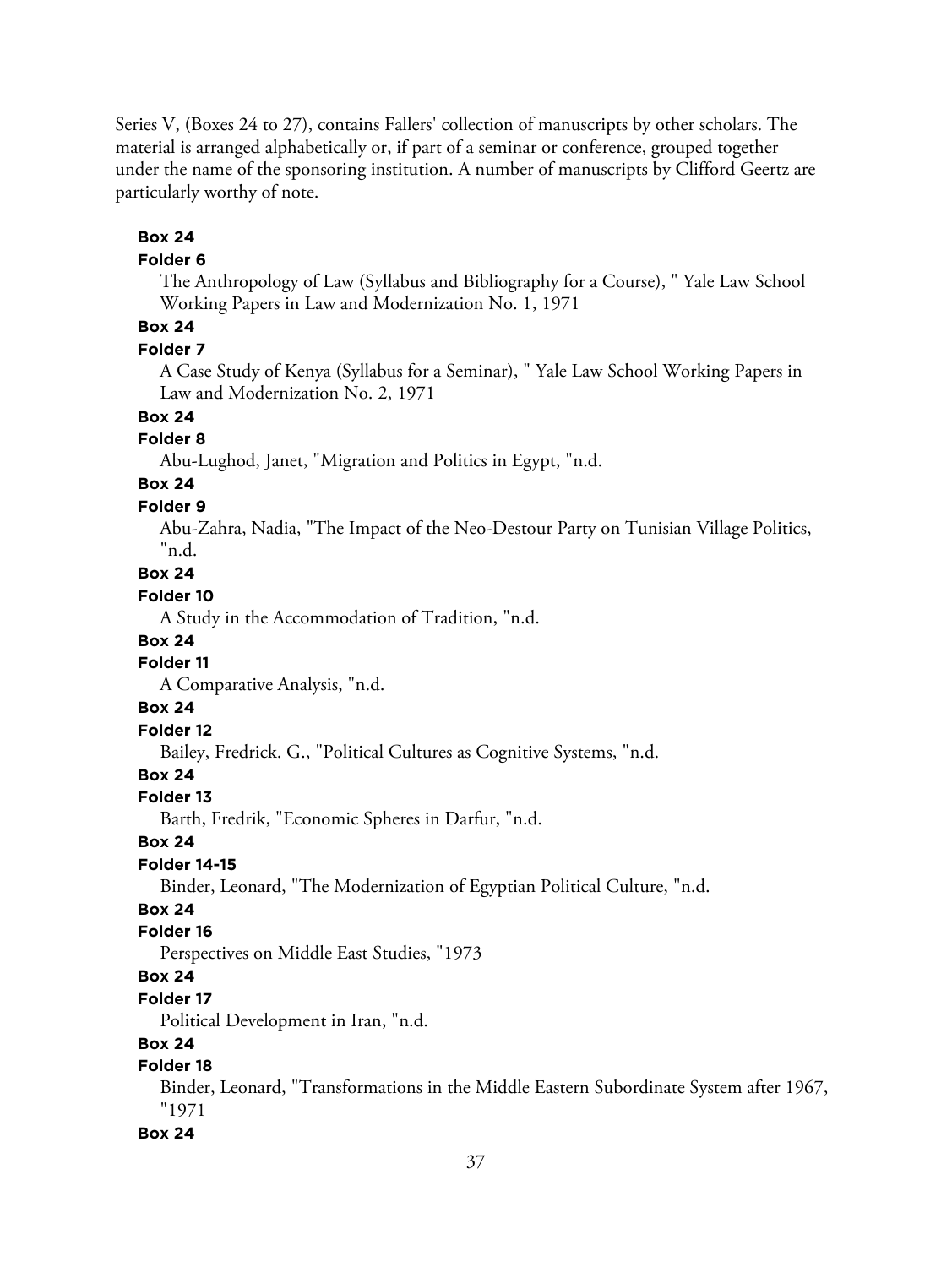#### **Folder 19**

Brown, Cecil H., "Patrilineality or Parallel/Cross? A Structural and Semantic Account of Principal Distinctions in Arab Kinship, "1974

#### **Box 25**

#### **Folder 1**

A Chapter in French Colonial Policy and the Emergence of Modern Nationalism, "1970

## **Box 25**

#### **Folder 2**

Brown, Kenneth, "Profile of a Nineteenth Century Moroccan Scholar, "1971

## **Box 25**

#### **Folder 3**

A Nineteenth Century Berber (Tashelhit) Poem, "1972

#### **Box 25**

#### **Folder 4**

Burke, Edmund, III, "The Political Role of the Moroccan Ulama, 1860-1912, "1970

#### **Box 25**

#### **Folder 5**

A Study of the Tribal Rebellion of 1911, "1973

## **Box 25**

#### **Folder 6**

Eickelman, Dale F., "Is There an Islamic City? The Making of a Quarter in a Moroccan Town, "1973

#### **Box 25**

#### **Folder 7**

A Study in Historical Anthropology, "1973

## **Box 25**

#### **Folder 8**

Speculations on the Setting and Limits of Legal Change, "1971

#### **Box 25**

#### **Folder 9**

Notes on the Balinese Cockfight, "1971

#### **Box 25**

#### **Folder 10**

Towards an Interpretive Theory of Culture, "1972

#### **Box 25**

#### **Folder 11**

Reflections on the Symbolics of Power, "1974

#### **Box 25**

#### **Folder 12**

Geertz, Clifford, "Art as a Cultural System, "1975

## **Box 25**

#### **Folder 13**

Anthropology 447, Seminar in Theories of Culture, " bibliography, 1970

### **Box 25**

#### **Folder 14**

The South `Catches Up, '"1972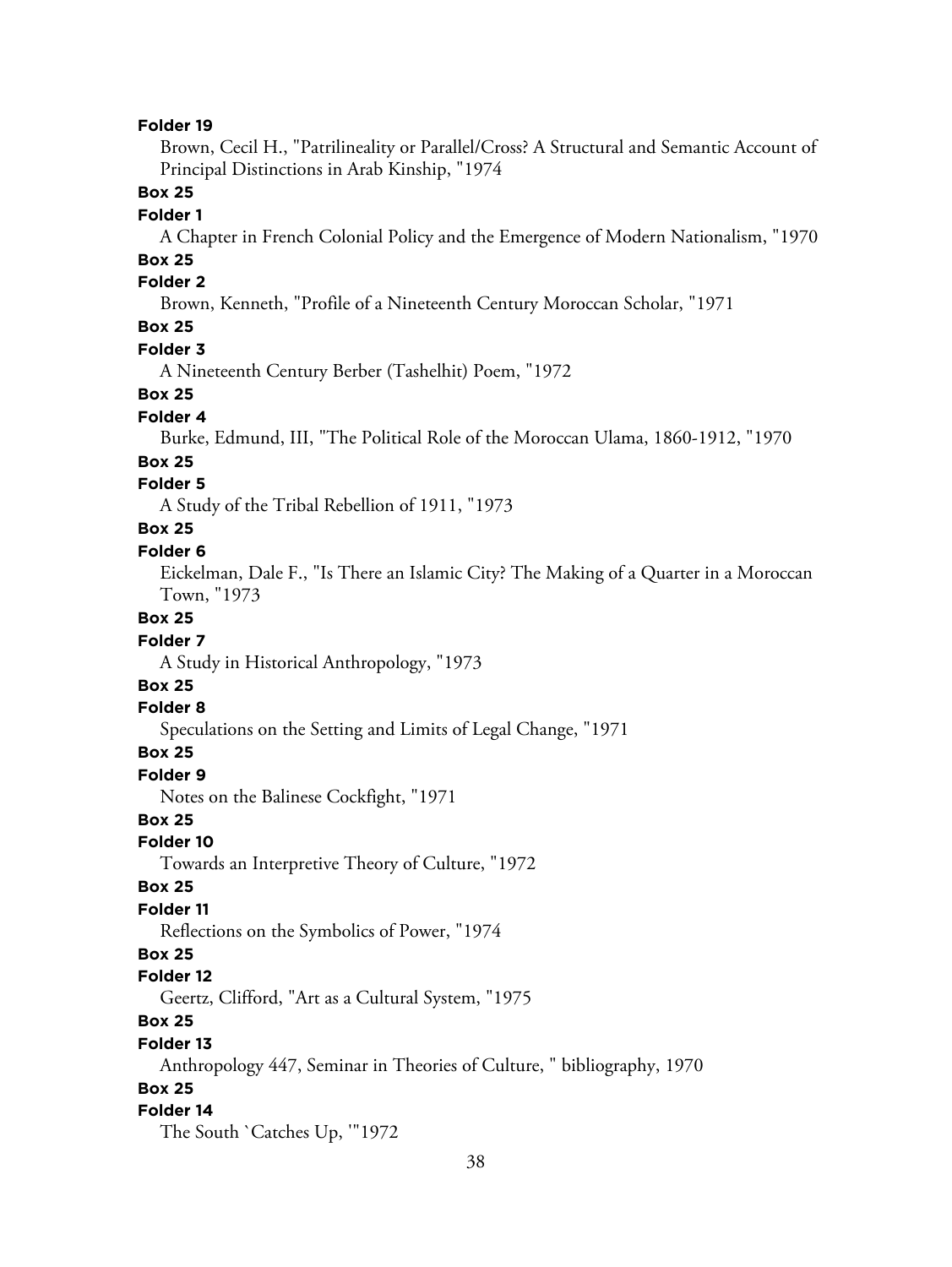#### **Box 25**

#### **Folder 15**

Reflections Based on Field Material from Herat, Northwest Afghanistan, "1972

#### **Box 25**

#### **Folder 16**

Grossman, Joan D., reprint, 1972

## **Box 25**

## **Folder 17**

Halpern, Manfred, "Dialectics of Continuity, Change, Collaboration, Conflict and Justice in Traditional Muslim Societies, " "Bibliography, "1968

#### **Box 25**

#### **Folder 18**

Harik, Iliya F., "Mobilization Policy and Village Politics, "n.d.

## **Box 25**

#### **Folder 19**

Harik, Iliya F., "The Impact of the Domestic Market on Rural-Urban Relations, " Working Paper No. 2, International Development Research Center, Indiana University, Bloomington, 1971

## **Box 25**

## **Folder 20**

Hopkins, Nicholas S., "Economic Bases of Social Structure in Testure (Tunisia), "1971

#### **Box 26**

#### **Folder 1**

Hörder, Max-Hermann, and Theodor Hanf, reprint, 1963

#### **Box 26**

## **Folder 2**

Human Ecology, McGill University, faculty seminar, 1969-1970

## **Box 26**

## **Folder 3**

Before and after Land Reform, "1969

#### **Box 26**

#### **Folder 4-6**

Khuri, Fuad I., "Two Suburbs of Beirut, "n.d.

## **Box 26**

## **Folder 7**

A Stage between Family and National Allegiance, "n.d.

### **Box 26**

#### **Folder 8**

Loffler, Reinhold, "Charismatic Leadership and Cultural Change in a SW-Iranian Community, "1968

## **Box 26**

#### **Folder 9**

Mansur, Fatma, "Underdevelopment, Religion and Politics, "1967

### **Box 26**

#### **Folder 10**

McCoy, Charles S., reprint, 1964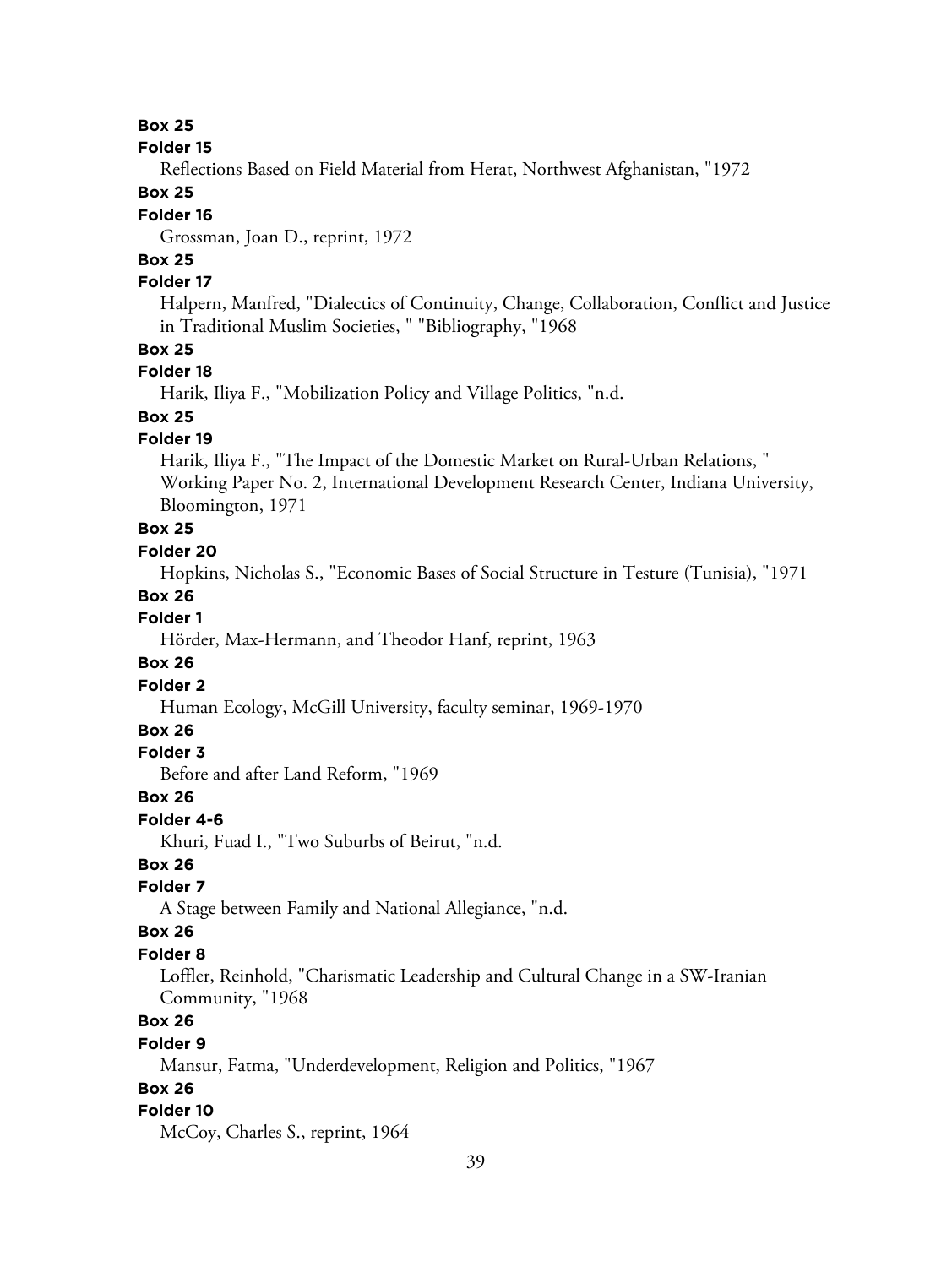#### **Box 26**

#### **Folder 11**

Murray, G. W., "The `Ababda, " Survey Department Paper No. 51, Ministry of Finance, Survey of Eygpt, 1951

#### **Box 26**

#### **Folder 12**

Okulov, A. F., "The Features and Significance of Secularisation, "n.d.

## **Box 26**

## **Folder 13**

Owen, Wyn F., "Land Use and Land Tenure Policy with a Population Constraint, "1969

### **Box 26**

#### **Folder 14**

Separate Worlds and Symbolic Shelter, "n.d.

## **Box 26**

## **Folder 15**

A Geographical Perspective, "n.d.

### **Box 26**

#### **Folder 16**

Premier Festival Culturel PanAfrican, Alger, program, 1969

## **Box 26**

## **Folder 17**

An Explanation and Some Comparison, "1970

#### **Box 26**

#### **Folder 18**

Rosen, Lawrence, "Moslem-Jewish Relations in a Moroccan City, "n.d.

## **Box 27**

#### **Folder 1**

Rosen, Lawrence, "Rural Political Process and National Political Structure in Morocco, "n.d.

### **Box 27**

#### **Folder 2**

Rosen, Lawrence, "The Social and Conceptual Framework of Arab-Berber Relations in Central Morocco, "1970

## **Box 27**

## **Folder 3**

Problems of Personal and Social Choice by Charles Fried, 1970

#### **Box 27**

#### **Folder 4**

Salzman, Philip C., "Multiple Resource Nomadism in Iranian Baluchistan, " American Anthropological Association Meetings, New Orleans, 1969

## **Box 27**

#### **Folder 5**

Sangree, Walter H., "The Structure and the Symbol Underlying the Choice to Become a Christian in Bantu Tiriki, " C.S.A.S. meeting, Madison, Wisconsin, May 2, 1957

## **Box 27**

#### **Folder 6**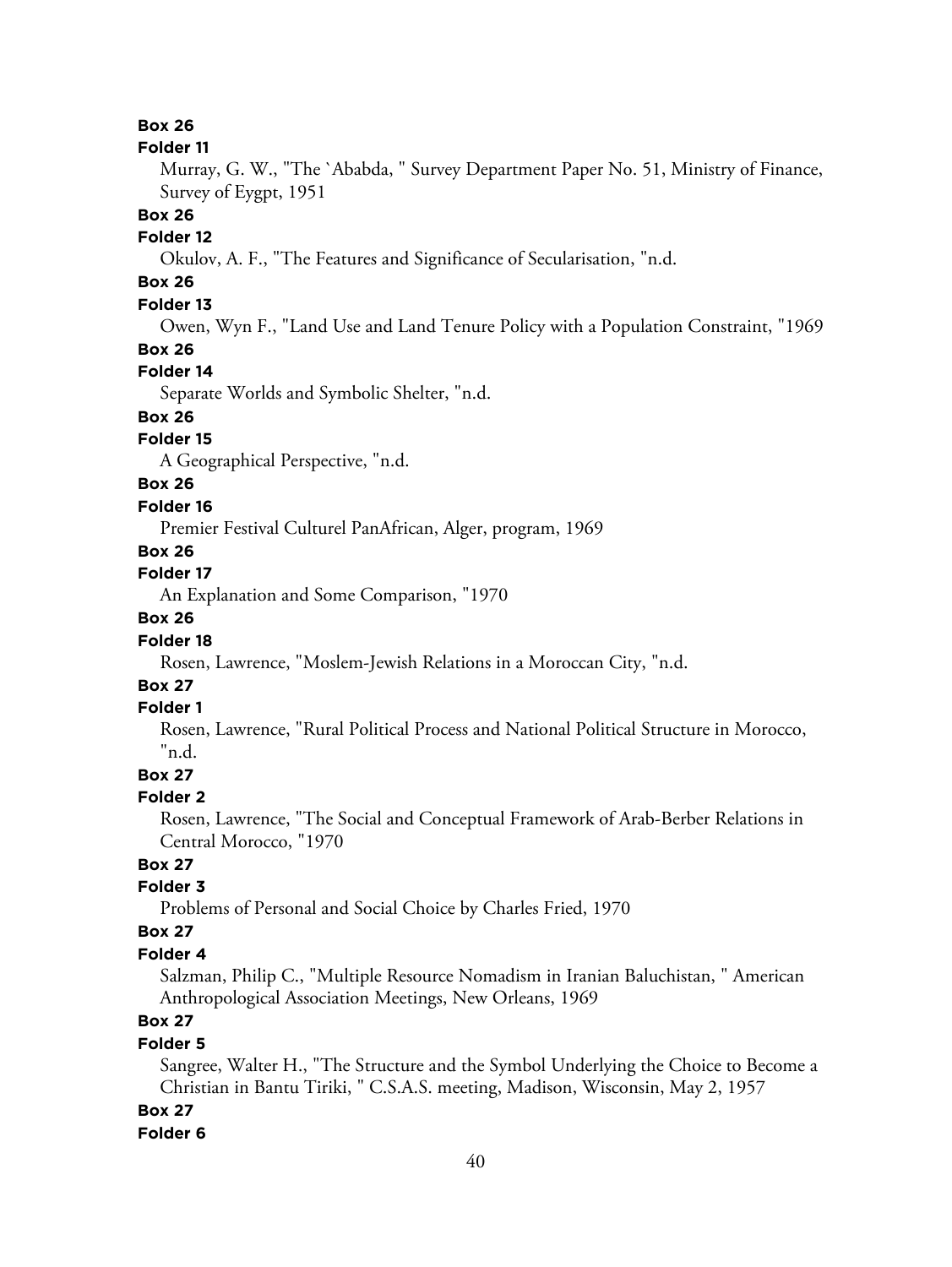Schlegel, Stuart A., "Muslim-Christian Conflict in the Philippine South, "n.d.

### **Box 27**

## **Folder 7**

Schneider, David M., "Comments to Be Published in a New Edition of Rivers' Kinship and Social Organization (1914), "1965

#### **Box 27**

#### **Folder 8**

Towards a Definition of Kinship, "1969

#### **Box 27**

## **Folder 9**

Schneider, David M., "Middle Class and Lower Class American Kinship, "n.d.

## **Box 27**

#### **Folder 10**

Shils, Edward, "Consensus, " International Political Science Association, Brussels, September, 1967

### **Box 27**

#### **Folder 11**

Shorter, Frederic C., "The Application of Development Hypotheses in Middle Eastern Studies, "n.d.

## **Box 27**

**Folder 12**

Tunisian Private Farms, "1969

#### **Box 27**

#### **Folder 13**

The Drama of Hussain, "1970

## **Box 27**

#### **Folder 14**

Violich, Francis, reprint, 1972

#### **Box 27**

**Folder 15**

Zonis, Marvin, "Political Elites and Political Cynicism in Iran, "1967

## **Box 27**

## **Folder 16**

"The Differentiation of Politics and Administration in Some Centralized Kingdom, "n.d.

## **Box 27**

#### **Folder 17**

"Some Observations on the Comparative Analysis of Middle Eastern Military Institutions, "n.d.

## **Series VI: Africa Research Materials**

Series VI, Africa Research Materials (Boxes 27-44), is divided into seven subseries. The General subseries is composed of correspondence and manuscripts generated by Fallers' participation in the Ford Foundation's Review of African Studies Programs in the United States, the Peace Corps' African Lawyers' Program, and the Washington Center of Foreign Policy Research's Task Force on Africa. Subseries 2, Basutoland, contains material concerning Fallers' participation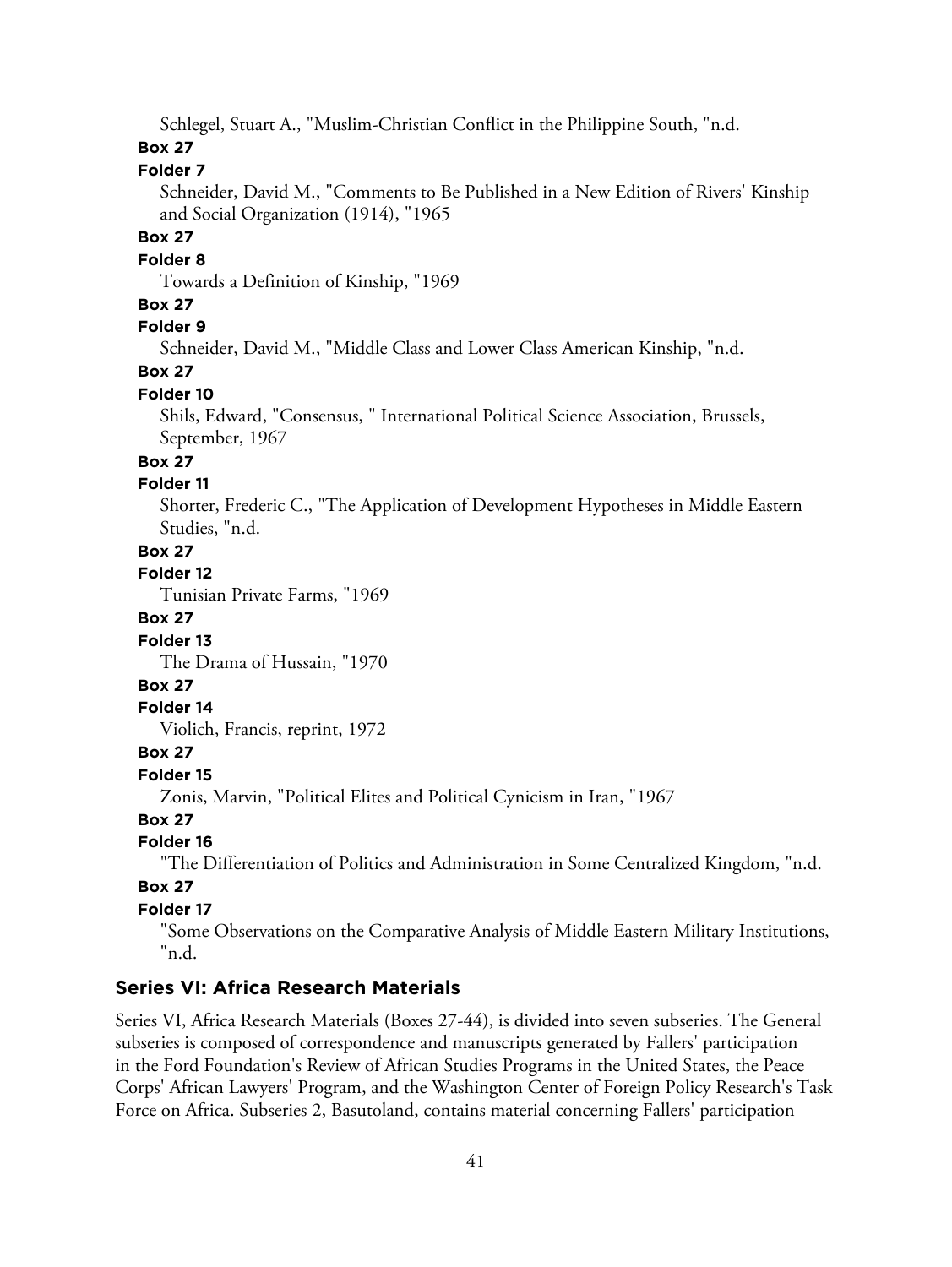in the Ford Foundation's Commission on Land Tenure for the government of Basutoland (Lesotho) in 1962-1963.

The main body of this series is composed of material that Fallers collected during his years at the East African Institute of Social Research. Four subseries concern the Buganda. The first folder in Subseries 3, Buganda--General Files, containing correspondence with Mrs. Fallers, will help to orient the researcher to Fallers' Buganda material, especially in relationship to Subseries 5, Buganda--Note Cards and Subseries 6, Buganda--Maps. Subseries 3, Buganda--General Files, contains a number of noteworthy manuscripts by African authors. Subseries 4, Buganda-- Leadership Study Files, contains research material (1954-1957) and is composed of field notes, genealogical material, and surveys. Finally, Subseries 7, Busoga, contains Fallers' dissertation proposal, field work report, field notes (1950-1952), and his extensive notes on government administrative documents and records of African Local Government courts in Busoga District.

#### **Subseries 1: General**

#### **Box 27**

#### **Folder 18-19**

Ford Foundation, Review of African Studies in the United States, manuscripts, correspondence, 1958

#### **Box 27**

#### **Folder 20**

Ford Foundation, Seminar on Law and Development in Africa, International Legal Center, manuscripts, 1971

## **Box 27**

#### **Folder 21**

Peace Corps, Law Training Program, African Lawyers Program, Yale University, manuscripts, notes, 1963

## **Box 28**

#### **Folder 1**

Washington Center of Foreign Policy Research, Task Force on Africa, manuscripts, correspondence, 1960

#### **Subseries 2: Basutoland**

#### **Box 28**

#### **Folder 2**

Ford Foundation, Land Tenure in Basutoland 1962-1963, correspondence

#### **Box 28**

#### **Folder 3**

Ford Foundation, Land Tenure in Basutoland 1962-1963, memoranda, agenda, and meetings of study team

#### **Box 28**

#### **Folder 4**

Ford Foundation, Land Tenure in Basutoland 1962-1963, land law, documents

## **Box 28**

## **Folder 5**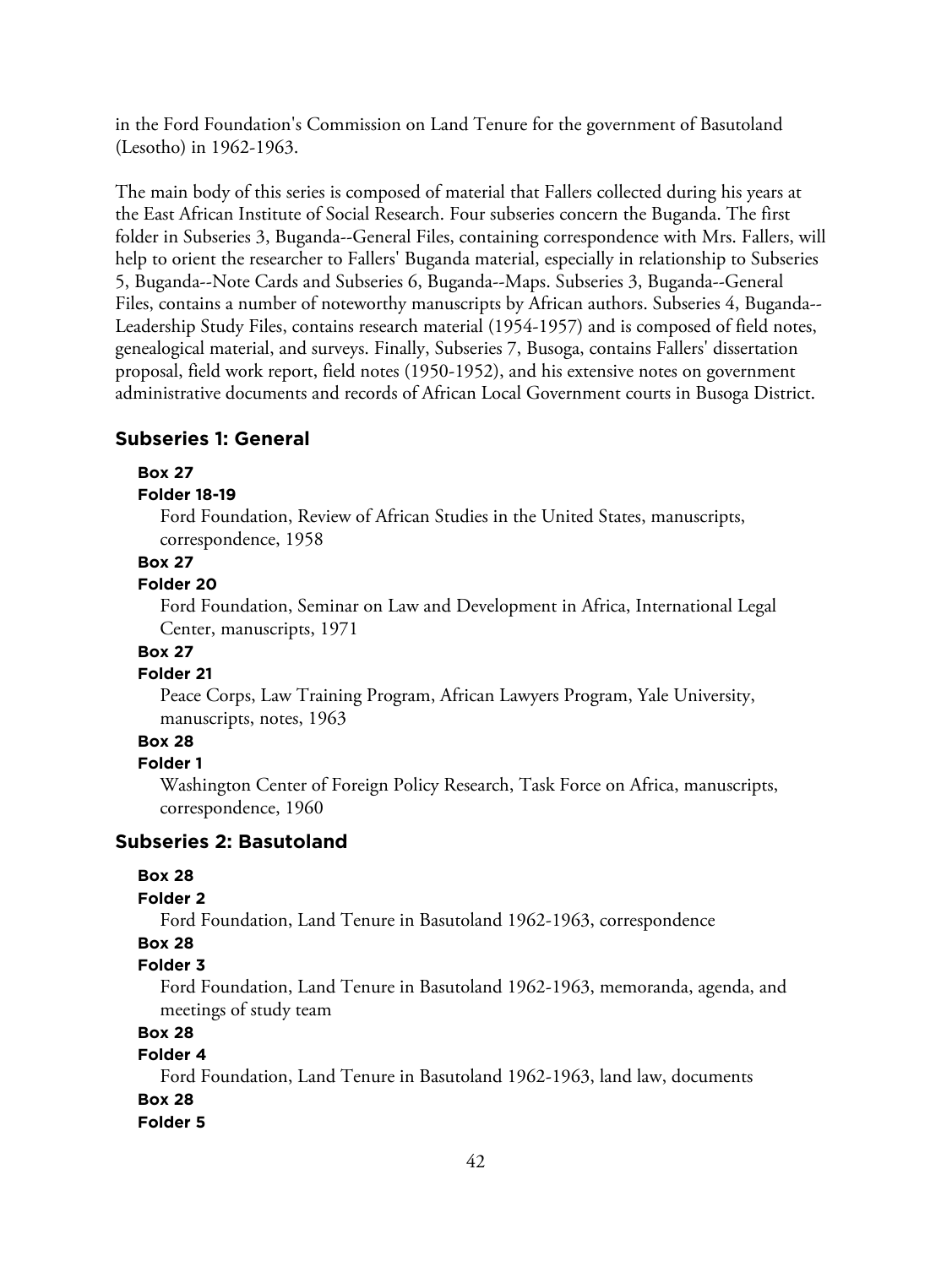Ford Foundation, Land Tenure in Basutoland 1962-1963, land law, Fallers notes

### **Box 28**

## **Folder 6**

Ford Foundation, Land Tenure in Basutoland 1962-1963, itineraries of study team in Basutoland, notes

## **Box 28**

### **Folder 7**

Ford Foundation, Land Tenure in Basutoland 1962-1963, "Dunham's Stuff on Land Reform in Basutoland, " manuscript

## **Box 28**

#### **Folder 8**

Ford Foundation, Land Tenure in Basutoland 1962-1963, Final Report, drafts by Cowen, Dunham, Bentsi-Enchill and Fallers

## **Box 28**

## **Folder 9**

Ford Foundation, Land Tenure in Basutoland 1962-1963, Final Report, draft by Fallers

## **Box 28**

### **Folder 10**

Ford Foundation, Land Tenure in Basutoland 1962-1963, "Recommendations and Reflections on Some Problems..., " final report by study team, manuscript

## **Box 28**

## **Folder 11**

Ford Foundation, Land Tenure in Basutoland 1962-1963, Weisfelder, Richard F., "Basotho Monarchy, " Papers in International Studies, Africa Series No. 16, Ohio University Center for International Studies

## **Subseries 3: Buganda--General Files**

## **Box 29**

#### **Folder 1**

Partial list of Buganda materials, correspondence, 1977

#### **Box 29**

## **Folder 2**

Questionnaires on leadership and occupations, correspondence, notes, 1954-1955

## **Box 29**

## **Folder 3**

"Busiro in the 1880s, " maps, key to map, n.d.

#### **Box 29**

## **Folder 4-5**

Busiro villages, Fred K. Kamoga, field reports, notes, manuscripts, 1956-1957

## **Box 29**

## **Folder 6**

Ganda land law, notes, 1951

## **Box 29**

## **Folder 7**

Busiro land holdings in Buganda, photocopies, n.d.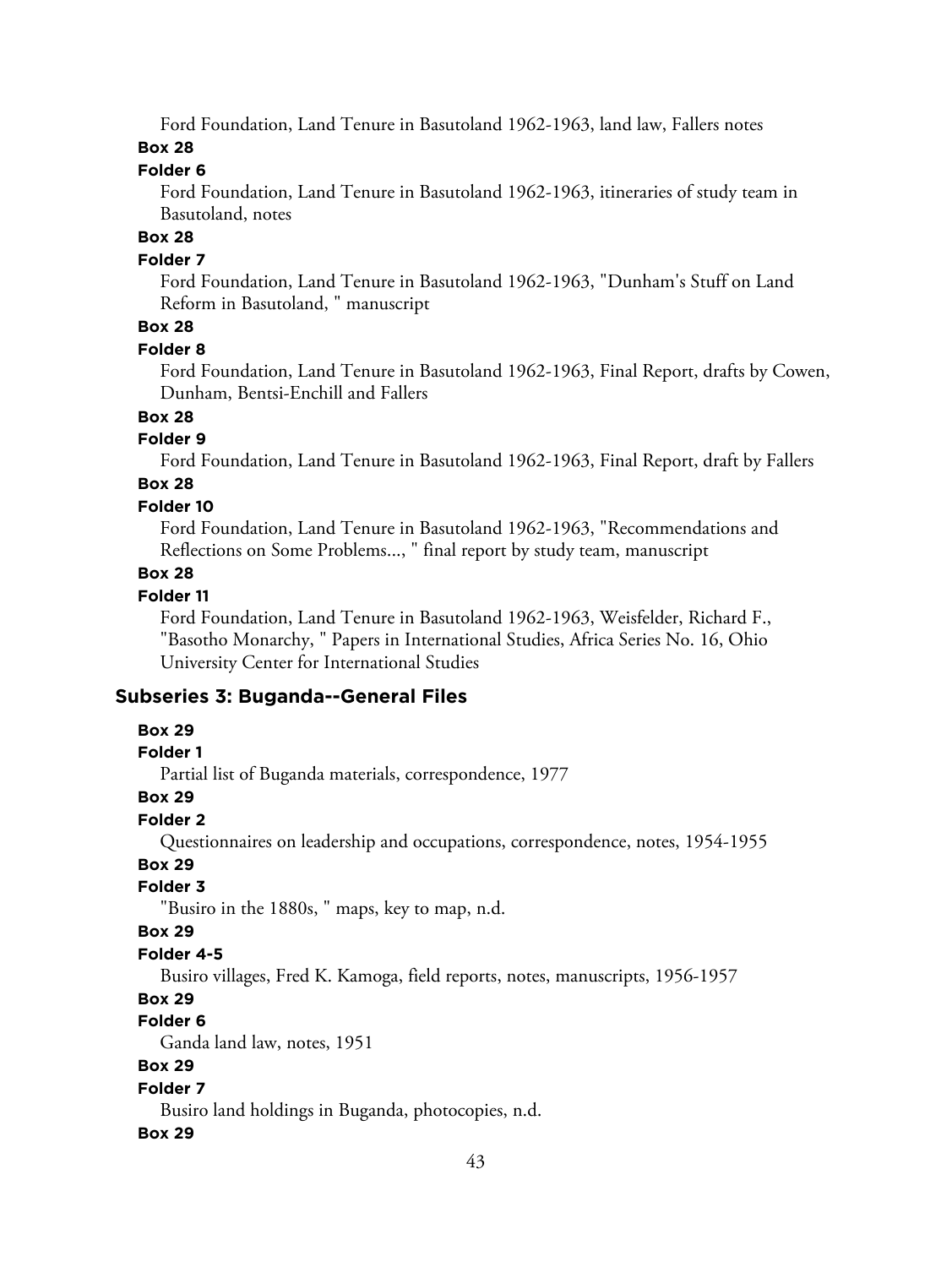#### **Folder 8**

"Katabalwa's Villages, Buganda Land Holdings, First Mailo Land Holders, 1900+, " photocopies, n.d.

### **Box 29**

#### **Folder 9**

"Extracts from the Minutes Book of the Saza and Gombolola Councils of Busiro, " typescripts, correspondence, 1942-1956

## **Box 29**

#### **Folder 10**

Field diary, 1954

#### **Box 29**

#### **Folder 11**

Field notebook, n.d.

## **Box 29**

### **Folder 12**

Tribes of the Congo, research notes, n.d.

## **Box 29**

#### **Folder 13**

[Ascherson, Neil], "The History of the Uganda National Congress..., " manuscript, n.d.

#### **Box 29**

#### **Folder 14**

Chilver, E. M., "Feudalism in the Interlacustrine Kingdoms, " East African Chiefs, ed. A. I. Richards, Chapter XVI, manuscript, n.d.

### **Box 29**

#### **Folder 15**

Daudi Chwa, Kabaka of Uganda, "Education, Civilization, and Fereignization [sic] in Buganda, " "Further Proposals on the Memorandum on Closer Union, " "Supplementary Memorandum on the Proposed Federation of the British East African Dependencies, " ca. 1920s

#### **Box 30**

#### **Folder 1**

Fearn, Hugh, "The Economic Development of Nyanta Province, " bibliography, 1954

#### **Box 30**

#### **Folder 2**

Kagwa, Sir Apolo, Customs of Buganda, English translation, Chapters 10, 12-15, 22-23, manuscripts, n.d.

#### **Box 30**

#### **Folder 3-4**

Lemono, David, "The Masai, " manuscript, 1957

### **Box 30**

## **Folder 5**

Lemono, David, "The Masai, " photographs, 1957

## **Box 30**

#### **Folder 6**

Low, Donald Anthony "Religion and Society in Buganda 1875-1900, " manuscript, ca.1955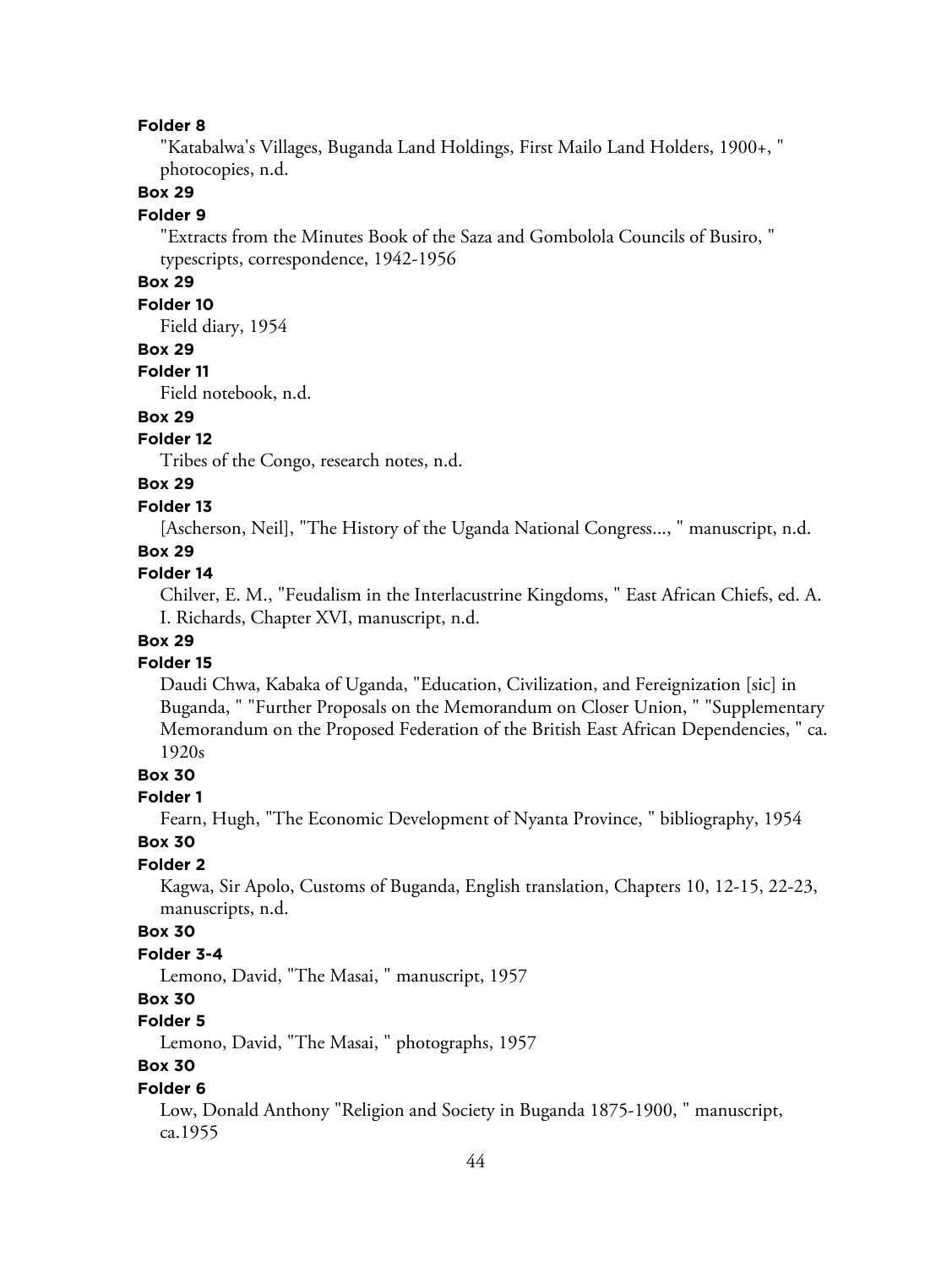#### **Box 30**

#### **Folder 7**

Luima, Martin G. and others, "The Time Has Come for Self-Government for Uganda, " manuscript, 1954

#### **Box 30**

#### **Folder 8**

Lwanga, P. M. K., "The Life of J. K. Miti Kabazzi, " manuscript, n.d.

## **Box 30**

## **Folder 9**

Mower, Jack, "Local Government North Nyanza, " manuscript, 1955

## **Box 30**

#### **Folder 10**

Mulira, Eridadi Medadi K., "The Government of the People, " manuscript, 1944

## **Box 30**

### **Folder 11**

Mulumba, Semakula, "What Governor Sir Andrew Benyamin [sic] Cohen did to Kabaka Mutesa II, " English translation, manuscript, 1955

#### **Box 30**

### **Folder 12**

Musoke, D. S. K., "Buganda Nyafe (Buganda Our Mother), " manuscript, n.d.

#### **Box 30**

#### **Folder 13**

An Interpretation, " preface, "Colonial Policy and Tribal Rulers, " Chapter I, "Buganda 1900-1939, " Chapter II, "Buganda and the Political Development of Uganda, " Chapter III, manuscript, n.d.

## **Box 30**

## **Folder 14**

Roscoe, Rev. J., Enquiry into Native Land Tenure in the Uganda Protectorate, 1906, photostat, Bodleian Library, Ms Afr. S. 17

#### **Box 31**

#### **Folder 1**

Zimbe, Rev. B. Musoke, The Life of Rev. B. Musoke Zimbe, english translation, manuscript,

## **Box 31**

### **Folder 2**

"Kisozi Village, 1952, " manuscript, n.d.

#### **Box 31**

#### **Folder 3**

"Mwanga is the Kabaka of Buganda, " Chapter XV, manuscript, n.d.

## **Box 31**

## **Folder 4**

Glossaries, Chapters XIII-XIV, pp. 86-108

## **Box 31**

#### **Folder 5**

Leadership volumes, outlines, correspondence, 1956-1957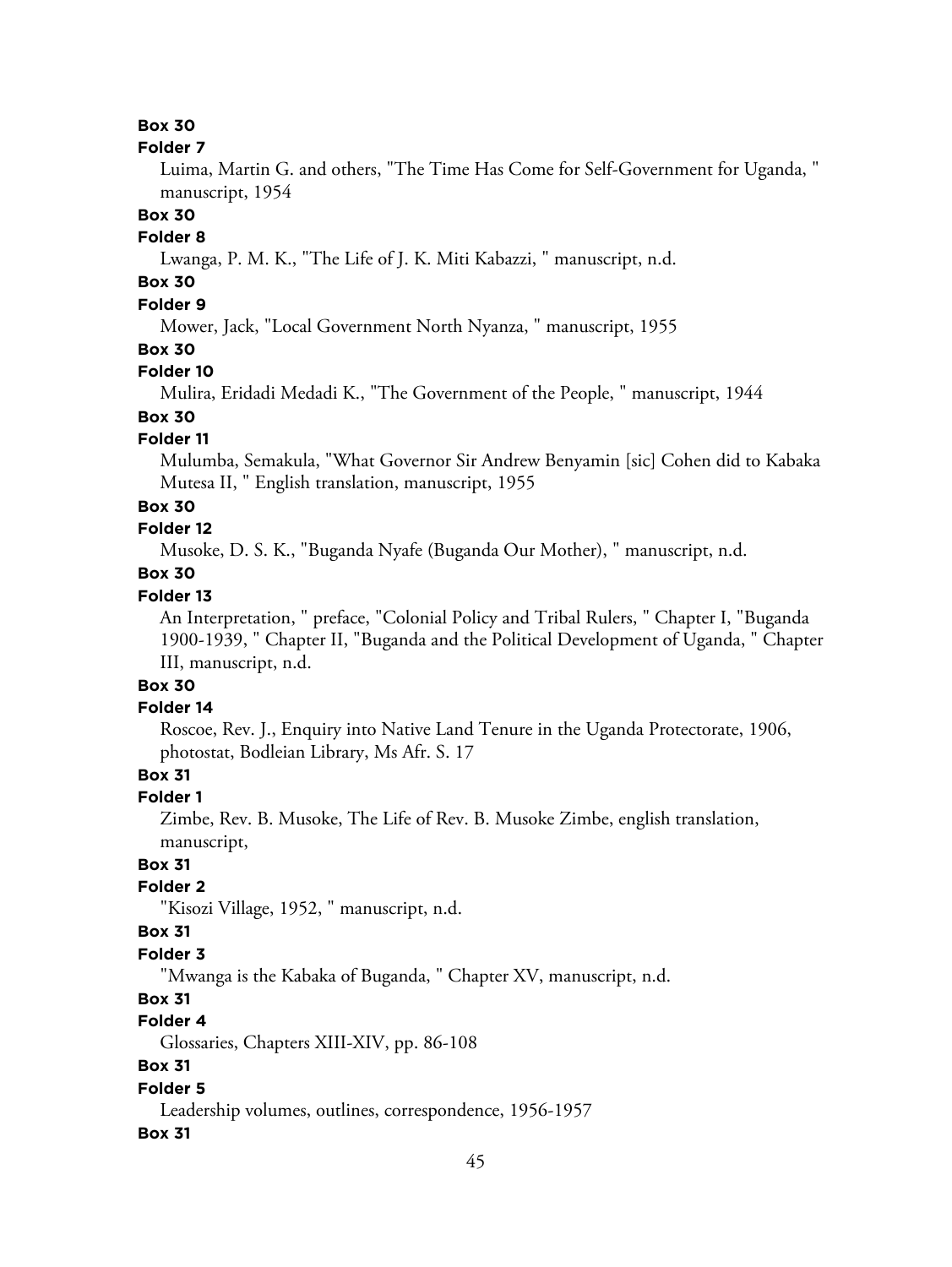#### **Folder 6-7**

Leadership volumes, Lloyd A. Fallers, maps, tables, charts, notes

### **Box 31**

### **Folder 8**

Leadership volumes, Martin Southwold, "Leadership and the Led, " manuscript

#### **Box 31**

#### **Folder 9**

Leadership volumes, C. C. Wrigley, "The Changing Economic Structure, " manuscript

### **Box 31**

## **Folder 10**

Leadership volumes, "The Kinship System and Political Organization, " manuscript

### **Box 31**

### **Folder 11**

Ugandan newspapers, clippings, 1951-1966

#### **Subseries 4: Buganda--Leadership Study Files**

#### **Box 31**

#### **Folder 12**

Charts of outstanding political leaders, important chiefs of the Kabaka's, 1860-1956

#### **Box 31**

#### **Folder 13**

Charts of Katikkiro, important chiefs of the Kabaka, Lukiiko officials, religious leaders, S. B. K. Musoke, field reports, notes, 1956

#### **Box 31**

#### **Folder 14**

Charts of clergy, government bureaucrats, bibliography of publications by Uganda people, S. B. K. Musoke, correspondence, 1956-1957

#### **Box 32**

#### **Folder 1**

Charts of the Amanya and Ekitongole, notes, n.d.

#### **Box 32**

## **Folder 2**

Kabaka Daudi Chwa, last will, chart of his children, land holdings survey

## **Box 32**

### **Folder 3**

Kabaka Mwanga II, Katikkiro and important chiefs, Y. Semindi, field reports, histories

#### **Box 32**

#### **Folder 4**

Political situation, A. I. Richards, field notes, powers of the Kitakkiro, kinship charts, notes, 1953-1954

## **Box 32**

#### **Folder 5**

Political situation, David Apter with T. Gee, field notes, "Research Design, " manuscripts, n.d.

### **Box 32**

#### **Folder 6**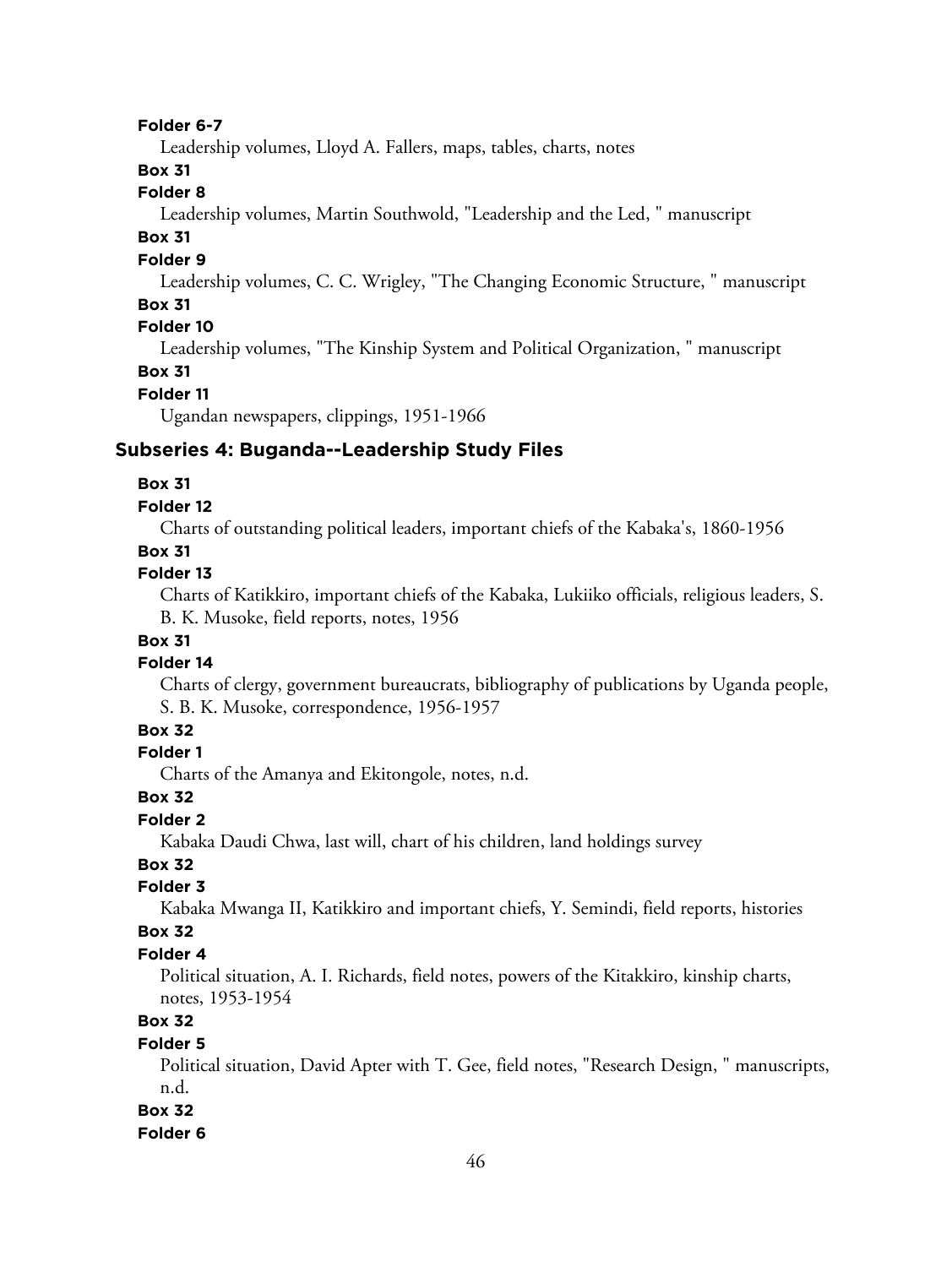Succession of the Kabaka, manuscipt, notes, n.d.

#### **Box 32**

## **Folder 7**

Tax and education statistics, Susan Elkan, correspondence, notes, 1955-1957

#### **Box 32**

#### **Folder 8-9**

case histories [life histories], manuscripts, notes, 1950-1956

## **Box 32**

## **Folder 10**

history, traditional and tribal, manuscripts, notes, 1955-1956

## **Box 32**

#### **Folder 11**

political structure, (b) other units and (d) current attitudes, notes, 1954-1955

## **Box 32**

#### **Folder 12**

religion, magic and myth, traditional magico-religions, manuscripts, notes, 1952-1955

## **Box 32**

#### **Folder 13**

religion, magic and myth, introduced religion, manuscripts, notes, 1954-1955

### **Box 32**

### **Folder 14**

religion, magic and myth, syncretistic movements, "The African Greek Orthodox Church in Uganda, " manuscript, 1957

#### **Box 32**

#### **Folder 15**

rural, kinship, family, manuscripts, notes, 1950-1956

## **Box 32**

## **Folder 16**

rural, kinship, terminology, notes, 1954-1955

## **Box 32**

#### **Folder 17**

rural, kinship, behavior, notes, 1953

#### **Box 33**

## **Folder 1-2**

rural, kinship, lineage and clan, manuscripts, correspondence, notes, 1950-1957

## **Box 33**

## **Folder 3**

rural, kinship, inheritance and succession, notes, 1955

## **Box 33**

### **Folder 4**

rural, political structure, local units, manuscripts, correspondence, notes, 1950-1955

### **Box 33**

## **Folder 5**

urban, political structure, other units, manuscripts, notes, 1951-1956

#### **Box 33**

#### **Folder 6-7**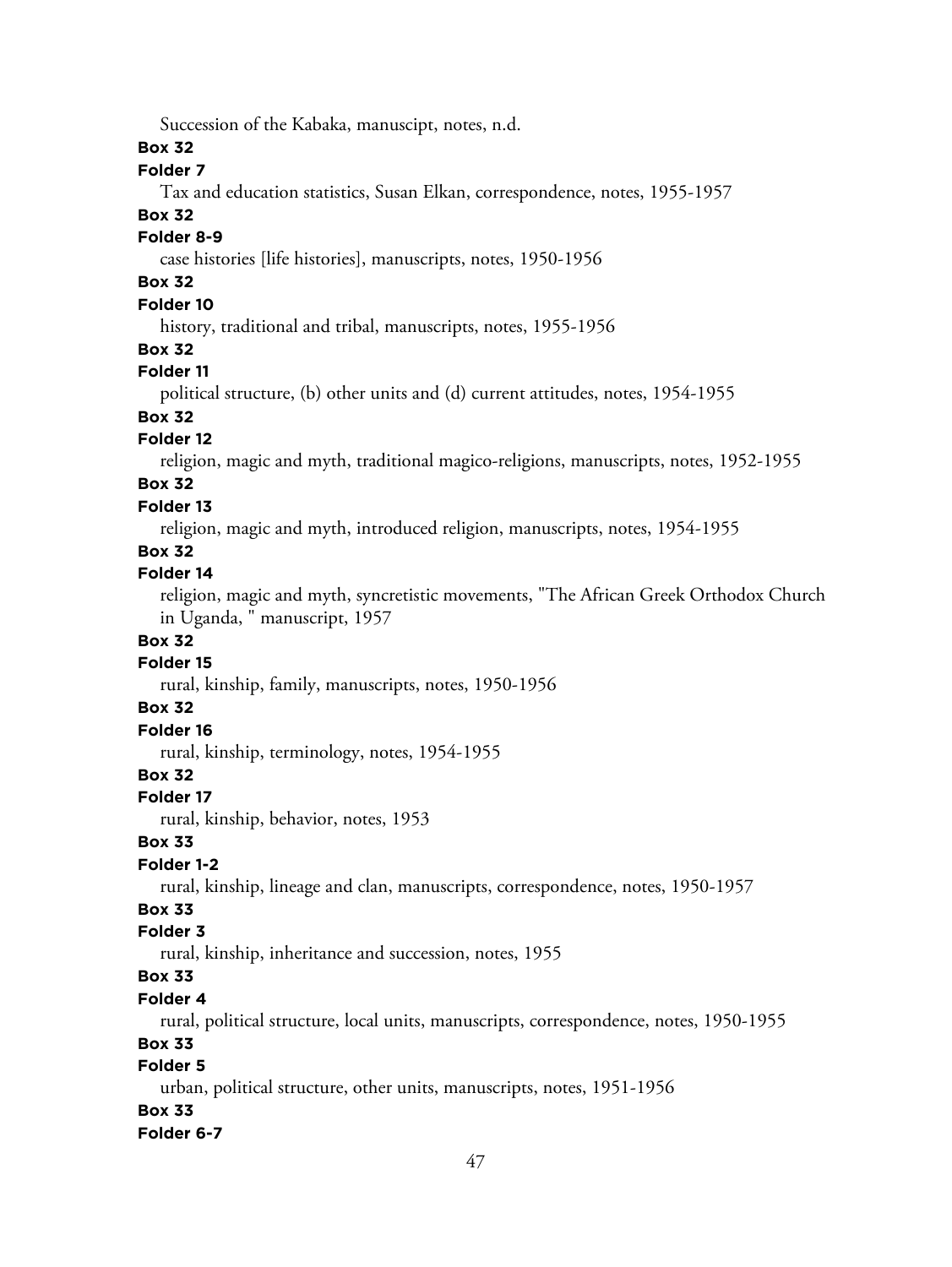urban, political structure, current attitudes, notes, booklets, clippings, 1953-1956

**Box 33**

## **Folder 8**

Survey and genealogies, big land owners 1900, n.d.

## **Box 33**

### **Folder 9**

Survey and genealogies, Buganda royal family, n.d.

## **Box 33**

## **Folder 10**

Survey and genealogies, clan officials, n.d.

#### **Box 33**

### **Folder 11**

Survey and genealogies, doctors, n.d.

## **Box 33**

## **Folder 12**

Survey and genealogies, editors, n.d.

## **Box 34**

## **Folder 1-2**

Survey and genealogies, government central officials, n.d.

## **Box 34**

## **Folder 3**

Survey and genealogies, Kabaka's nominees, n.d.

## **Box 34**

## **Folder 4**

Survey and genealogies, lawyers, n.d.

## **Box 34**

### **Folder 5**

Survey and genealogies, Legico and executive council members, n.d.

## **Box 34**

## **Folder 6-8**

Survey and genealogies, Lukiiko unofficial representatives, n.d.

## **Box 35**

## **Folder 1**

Survey and genealogies, ministers, n.d.

#### **Box 35**

## **Folder 2**

Survey and genealogies, Muslim community leaders, n.d.

## **Box 35**

## **Folder 3**

Survey and genealogies, N.A.C. clergy, n.d.

## **Box 35**

## **Folder 4**

Survey and genealogies, papal honors, n.d.

## **Box 35**

## **Folder 5**

Survey and genealogies, party leaders, n.d.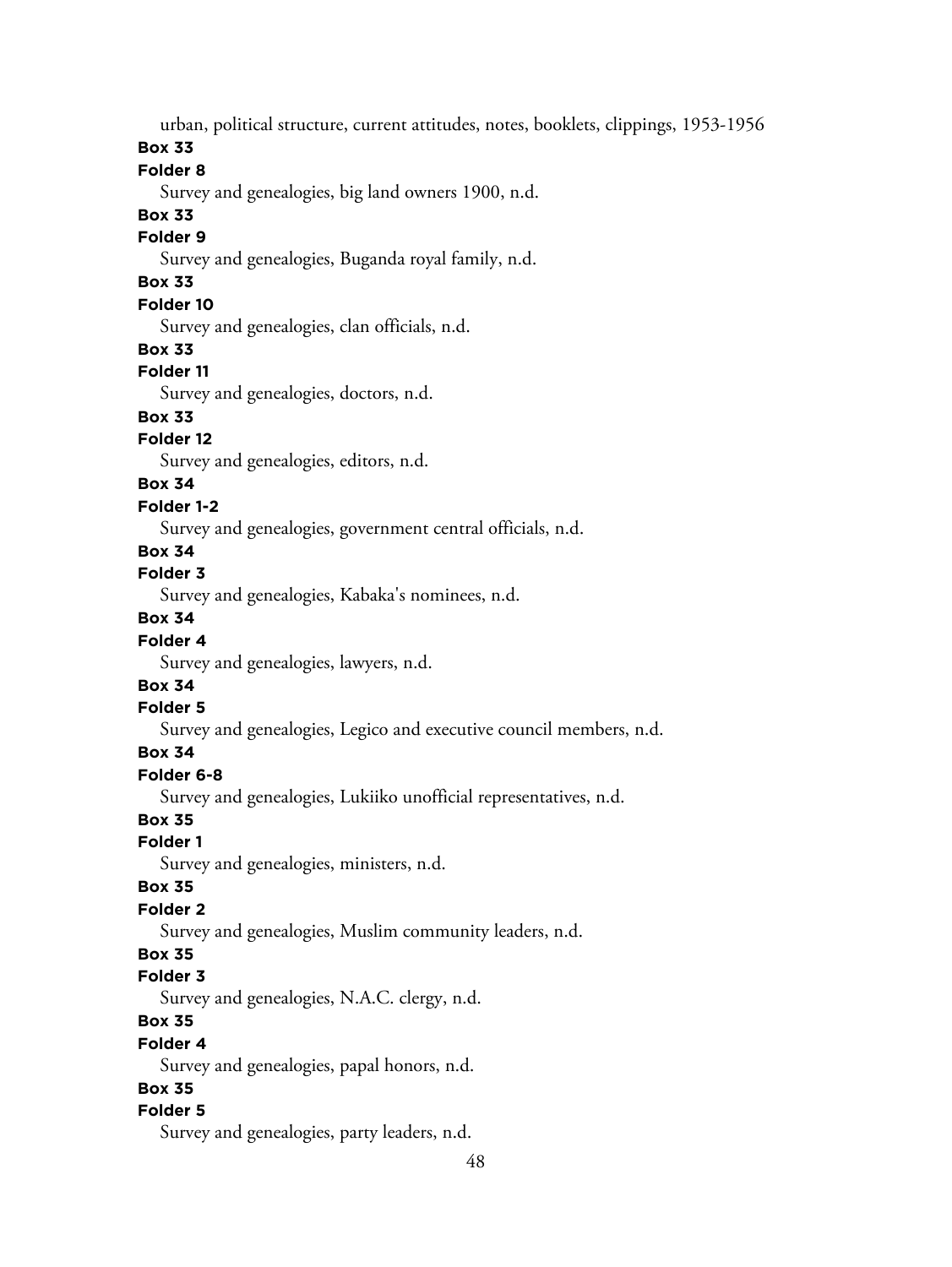**Box 35**

#### **Folder 6**

Survey and genealogies, protectorate government, n.d.

#### **Box 35**

#### **Folder 7**

Survey and genealogies, Protestant clergy, n.d.

## **Box 35**

### **Folder 8-9**

Survey and genealogies, Roman Catholic clergy, n.d.

### **Box 35**

#### **Folder 10**

Survey and genealogies, Saza chiefs, n.d.

#### **Box 36**

### **Folder 1**

Survey and genealogies, Saza chiefs, n.d.

#### **Box 36**

## **Folder 2**

Survey and genealogies, traders, n.d.

## **Box 36**

## **Folder 3**

Survey and genealogies, miscellaneous occupations, n.d.

#### **Box 36**

#### **Folder 4**

Miscellaneous notes, n.d.

## **Subseries 5: Buganda--Note Cards**

### **Box 37**

#### **Folder 1-3**

Area of Senkezi, Busiro, notes, n.d.

#### **Box 37**

#### **Folder 4-5**

Busiro villages, notes, n.d.

#### **Box 37**

## **Folder 6**

Careers of Ganda leaders, biographical notes, n.d.

## **Box 37**

## **Folder 7-10**

Landholders names to be used in conjunction with Busiro and Buddu maps, n.d.

## **Box 38**

## **Folder 1-2**

First mairo distribution from two and under, Buddu, notes, n.d.

## **Box 38**

## **Folder 3**

First mairo distribution from two and under, Bugangazi, notes, n.d.

#### **Box 38**

#### **Folder 4**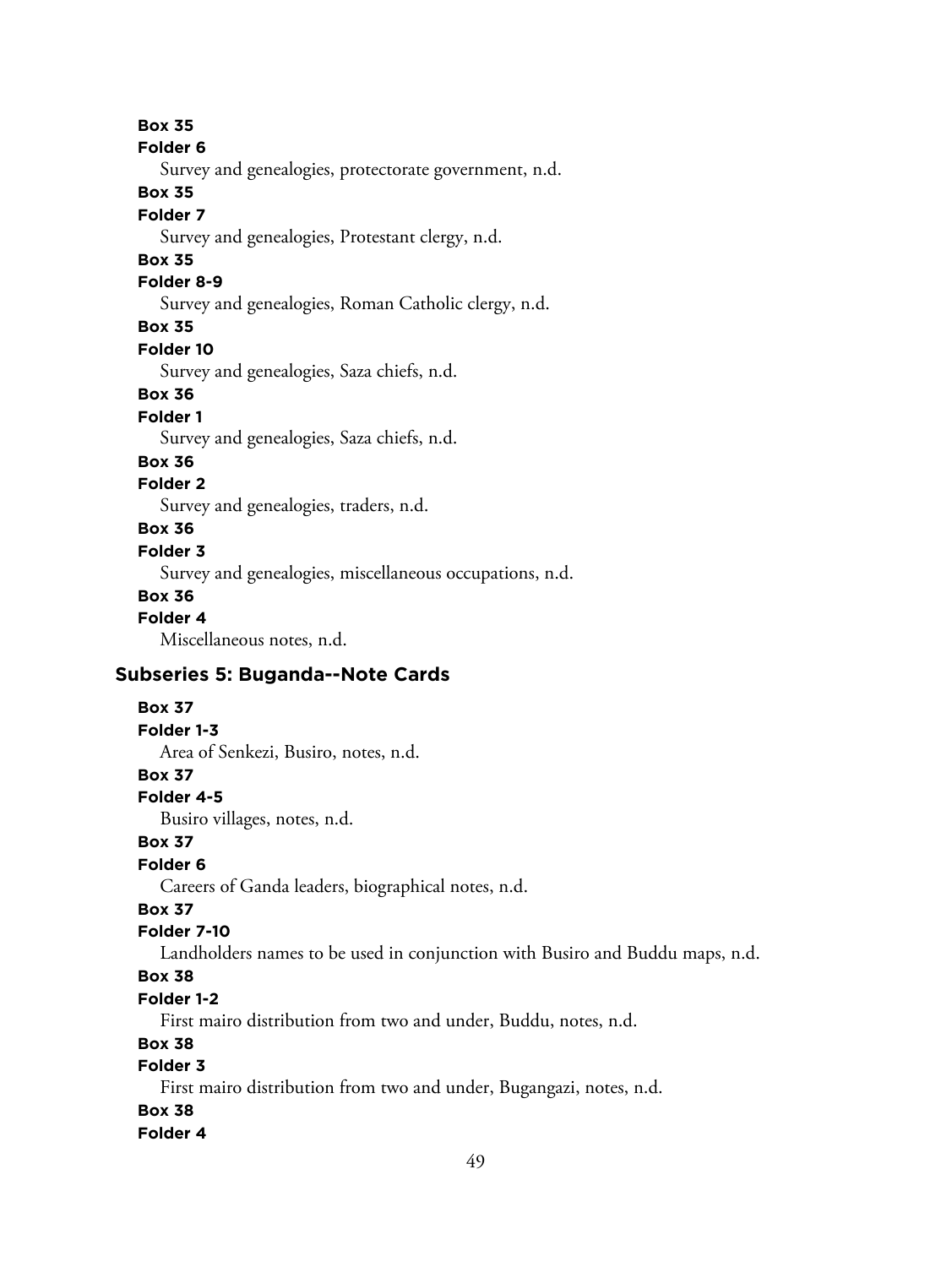First mairo distribution from two and under, Bugerere, notes, n.d.

#### **Box 38**

### **Folder 5-6**

First mairo distribution from two and under, Bulemezi, notes, n.d.

#### **Box 39**

#### **Folder 1**

Mailo allotment names to be used in conjunction with maps, A-Z, n.d.

## **Subseries 6: Buganda--Maps**

#### **Drawer**

**Folder 1**

Buganda Province, four maps, 1954-1956

#### **Drawer**

#### **Folder 2**

Mailo allotment, seven maps, n.d.

### **Drawer**

**Folder 3-4**

Uganda land, 54 maps, 1956

### **Drawer**

#### **Folder 5**

Elite study, genealogies, n.d.

#### **Tube**

Busiro villages ca. 1884, map, n.d.

## **Subseries 7: Busoga**

**Box 40 Folder 1**

Africa, maps, 1947-1955

#### **Box 40**

**Folder 2**

"Busoga and Eastern Buganda, " maps, 1952

#### **Box 40**

#### **Folder 3**

Busoga correspondence, 1951-1955

#### **Box 40**

### **Folder 4**

"Statement of Proposed Ph.D. Thesis `The Power System of Busoga, '"1950

## **Box 40**

#### **Folder 5**

"Power and Status in Local Communities, " fieldwork report, n.d.

## **Box 40**

#### **Folder 6**

Lusoga language, word lists, linguistic exercises, n.d.

### **Box 40**

#### **Folder 7-8**

Field notes, Bulamogi County, 1952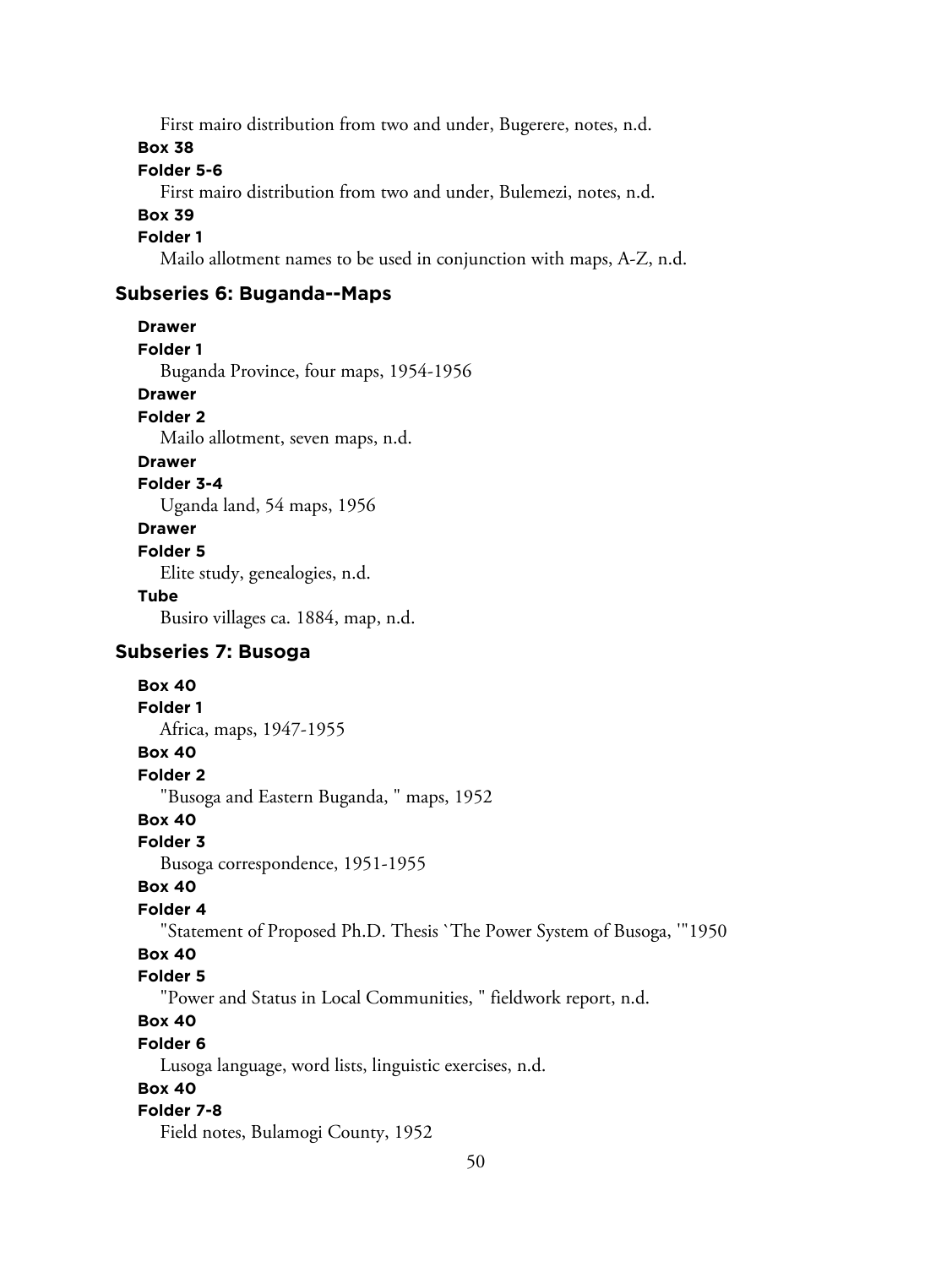**Box 40 Folder 9-11** Field notes, Nakigo, Sabawali Sub-County, 1950-1951 **Box 40 Folder 12-13** Field notes, chiefs, 1950-1954 **Box 40 Folder 14** Field notes, genealogies, 1951-1952 **Box 41 Folder 1** Field notes, history, attitudes to government, photographs, 1950-1951 **Box 41 Folder 2** Field notes, homicide 1947-1956, n.d. **Box 41 Folder 3** Field notes, homicide 1947-1956, inquests, suicide, 1951-1957 **Box 41 Folder 4** Field notes, land, 1951 **Box 41 Folder 5** Field notes, land cases, 1950 **Box 41 Folder 6** Field notes, law book, n.d. **Box 41 Folder 7** Field notes, marriage, 1951 **Box 41 Folder 8** Field notes, marriage cases, 1949-1950 **Box 41 Folder 9** Questionnaire, schools, 1951 **Box 41 Folder 10** Survey, statistics, n.d. **Box 42 Folder 1-2** Survey, statistics, n.d. **Box 42 Folder 3** Survey, population, cattle, crop plantings, 1948-1950 **Box 42**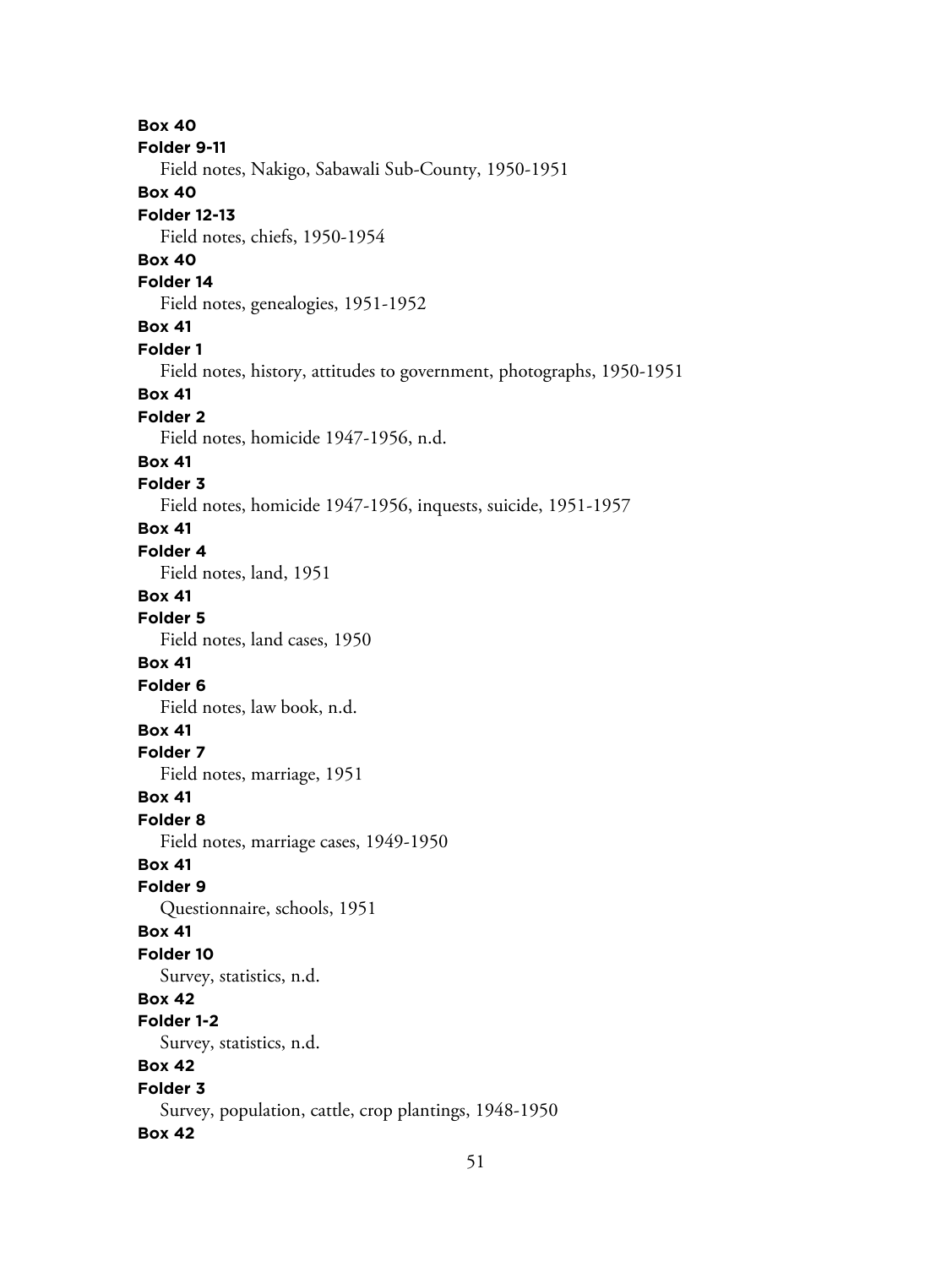#### **Folder 4**

British Protectorate of Uganda, gazetted personnel changes 1930-1950, notes, n.d.

## **Box 42**

## **Folder 5**

British Protectorate of Uganda, Busoga District Commissioner's circulars, land case surveys, 1951

## **Box 42**

## **Folder 6**

British Protectorate of Uganda, Busoga District Commissioner's circulars, law statistics, notes, n.d.

#### **Box 42**

#### **Folder 7**

British Protectorate of Uganda, Busoga District Commissioner's circulars, Busoga District Commissioner's and Eastern Provincial Commissioner's reports 1908-1937, notes, n.d.

#### **Box 42**

#### **Folder 8**

British Protectorate of Uganda, Busoga District council 1937-1952, minutes, notes, n.d.

#### **Box 42**

## **Folder 9**

British Protectorate of Uganda, Busoga District records, annual report, notes, 1950-1954

#### **Box 42**

#### **Folder 10-11**

British Protectorate of Uganda, Busoga African Local Government, Bugabula County Court, records, 1950

#### **Box 43**

#### **Folder 1-3**

British Protectorate of Uganda, Busoga African Local Government, Bugabula County Court, records, 1950

#### **Box 43**

#### **Folder 4-5**

British Protectorate of Uganda, Busoga African Local Government, Bugembe, Busoga District Court, records, 1950

#### **Box 43**

#### **Folder 6-9**

British Protectorate of Uganda, Busoga African Local Government, Bulamogi County Court, records, 1949-1951

### **Box 44**

#### **Folder 1**

British Protectorate of Uganda, Busoga African Local Government, Bulamogi County Court, records, 1949-1951

## **Box 44**

#### **Folder 2-5**

British Protectorate of Uganda, Busoga African Local Government, Nakigo, Sabawali Sub-County Court, Kigulu County, records, 1920-1923, 1949-1951

#### **Series VII: Turkey Research Materials**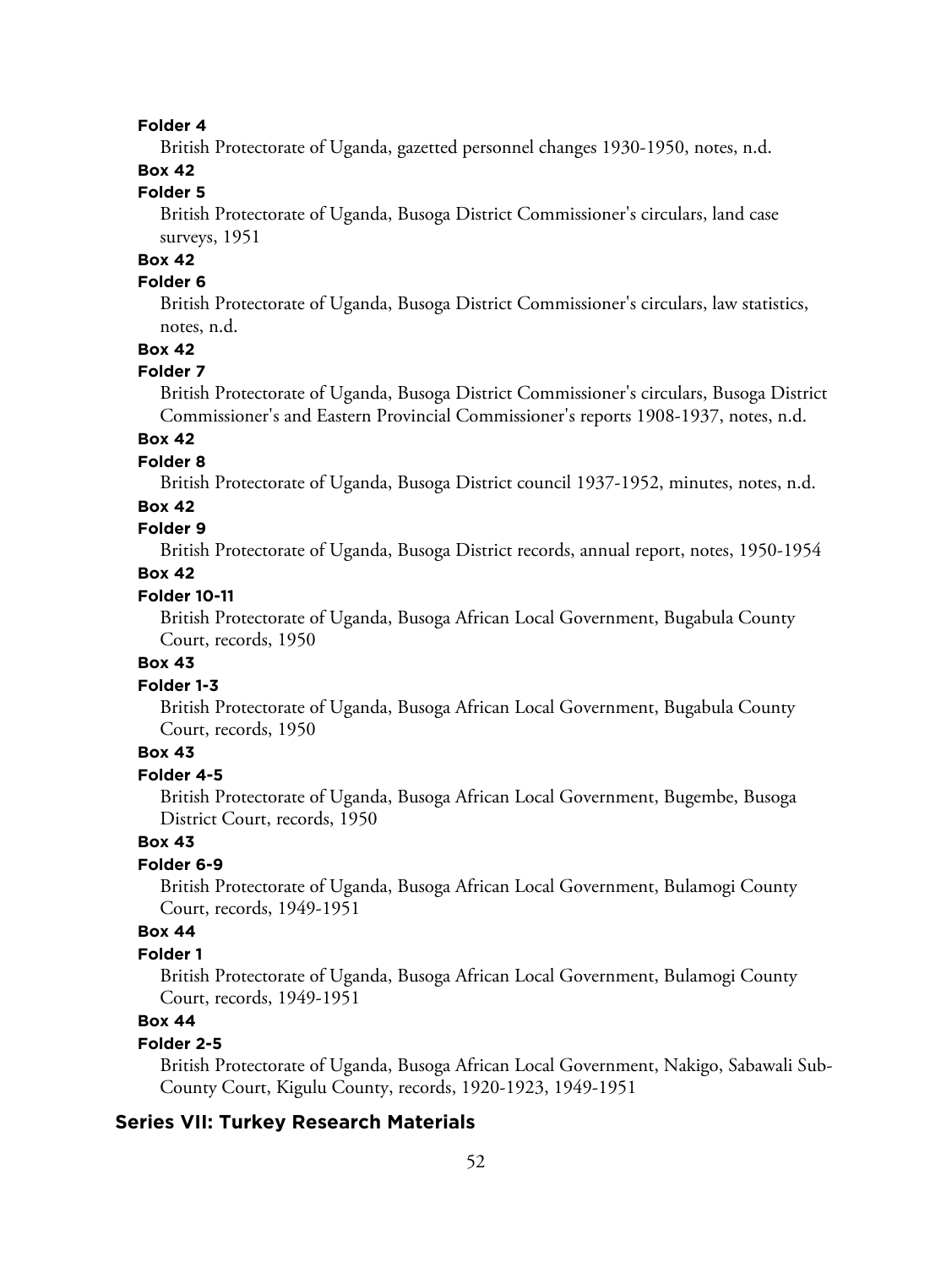Series VII, (Boxes 44 to 46), contains Fallers research materials gathered during three periods of field research in Turkey. He completed field work in Konya during 1964 and then conducted research at Edremit in 1968-1969. This series contains Fallers' correspondence from the field in 1964, manuscripts based on his research, and manuscripts written by other social scientists. The only field research material in this series is an undated notebook containing three pages of notes.

## **Folder 6** Research permission, manuscripts, correspondence, passport, 1971-1972 **Box 44 Folder 7** Correspondence from the field, 1964 **Box 44 Folder 8** Angora, Edremit, maps, n.d. **Box 44 Folder 9** Field notebook, 3 pages, n.d. **Box 44 Folder 10** Occupations, note cards, 1969 **Box 44 Folder 11** Politics, manuscript, clipping, 1973 **Box 45 Folder 1** World War I, bibliography, notes, n.d. **Box 45 Folder 2** "Chronicle of Events in Edremit, " manuscript, maps, n.d. **Box 45 Folder 3** A Progress Report for 1964, " manuscript, 1965 **Box 45 Folder 4** "`Atatürk' and Islam in Modern Turkey, " "Long-term study of a Turkish Provincial Town, " "Ziya Gökalp, " manuscripts, n.d. **Box 45 Folder 5** "Religion in Modern Turkey, " "Islam in a Modern Turkish City, " manuscripts, n.d. **Box 45 Folder 6-7** "Turkish Islam, " Conference on Turkish-Ottoman Studies in the United States, University of Wisconsin, manuscript, May 7-9, 1971 **Box 45 Folder 8**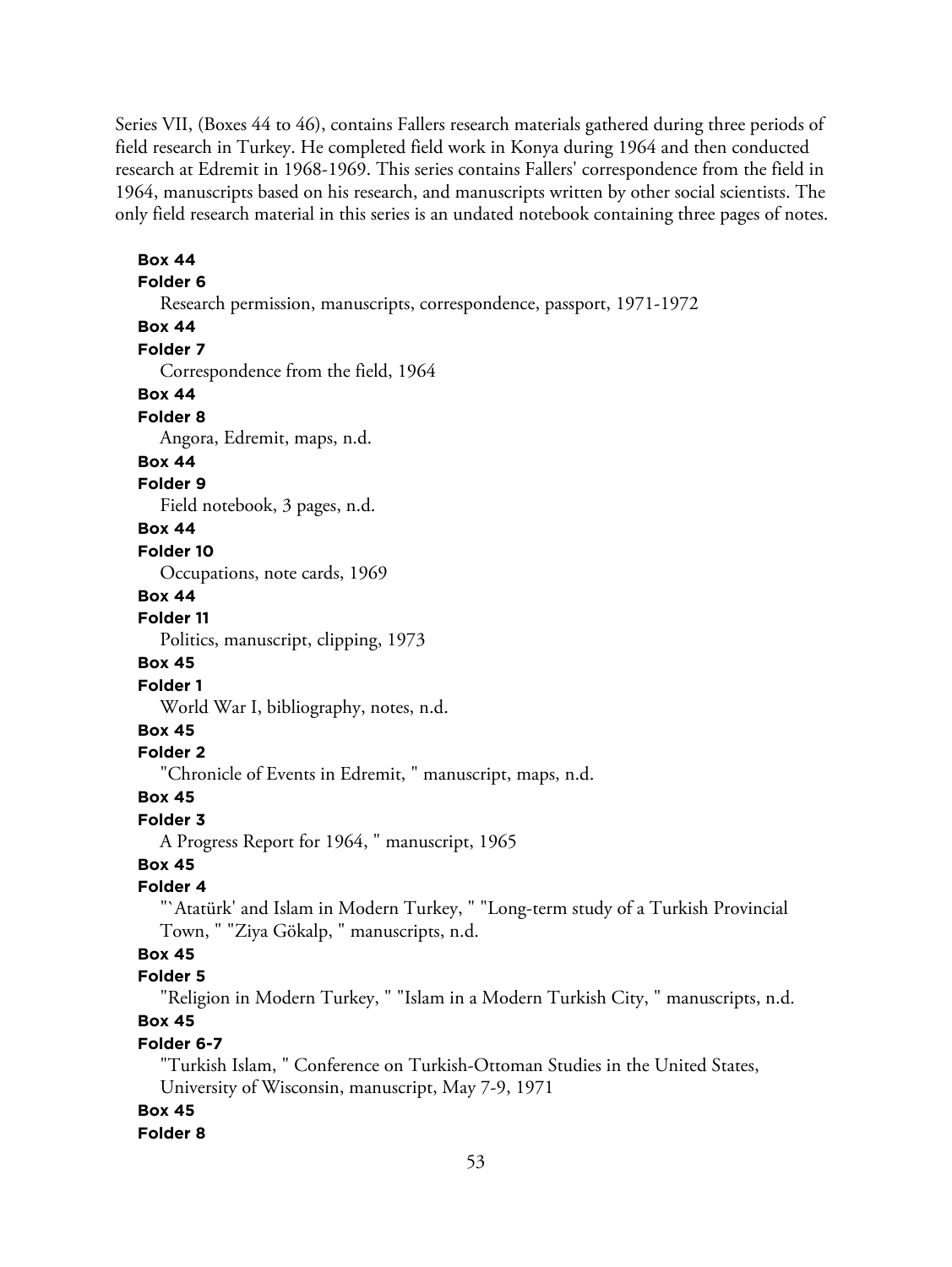Atatürk, " manuscript, memorandum, n.d.

#### **Box 45**

### **Folder 9**

Fallers, Lloyd A., and Margaret C. Fallers, "Sex Roles in Edremit, " "Sex Roles in Egeli, " manuscripts, n.d.

#### **Box 45**

#### **Folder 10**

Introduction, " manuscript, outline, n.d.

#### **Box 45**

### **Folder 11**

A View from the Frontier, " manuscript, 1972

#### **Box 45**

#### **Folder 12**

Basoglu, Hasan F., reprint, 1959

#### **Box 45**

#### **Folder 13**

An Alternative Strategy, " manuscript, 1969

#### **Box 45**

#### **Folder 14**

Çagatay, Neset, reprint, 1968

#### **Box 45**

### **Folder 15**

A Dilemma in Turkish Politics, " manuscript, n.d.

#### **Box 45**

#### **Folder 16**

Fisek, Nusert H., and Frederic C. Shorter, "Fertility Control in Turkey, " manuscript, 1968

#### **Box 45**

#### **Folder 17**

Harimi, Tahir, "Edremit Sehri, " reprint, 1937

#### **Box 45**

#### **Folder 18**

Iz, Fahir, reprint, 1962

## **Box 46**

#### **Folder 1**

Karpat, Kemal H., "From Social Estates to Classes, From Millets to National States in the Ottoman Empire, " American Universities Field Staff Conference, Tulane University manuscript, December 11-12, 1969

## **Box 46**

#### **Folder 2**

Kedourie, E., reprint, n.d.

#### **Box 46**

## **Folder 3**

Mardin, Serif, "Status Order, Civil Society and Subjective Culture, " Conference on Subjective Culture, Anthropos Institute, Athens, manuscript, June 12-22, 1968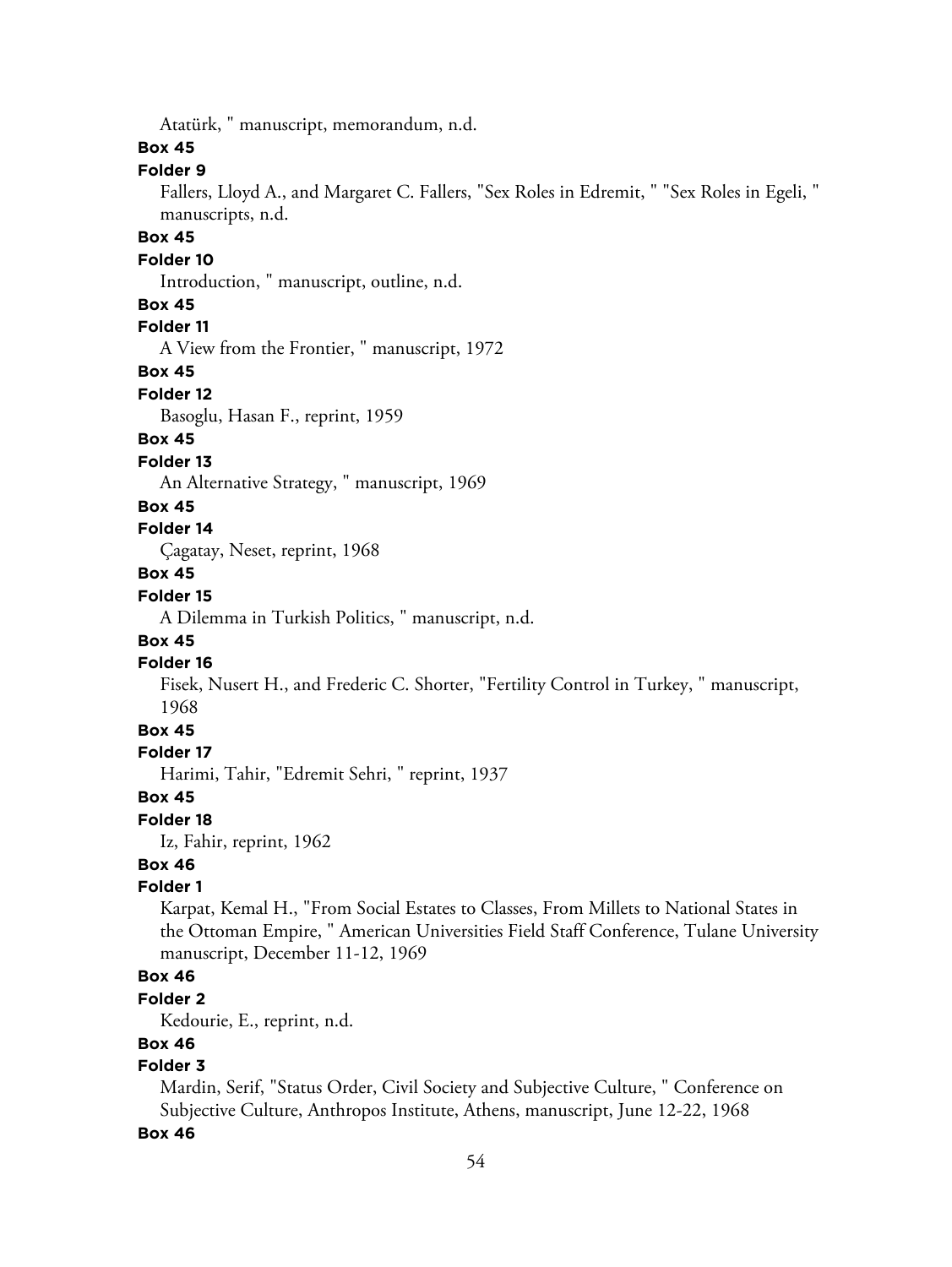#### **Folder 4**

Mardin, Serif, "On the Turkish Revolution, " manuscript, reprint, 1969-1970

## **Box 46**

### **Folder 5**

Some Aspects of Their Ethnic and Cultural Background, " manuscript, n.d.

## **Box 46**

#### **Folder 6**

Meeker, Michael E., "Some Aspects of the Ethnic and Cultural Background of the Eastern Black Sea Turks, " manuscript, correspondence, n.d.

## **Box 46**

#### **Folder 7**

Meeker, Michael E., "The Great Family Aghas of Turkey (A Case of Regional Political Development in Turkey), " manuscript, n.d.

## **Box 46**

#### **Folder 8**

Meeker, Michael E., thesis draft, n.d.

## **Box 46**

#### **Folder 9**

Ethnology of the Near East, Anthropology 337, " manuscript, course outline, n.d.

#### **Box 46**

#### **Folder 10**

Hacettepe Nüfus Etütleri Enstitüsü Bülteni, newsletters, 1968-1971

### **Box 46**

#### **Folder 11**

Population News, Hacettepe Institute of Population Studies, quarterly bulletin, 1969-1971

## **Box 46**

#### **Folder 12**

Population Planning News, Ministry of Health Population Planning General Directorate, quarterly bulletin, 1970-1972

#### **Box 46**

#### **Folder 13**

Savci, Bahri, "The Development of the Directorate of the Religious Affairs in the Republican Period, " manuscript, n.d.

#### **Box 46**

#### **Folder 14**

Schachter, Gustav, and Bruce C. Cohen, "State Economic Enterprises in Turkish Development, " Middle East Studies Association Meeting, Denver, Colorado, manuscript, November 11-13, 1971

#### **Box 46**

## **Folder 15**

Shorter, Frederic C., reprint, 1968

### **Box 46**

#### **Folder 16**

Studies in Family Planning, Population Council, newsletter, March 1970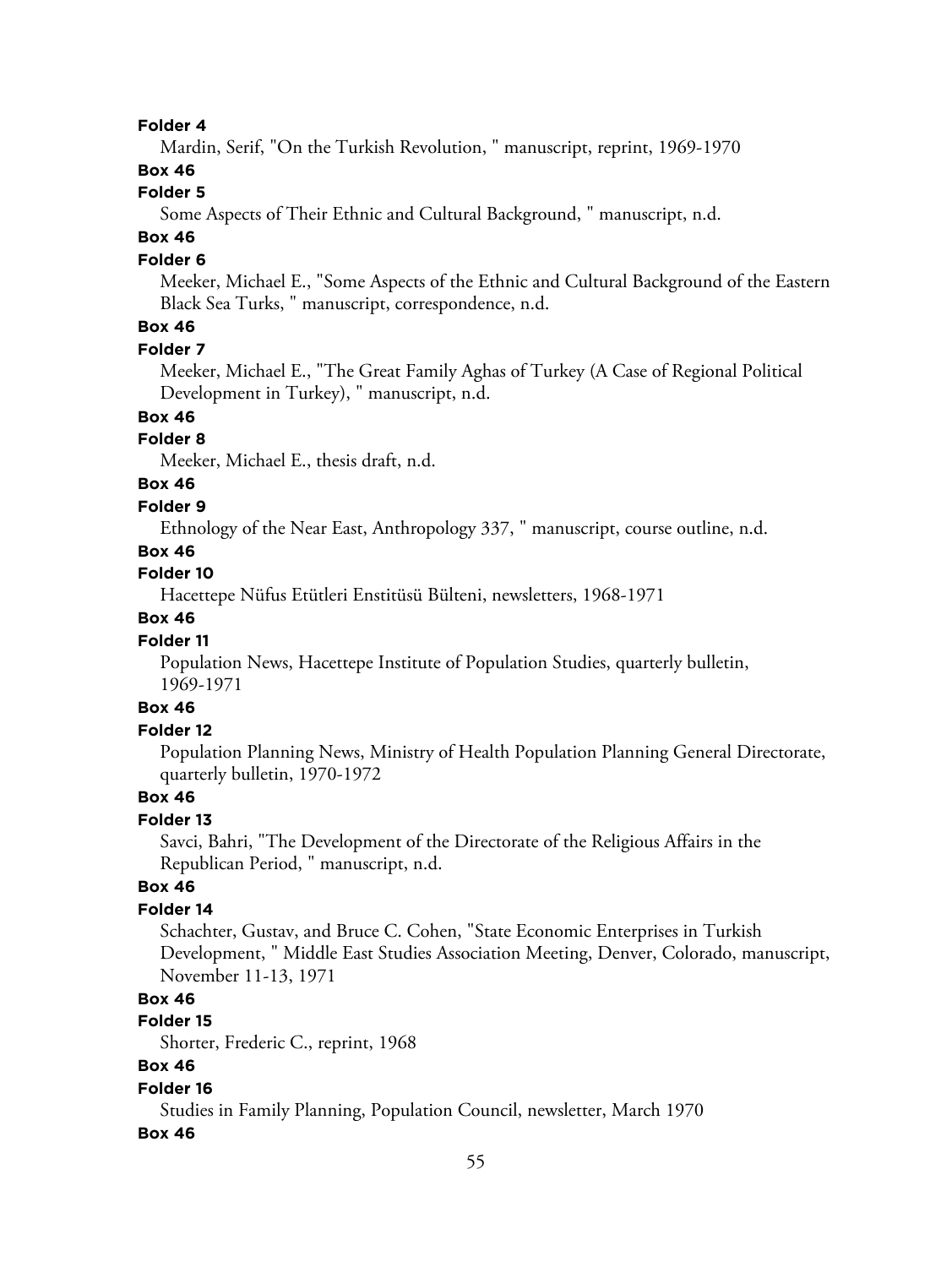#### **Folder 17**

Su, Ruhi, "Turkish Folk-Songs and Their Singers, " reprint, 1968

## **Box 46**

### **Folder 18**

Turkish Social Science Association, "Izmir in Perspective 1925-1965, " research proposal, n.d.

#### **Box 46**

#### **Folder 19**

Yalmon, Nur, "Some Observations on Secularism in Islam or The Cultural Revolution in Turkey, " manuscript, course outline, 1972

#### **Box 46**

### **Folder 20**

Miscellaneous, newsletters, 1967, 1973

## **Drawer**

## **Folder 6**

Edremit, map, n.d.

#### **Series VIII: International Encyclopedia of the Social Sciences**

Series VIII, (Boxes 47 to 50), contains information from when Fallers was the Associate Editor for Anthropology for the International Encyclopedia of the Social Sciences. This series includes editorial correspondence (1962-1969) and a collection of the manuscripts that were solicited for inclusion in the encyclopedia.

**Box 47 Folder 1** Editorial correspondence, 1962 **Box 47 Folder 2** Editorial correspondence, 1963 **Box 47 Folder 3** Editorial correspondence, 1964 **Box 47 Folder 4** Editorial correspondence, 1965 **Box 47 Folder 5** Editorial correspondence, 1966 **Box 47 Folder 6** Editorial correspondence, 1967-1969 **Box 47 Folder 7** A, general, 1963-1965 **Box 47 Folder 8**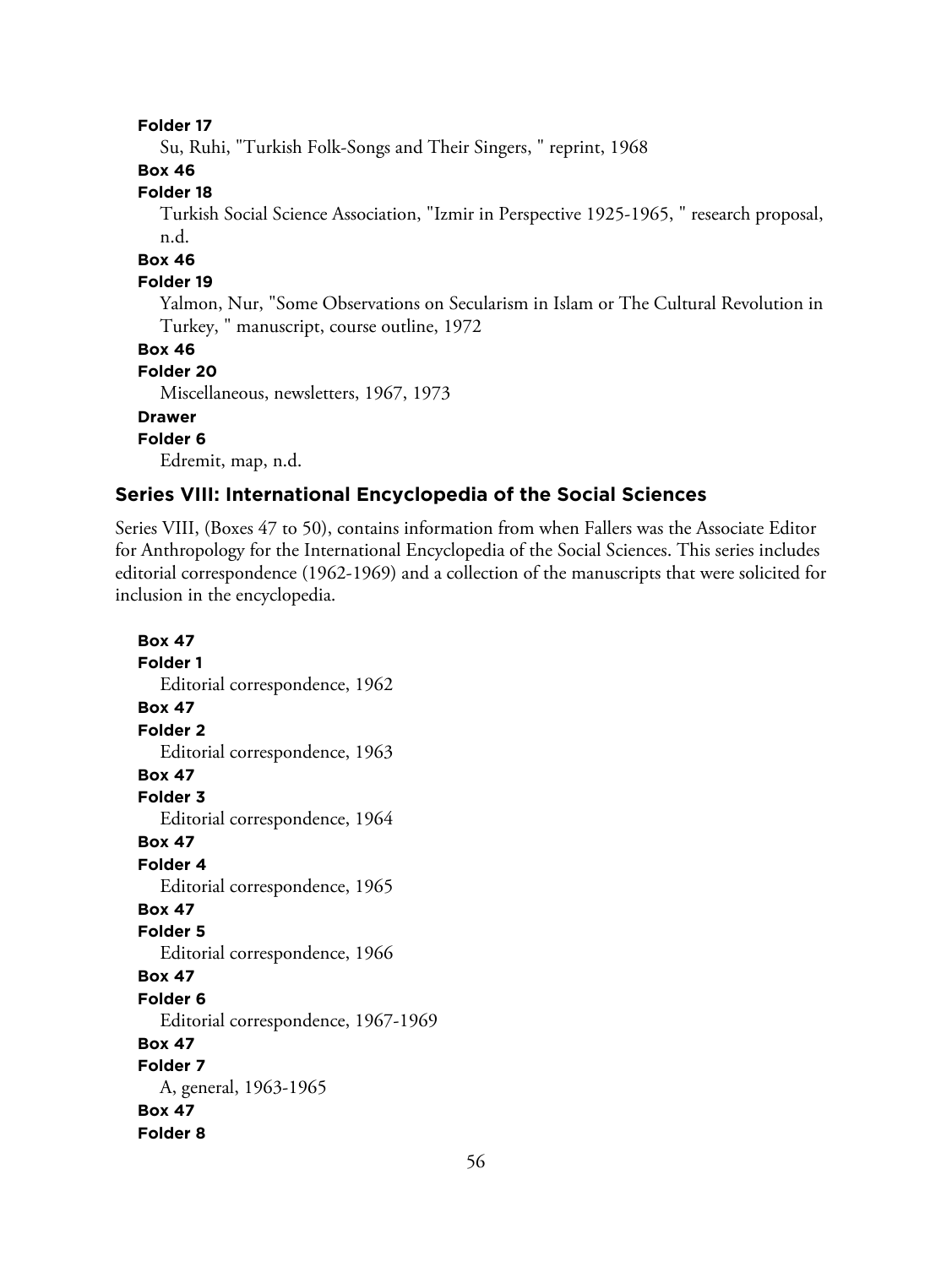Adams, Robert N., 1962-1965 **Box 47 Folder 9** Almond, Gabriel A., n.d. **Box 47 Folder 10** B, general, 1962-1967 **Box 47 Folder 11** Banton, Michael, 1964 **Box 47 Folder 12** Beaglehole, Ernest, n.d. **Box 47 Folder 13** Beattie, John H. M., 1963-1964 **Box 47 Folder 14** Benedict, Burton, 1963-1964 **Box 47 Folder 15** Berger, Morroe, 1964 **Box 47 Folder 16** Berreman, Gerald D., 1966 **Box 47 Folder 17** Bidney, David, 1963-1965 **Box 47 Folder 18** Biebuyck, Daniel, 1964-1965 **Box 47 Folder 19** Birdwhistell, Ray L., 1963-1964 **Box 48 Folder 1** Bowers, Faubion, 1964 **Box 48 Folder 2** Bright, William, 1964 **Box 48 Folder 3** C, general, 1963-1966 **Box 48 Folder 4** Codere, Helen, 1963-1964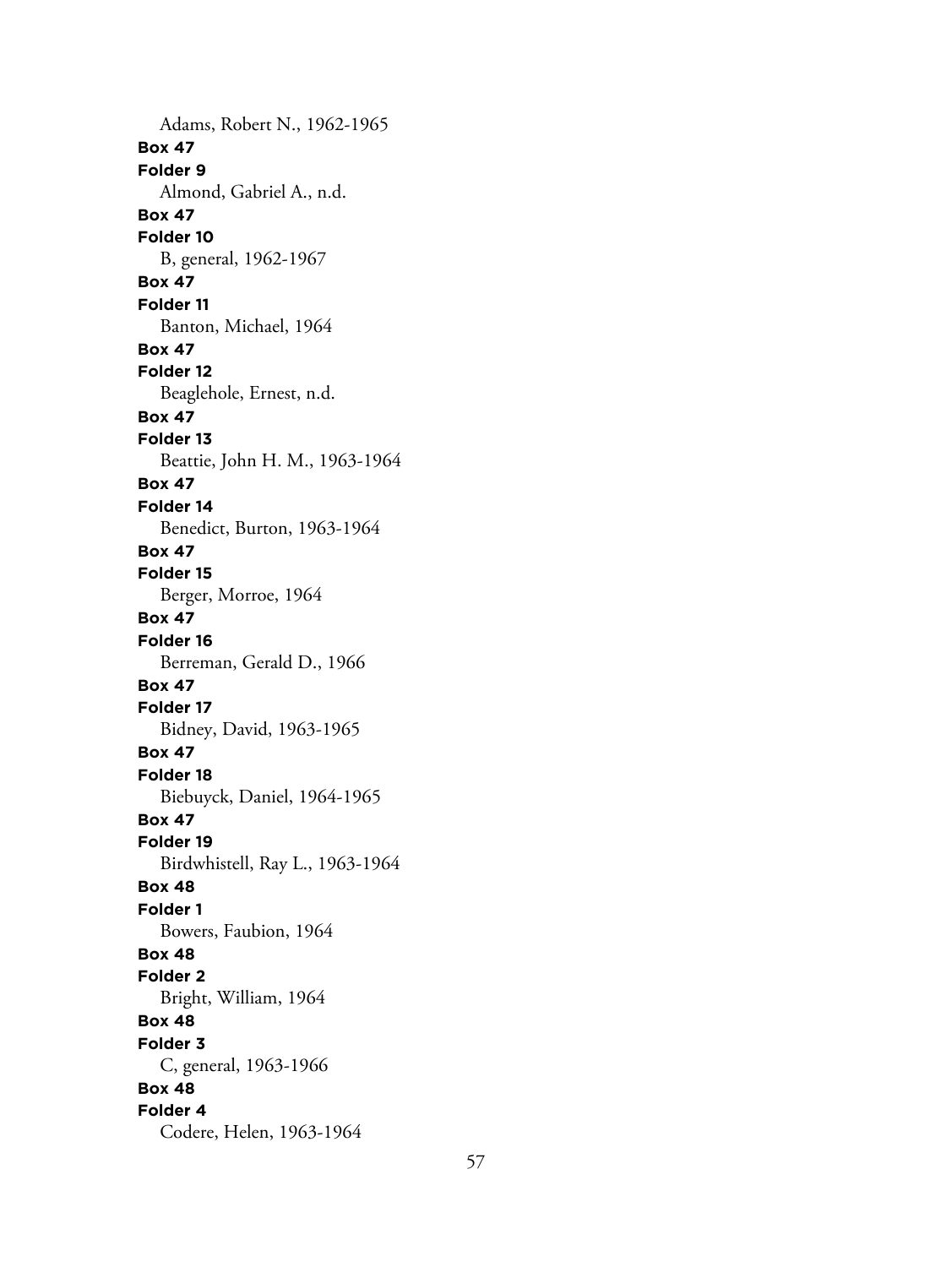**Box 48 Folder 5** Crowley, Daniel J., 1963-1964 **Box 48 Folder 6** D, general, 1962-1965 **Box 48 Folder 7** Driver, Harold E., 1963-1964 **Box 48 Folder 8** Dumont, Louis, 1963-1965 **Box 48 Folder 9** E, general, 1963-1965 **Box 48 Folder 10** Eggan, Fred, 1962-1965 **Box 48 Folder 11** Ehrich, Robert, 1962-1964 **Box 48 Folder 12** Eisenstadt, Shmuel N., n.d. **Box 48 Folder 13** Epstein, Arnold L., 1963 **Box 48 Folder 14** F, general, 1962-1965 **Box 48 Folder 15** Framer, B. H., 1964-1966 **Box 48 Folder 16** G, general, 1962-1966 **Box 48 Folder 17** Gebhard, Paul H., 1963 **Box 48 Folder 18** Ginsberg, Norton S., 1963-1964 **Box 48 Folder 19** Goodenough, Ward H., 1963-1964 **Box 48**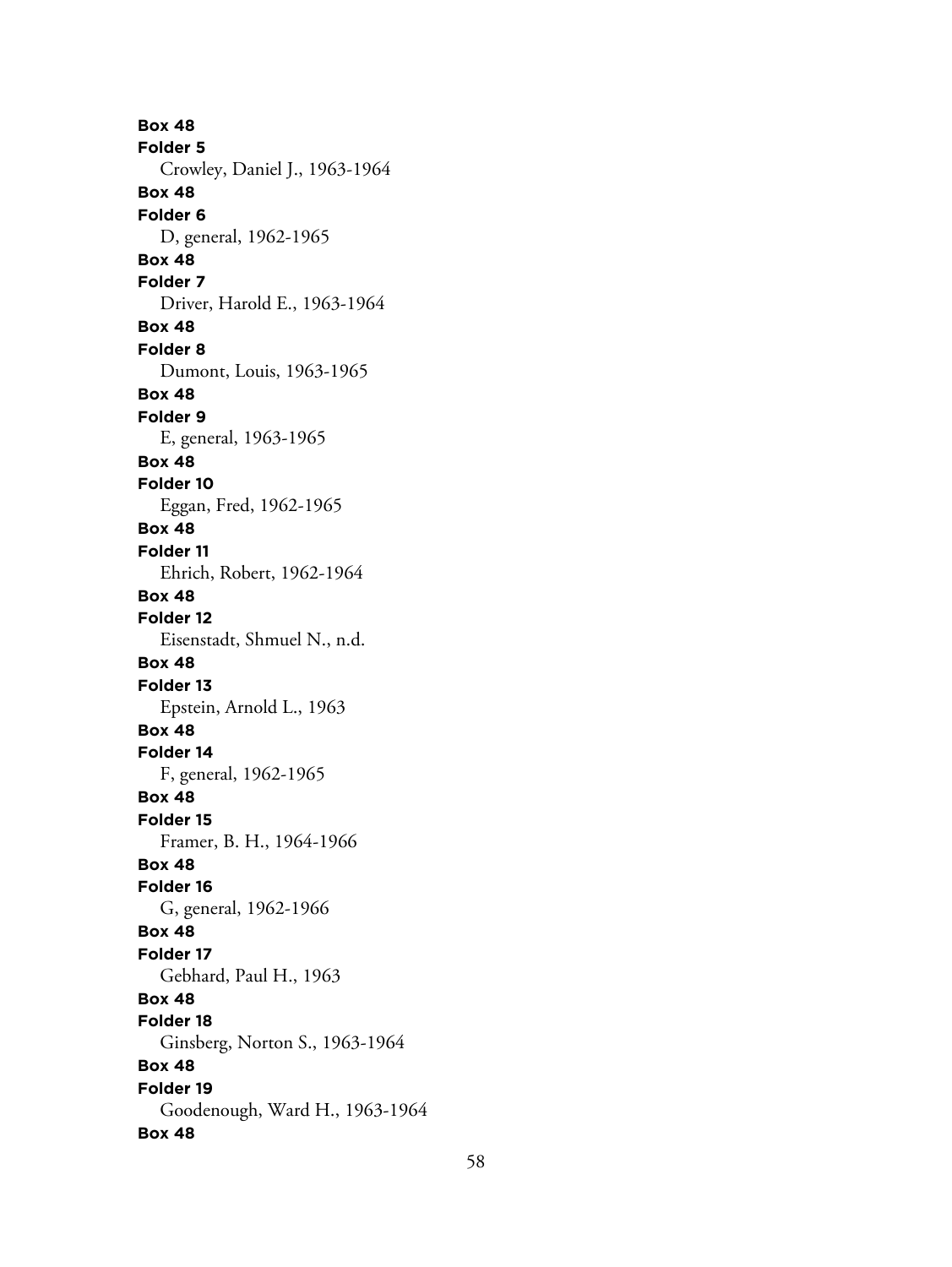**Folder 20** Goody, Jack K., 1963-1964 **Box 48 Folder 21** Gulliver, Philip H., 1963 **Box 48 Folder 22** Gumperez, John J., 1964-1965 **Box 48 Folder 23** H, general, 1962-1966 **Box 48 Folder 24** Heine-Geldern, Robert, 1963 **Box 48 Folder 25** I, general, 1964 **Box 48 Folder 26** J, general, 1963-1965 **Box 49 Folder 1** K, general, 1964-1965 **Box 49 Folder 2** Kruskal, William, 1966 **Box 49 Folder 3** L, general, 1962-1966 **Box 49 Folder 4** Leach, Edmund R., 1963-1966 **Box 49 Folder 5** Levine, Donald N., 1964-1965 **Box 49 Folder 6** Lewis, Phillip H., 1964 **Box 49 Folder 7** Lienhardt, Godfrey, n.d. **Box 49 Folder 8** M, general, 1962-1965 **Box 49 Folder 9**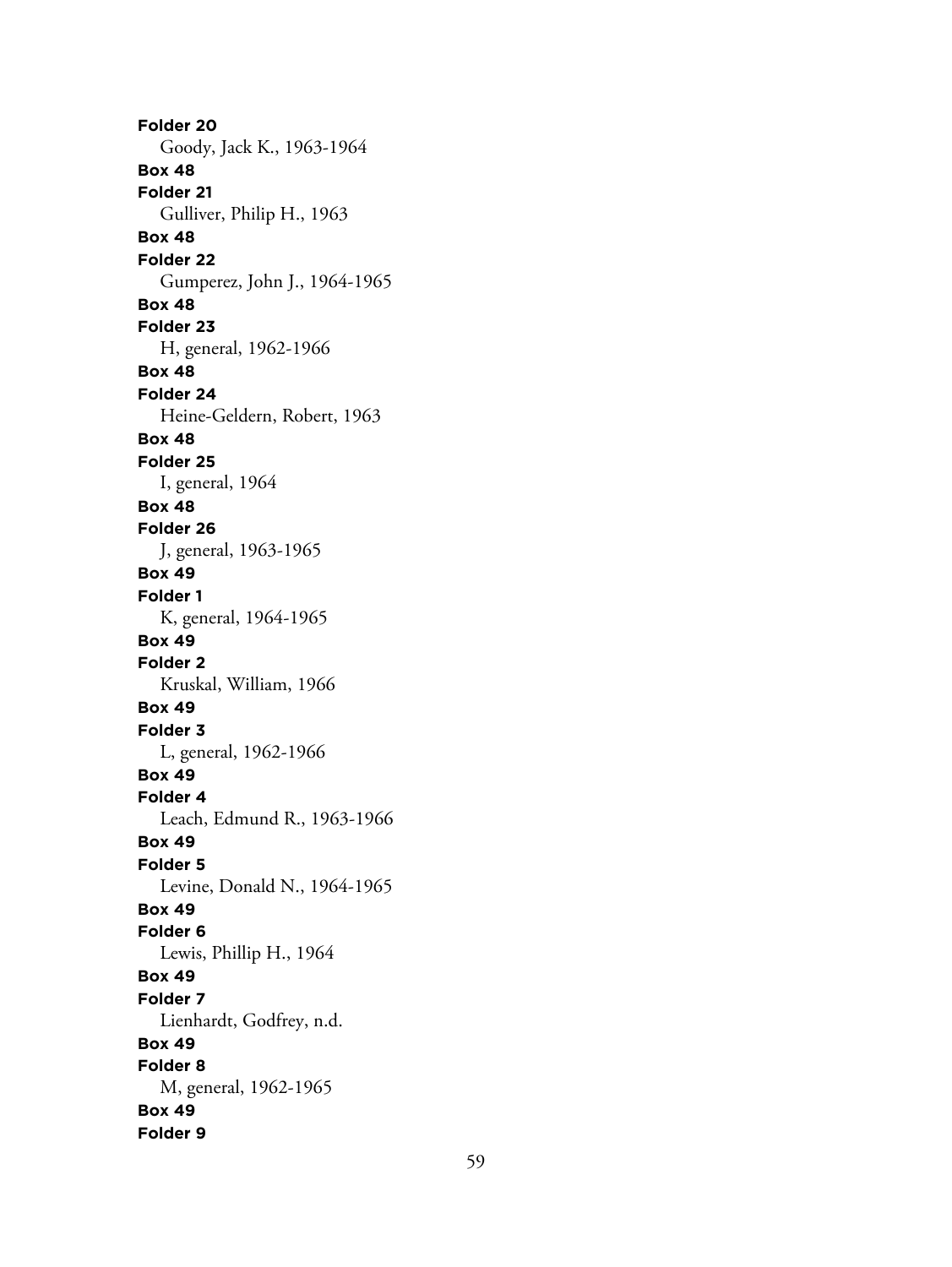Mair, Lucy, 1963-1964 **Box 49 Folder 10** Malkiel, Yakov, 1964-1965 **Box 49 Folder 11** Mayer, Adrian C., 1963-1964 **Box 49 Folder 12** Mendelson, E. Michael, 1963 **Box 49 Folder 13** Merriam, Alan P., 1963 **Box 49 Folder 14** Merrill, Robert S., 1964-1966 **Box 49 Folder 15** Metraux, Rhoda, 1965-1966 **Box 49 Folder 16** Morris, H. S., 1963 **Box 49 Folder 17** N, general, 1963-1965 **Box 49 Folder 18** Nash, Manning, 1962 **Box 49 Folder 19** O, general, 1962-1965 **Box 49 Folder 20** P, general, 1962-1965 **Box 49 Folder 21** Passin, Herbert, 1966 **Box 49 Folder 22** R, general, 1963-1966 **Box 49 Folder 23** S, general, 1962-1966 **Box 49 Folder 24** Sebeok, Thomas A., 1964-1965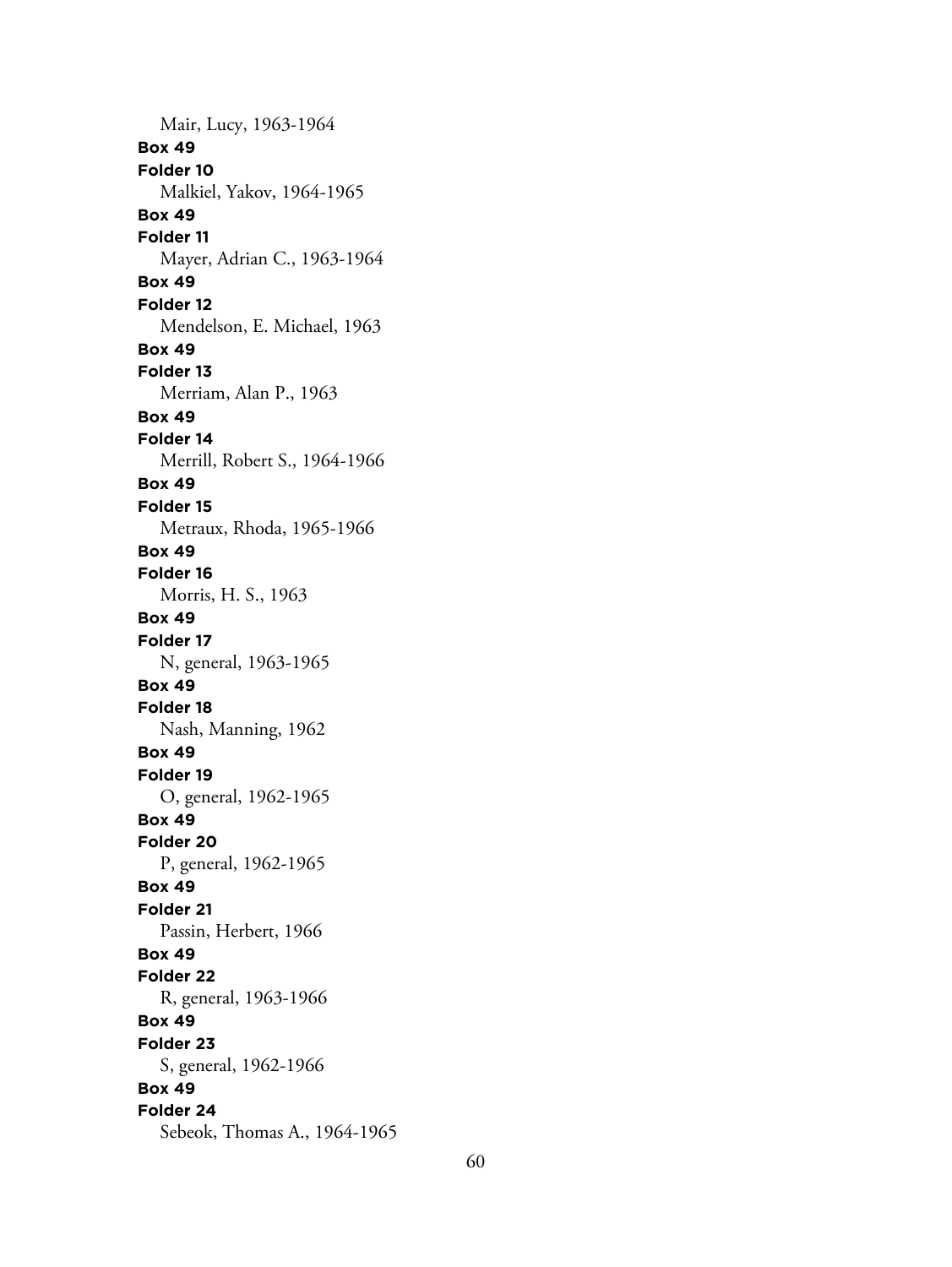**Box 50 Folder 1** Shimkin, D. B., 1963-1965 **Box 50 Folder 2** Smith, Raymond T., 1962-1963 **Box 50 Folder 3** Stanner, W. E. H., n.d. **Box 50 Folder 4** Steward, Julian H., 1964 **Box 50 Folder 5** T, general, 1962-1966 **Box 50 Folder 6** V, general, 1963-1965 **Box 50 Folder 7** Vallier, Ivan and Vivian, 1966-1967 **Box 50 Folder 8** W, general, 1962-1965 **Box 50 Folder 9** Wax, Rosalie H., 1963-1964 **Box 50 Folder 10** Weinreich, Uriel, 1962-1965 **Box 50 Folder 11** White, Leslie A., 1964 **Box 50 Folder 12** Wold, Herman O., 1966 **Box 50 Folder 13** Y, general, 1963-1965 **Box 50 Folder 14-15** Unidentified, n.d.

## **Series IX: Margaret Chave Fallers Papers**

Series IX, Margaret Chave Fallers Papers, Boxes 50 to 53, contains field notes by Mrs. Fallers (then Margaret Elinor Chave) taken during the summer of 1947 on Majuro, an atoll in the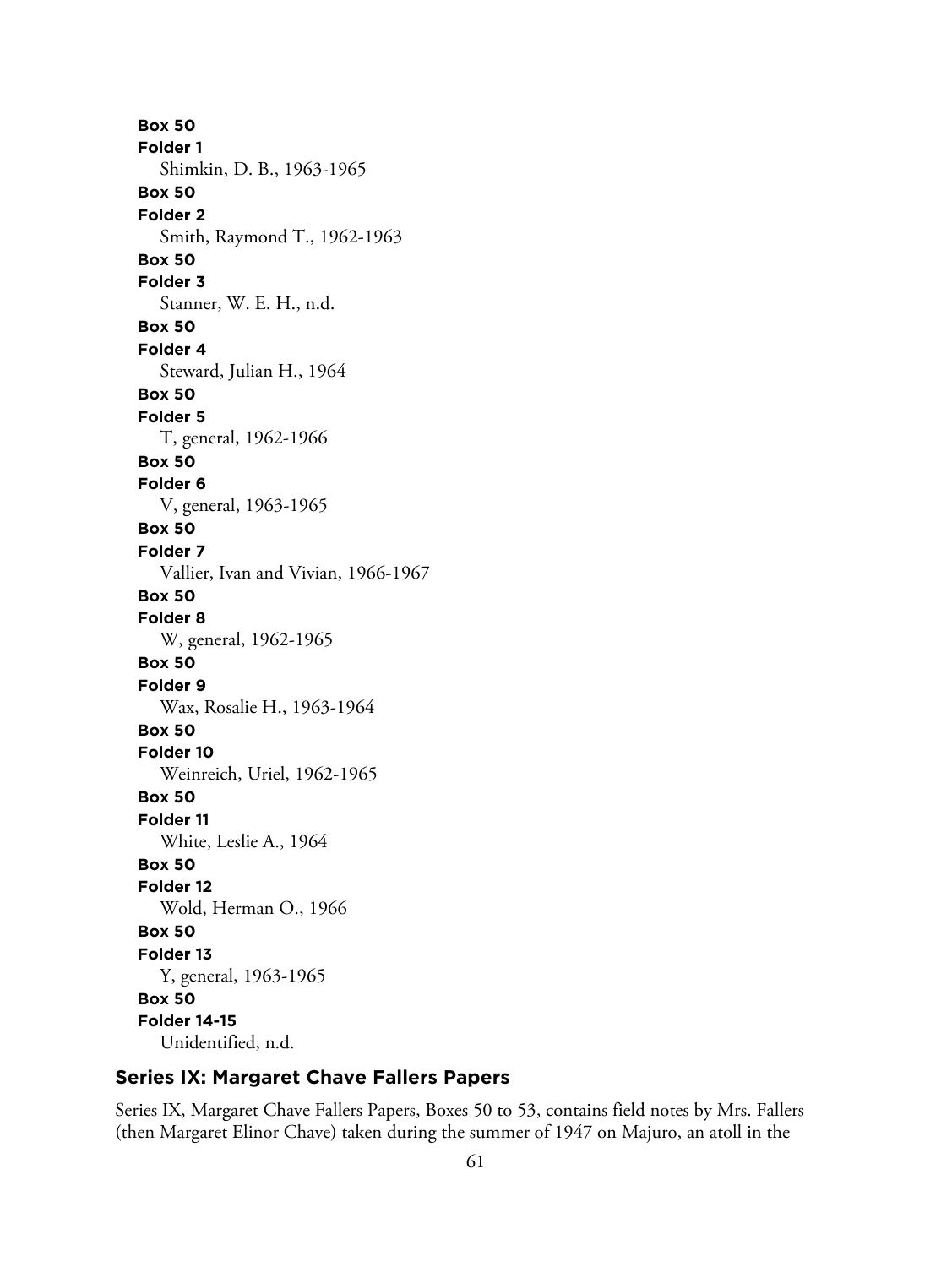southern Marshall Islands, and a subseries containing general material associated with this project. Her study was carried out under the combined auspices of the University of Hawaii and the Pacific Science Board's Coordinated Investigation of Micronesian Anthropology. This research formed the basis for her A.M. thesis, "The Changing Position of the Mixed-Bloods in the Marshall Islands" which was submitted to the Department of Anthropology, University of Chicago in 1948. The Miscellaneous subseries is composed of manuscripts based both on Mrs. Fallers' research in Africa and on her experience as principal of the high school at the Laboratory Schools (1968-1971).

## **Subseries 1: Marshall Islands**

### **Sub-subseries 1: General Files**

**Box 50 Folder 16** Lecture, notes, n.d.

**Box 50**

**Folder 17**

Reading notes, n.d.

#### **Box 50**

#### **Folder 18**

"Interim Report, Majuro, Marshall Islands, Margaret Chave, Coordinated Investigation of Micronesian Anthropology Project, University of Hawaii, "1947

### **Box 50**

#### **Folder 19**

Correspondence, 1947-1948

## **Box 50**

#### **Folder 20**

Coordinated Investigation of Micronesian Anthropology, Pacific Science Board, National Research Council, bulletins, 1947-1948

## **Box 51**

#### **Folder 1**

Erdland, P. A., "Die Marshall-Insulaner, " translation, 1914

#### **Box 51**

## **Folder 2**

Keesing, Felix M., "The Status of Persons of Mixed Descent in the Pacific Area, " manuscript, n.d.

#### **Box 51**

#### **Folder 3**

Kramer, Augustin, "Hawaii, Ostmikronesien und Samoa, " translation, 1906

## **Box 51**

## **Folder 4**

Mason, Leonard E., "The Economic Organization of the Marshall Islanders, "1947

## **Box 51**

### **Folder 5**

An Ethnological Survey, " class paper, 1948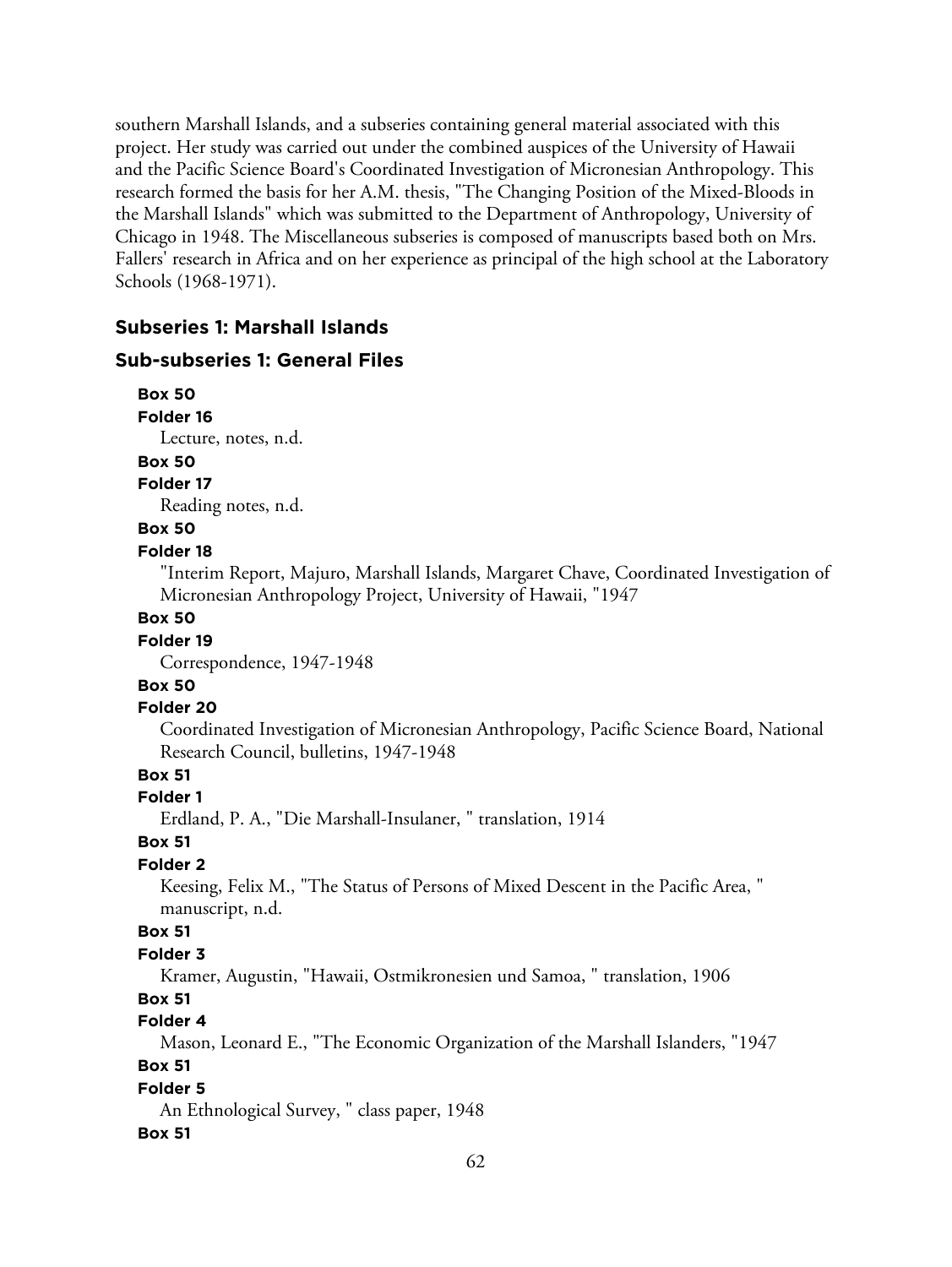#### **Folder 6**

Chicago Natural History Museum1947 Ethnological Expedition to Micronesia," manuscript, n.d.

#### **Box 51**

#### **Folder 7**

Thilenius, G., "Results of the South Sea Expedition 1908-1910, Marshall Islands, Volume 11, " translation, 1938

## **Box 51**

#### **Folder 8**

United States Commercial Company, Economic Survey, Maps of the Islands of Micronesia Under Administration of U.S. Naval Military Government Pacific Ocean Areas, 1946

#### **Box 51**

#### **Folder 9**

A Selected Bibliography of Bibliographies, "1946

#### **Box 51**

### **Folder 10**

United States Naval Military Government Unit, Majuro, English Reader for the Marshallese People, 1944, 1946

#### **Box 51**

#### **Folder 11**

United States Naval Military Government Unit, Majuro, quarterly report, June 30, 1947

### **Box 51**

#### **Folder 12**

United States Naval Military Government Unit, Majuro, monthly reports, 1947

#### **Box 51**

#### **Folder 13**

United States Naval Military Government Unit, Majuro, memoranda, 1947

#### **Box 52**

## **Folder 1-2**

United States Pacific Fleet and Pacific Ocean Areas, District Intelligence Office, 14th Naval District in cooperation with Commander Marshalls-Gilberts Area, Marshallese-English and English-Marshallese Dictionary with notes on Pronunciation and Grammar, 1945

#### **Box 52**

### **Folder 3** Clippings, 1947-1948 **Box 52 Folder 4** Miscellaneous, 1947

### **Sub-subseries 2: Field notes, Majuro Atoll, 1947**

```
Box 52
Folder 5
  Church, mission, reprint, 1945
Box 52
```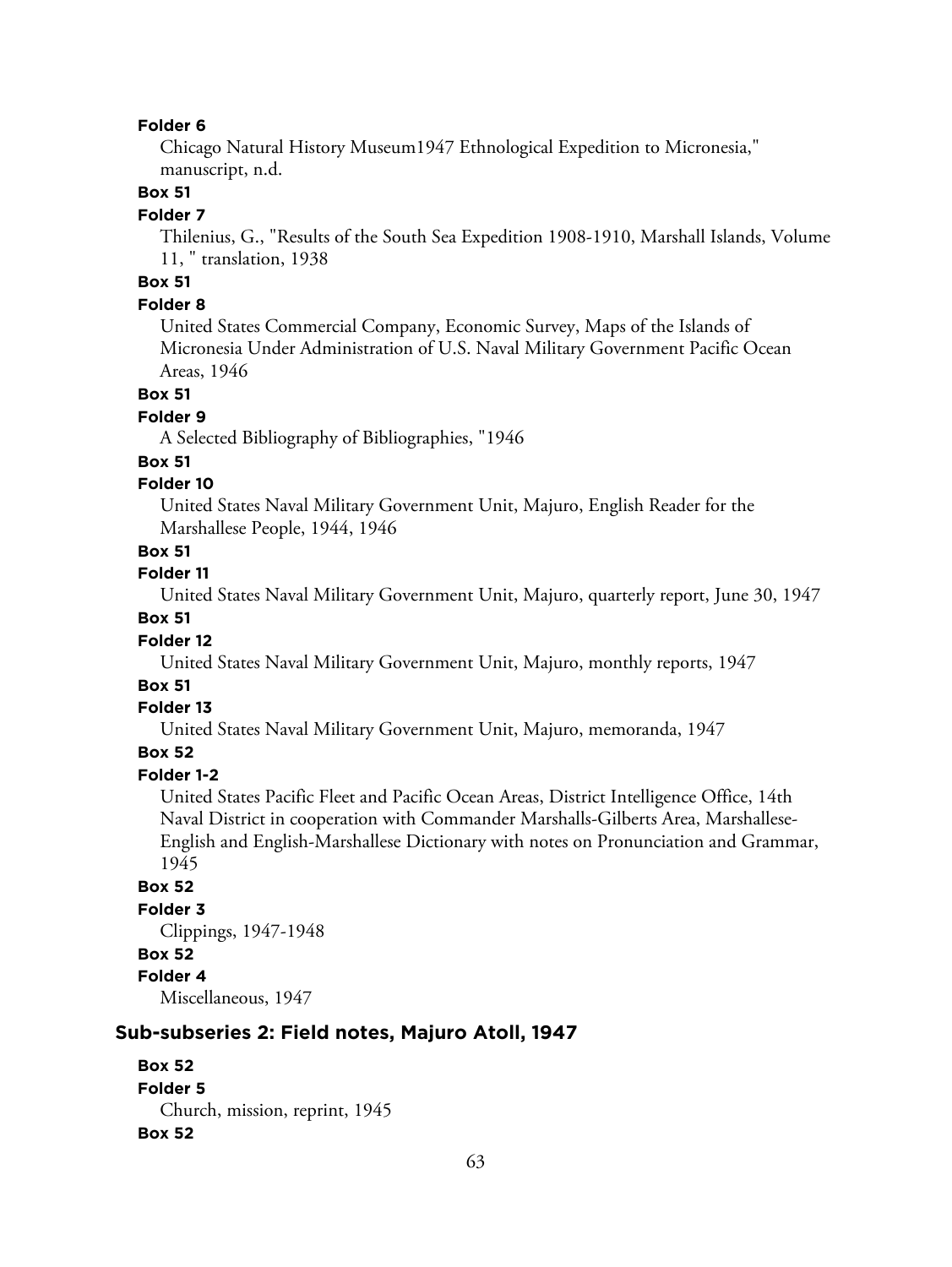**Folder 6** Demons, fauna, taboo, war, weapons **Box 52 Folder 7** Food, clothing **Box 52 Folder 8** Games, music **Box 52 Folder 9** Handcrafts **Box 52 Folder 10** Mixed-blood, genealogies **Box 52 Folder 11-12** Myths, beliefs, folk tales **Box 52 Folder 13** People **Box 52 Folder 14** Political organization **Box 52 Folder 15** Sailing, fishing **Box 52 Folder 16** School **Box 53 Folder 1** Sickness, medicine **Box 53 Folder 2** Social organization **Box 53 Folder 3** Stores **Box 53 Folder 4** Stories **Box 53 Folder 5** United States Navy **Box 53 Folder 6**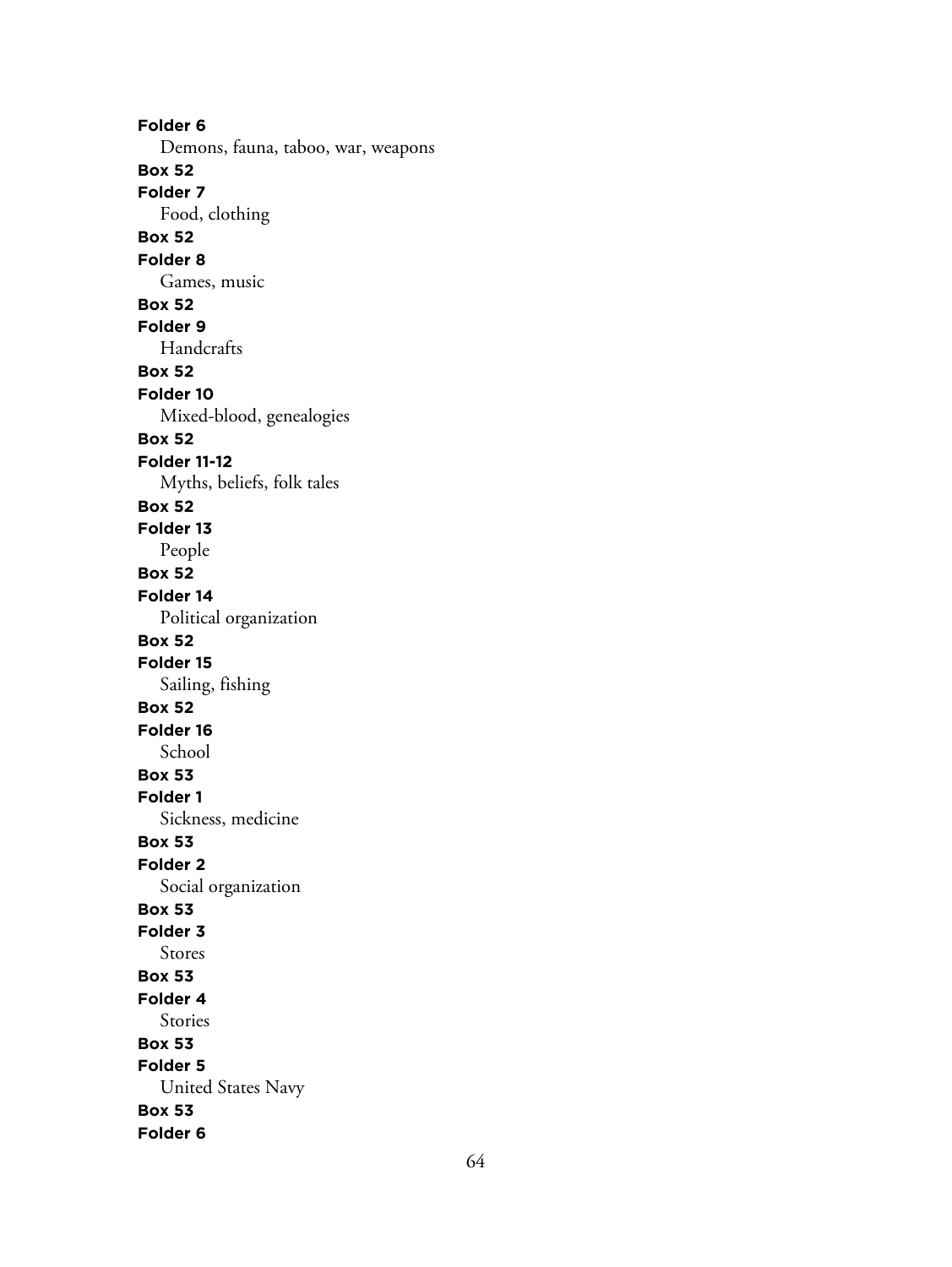Miscellaneous

#### **Subseries 2: Miscellaneous**

**Box 53**

**Folder 7**

"The Eastern Lacustrine Bantu (Ganda and Soga), "n.d.

## **Box 53**

## **Folder 8**

"The Need for Work and Service Experiences for Young People of Illinois, Ages 14-24, " manuscript, 1974

#### **Box 53**

#### **Folder 9**

A Working Paper for Discussion, " manuscript, 1974

#### **Series X: Microfilms**

Series X, Microfilms (Box 54), contains information concerning Fallers' work in Africa and of particular note is the collection and translations of Luganda texts. The microfilm contained in the series is restricted due to the need for special equipment.

#### **Box 54**

#### **Reel 1**

Buganda study, leadership questionnaries, n.d.

#### **Box 54**

#### **Reel 2**

Ashe, R.P., Two Kings of Uganda, London, ca.1889

## **Box 54**

#### **Reel 3**

Christie, James, Cholera Epidemics in East Africa, London, MacMillian and Co., 1876

### **Box 54**

### **Reel 4**

"Ekiragiro Eryo Busira, 1926, " "Ebiragiro Bya Mugwanya, " M. Kaizi, "Kabaka Daudi Cwa, " Apolo Kagwa, "Ekitabo Ekye Nsenene, " Daudi Cwa, "Okuwuwula Kwa S. Mugwanya, " R.H.W. Pakennam, "Land Tenure, " "Butaka File, Resident's Office, " manuscripts, n.d.

#### **Box 54**

#### **Reel 5**

Kasirye, Joseph S., "Obulamu Bwa Stanislas Mugwanya, " manuscript, 1955

## **Box 54**

### **Reel 6**

Leslie, some aspects of African life in Dar es Salaam, report, 1957

## **Box 54**

#### **Reel 7**

Mukasa, Owm. Ham., "Simuda Nyuma, " E.M.K. Mulira, "Sir Apolo Kagwa K.C.M.G. M.B.E., " Apolo Kagwa, "Ekitago Kye Kika Kya Nsenene, " Ali Kulumba, "Ebyafayo By'obusiramu mu Uganda, " manuscripts, n.d.